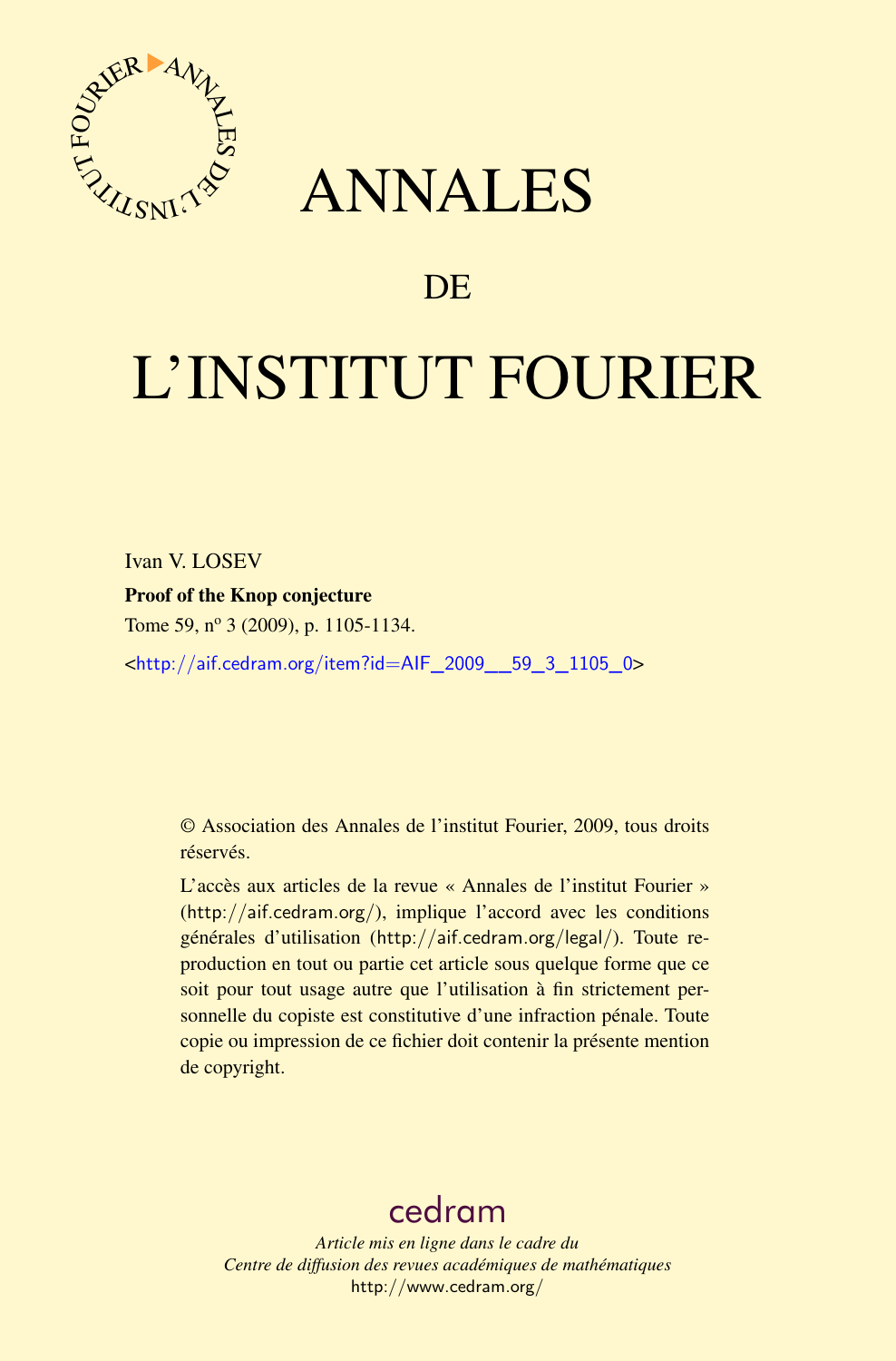Ann. Inst. Fourier, Grenoble **59**, 3 (2009) 1105-1134

#### PROOF OF THE KNOP CONJECTURE

#### **by Ivan V. LOSEV**

ABSTRACT. — In this paper we prove the Knop conjecture asserting that two smooth affine spherical varieties with the same weight monoid are equivariantly isomorphic. We also state and prove a uniqueness property for (not necessarily smooth) affine spherical varieties.

Résumé. — Dans cet article nous prouvons la conjecture de Knop qui affirme que deux variétés affines sphériques lisses avec le même monoïde des poids sont isomorphes de manière équivariante. On énonce et prouve également une propriété d'unicité pour des variétés affines sphériques non nécessairement lisses.

#### **1. Introduction**

Throughout the paper the base field  $K$  is algebraically closed and of characteristic zero.

Let G be a connected reductive group,  $X$  an irreducible G-variety. Fix a Borel subgroup  $B \subset G$  and a maximal torus  $T \subset B$ .

The algebra of regular functions  $\mathbb{K}[X]$  has a natural structure of a Gmodule. It is known that  $\mathbb{K}[X]$  is the sum of its finite dimensional Gsubmodules. By the *weight monoid*  $\mathfrak{X}^+_{G,X}$  of X we mean the set of all highest weights of the G-module  $\mathbb{K}[X]$ . Since  $\mathbb{K}[X]$  is an integral domain, the product of two highest vectors is non-zero, whence again a highest vector. It follows that  $\mathfrak{X}^+_{G,X}$  is indeed a submonoid of the character lattice  $\mathfrak{X}(T)$  of T. By results of Popov [\[21\]](#page-29-0),  $\mathfrak{X}^+_{G,X}$  is finitely generated whenever  $X$  is affine.

Recall X is said to be *spherical* iff X is normal and B has an open orbit in X. If X is affine, then X is spherical iff  $\mathbb{K}[X]$  is a multiplicity free

*Keywords:* Spherical varieties, weight monoids, systems of spherical roots, multiplicity free Hamiltonian actions.

*Math. classification:* 14R20, 53D20.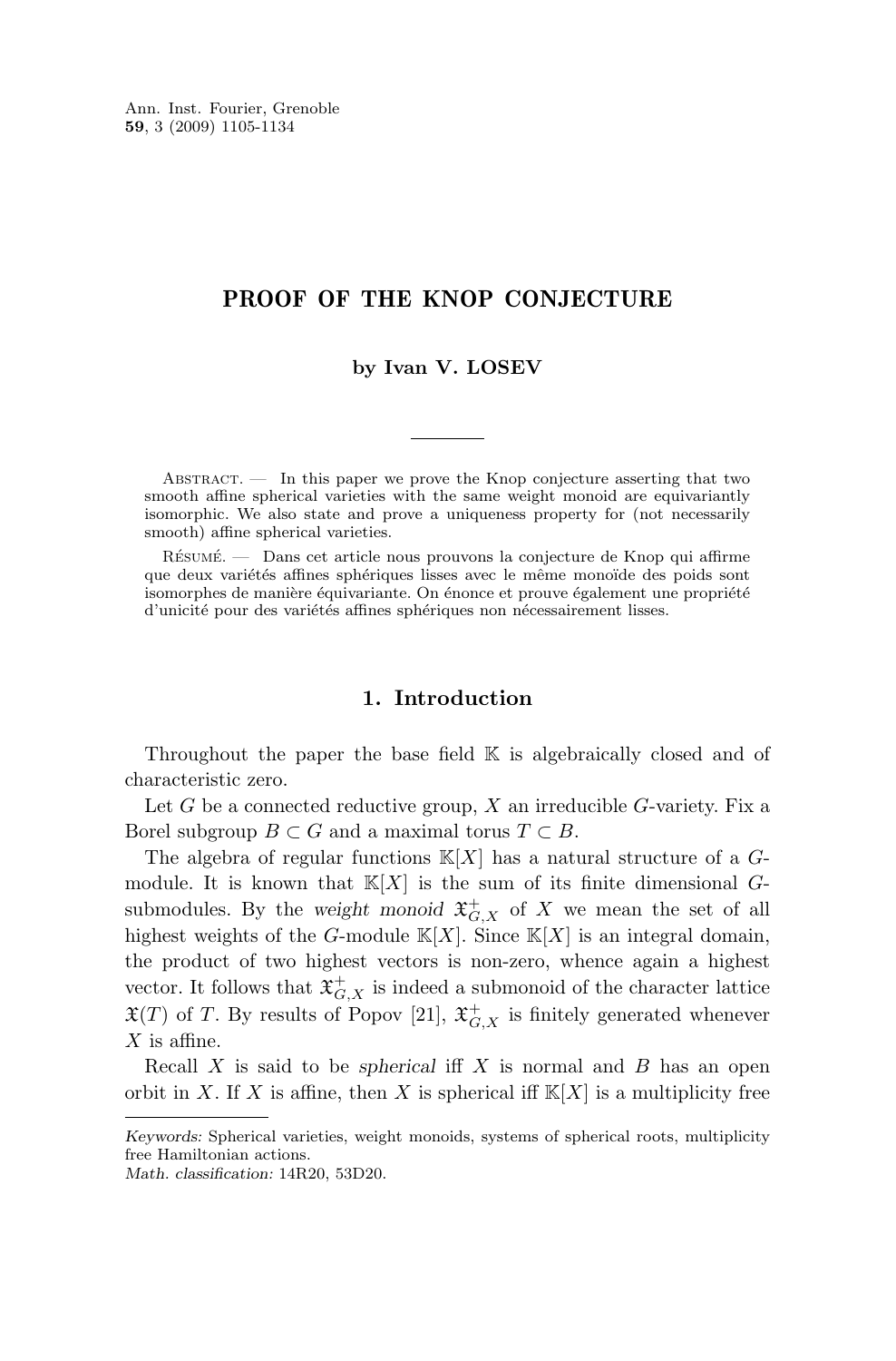<span id="page-2-0"></span>G-module, that is, the multiplicity of every irreducible module in  $K[X]$ is at most 1. In this case  $\mathbb{K}[X] = \bigoplus_{\lambda \in \mathfrak{X}^+_{G,X}} V(\lambda)$  and the monoid  $\mathfrak{X}^+_{G,X}$ is saturated, that is,  $\mathfrak{X}^+_{G,X}$  is the intersection of a lattice with a finitely generated cone in  $\mathfrak{X}(T)_{\otimes \mathbb{Z}}\mathbb{Q}$ .

Suppose X is an affine spherical variety. Let  $\lambda, \mu, \nu \in \mathfrak{X}^+_{G, X}$  be such that  $V(\nu) \subset V(\lambda)V(\mu)$  (the product is taken in K[X]). An element of the form  $\lambda + \mu - \nu$  is said to be a *tail* of X. By the *tail cone* of X we mean the closure of the cone in  $\mathfrak{t}(\mathbb{R})^*$  generated by all tails. Here  $\mathfrak{t}(\mathbb{R})^*$  (real form of the dual space to Cartan subalgebra) stands for  $\mathfrak{X}(T) \otimes_{\mathbb{Z}} \mathbb{R}$ . The tail cone has a distinguished system of generators called the system of spherical roots of X and denoted by  $\Psi_{G,X}$ , see Section [3](#page-6-0) for details.

DEFINITION 1.1. — Let  $X_1, X_2$  be affine spherical varieties. We say that  $X_1, X_2$  are  $\mathfrak{X}^+$ -equivalent (resp.,  $\mathfrak{X}^+$  $\Psi$ -equivalent) if  $\mathfrak{X}^+_{G,X_1} = \mathfrak{X}^+_{G,X_2}$  (resp.,  $\mathfrak{X}^+_{G, X_1} = \mathfrak{X}^+_{G, X_2}, \Psi_{G, X_1} = \Psi_{G, X_2}.$ 

The main objective of the paper is to prove the following assertions.

THEOREM 1.2.  $-$  *Any two*  $\mathfrak{X}^+\Psi$ -equivalent affine spherical varieties are *equivariantly isomorphic.*

THEOREM 1.3. — Any two smooth  $\mathfrak{X}^+$ -equivalent affine spherical vari*eties are equivariantly isomorphic.*

It is known that there are only finitely many systems of spherical roots for given  $G$ . See [\[23\]](#page-29-0) for details.

Theorem 1.3 was conjectured by F. Knop. Note that it fails if the smoothness assumption is omitted. In fact, for  $G = SO<sub>3</sub>$  the spherical varieties

$$
X_0 = \{(x_1, x_2, x_3) | x_1^2 + x_2^2 + x_3^2 = 0 \},
$$
  
\n
$$
X_1 = \{(x_1, x_2, x_3) | x_1^2 + x_2^2 + x_3^2 = 1 \}
$$

are  $\mathfrak{X}^+$ -equivalent but not isomorphic. In this example we have  $\Psi_{G,X_0} = \emptyset$ , while  $\Psi_{G,X_1}$  consists of one element.

If G is a torus, *i.e.*  $G = T$ , then spherical is the same as toric. If X is an affine toric  $T$ -variety, then there is an isomorphism of  $T$ -algebras  $\mathbb{K}[X] \cong \mathbb{K}[\mathfrak{X}^+_{T,X}].$  Therefore both theorems hold. For G of type A (that is, when all simple ideals of  $\mathfrak g$  are of type A) Theorem 1.3 was proved by Camus [\[4\]](#page-29-0). His approach uses Luna's classification of spherical varieties, see [\[18\]](#page-29-0). We do not use his result in this paper.

We remark that for any finitely generated saturated monoid  $\mathfrak{X}^+ \subset \mathfrak{X}(T)$ consisting of dominant weights there is an affine spherical variety  $X$  with  $\mathfrak{X}^+_{G,X} = \mathfrak{X}^+$ ,  $\Psi_{G,X} = \emptyset$ , see [\[21\]](#page-29-0) for details. However, if G is not a torus,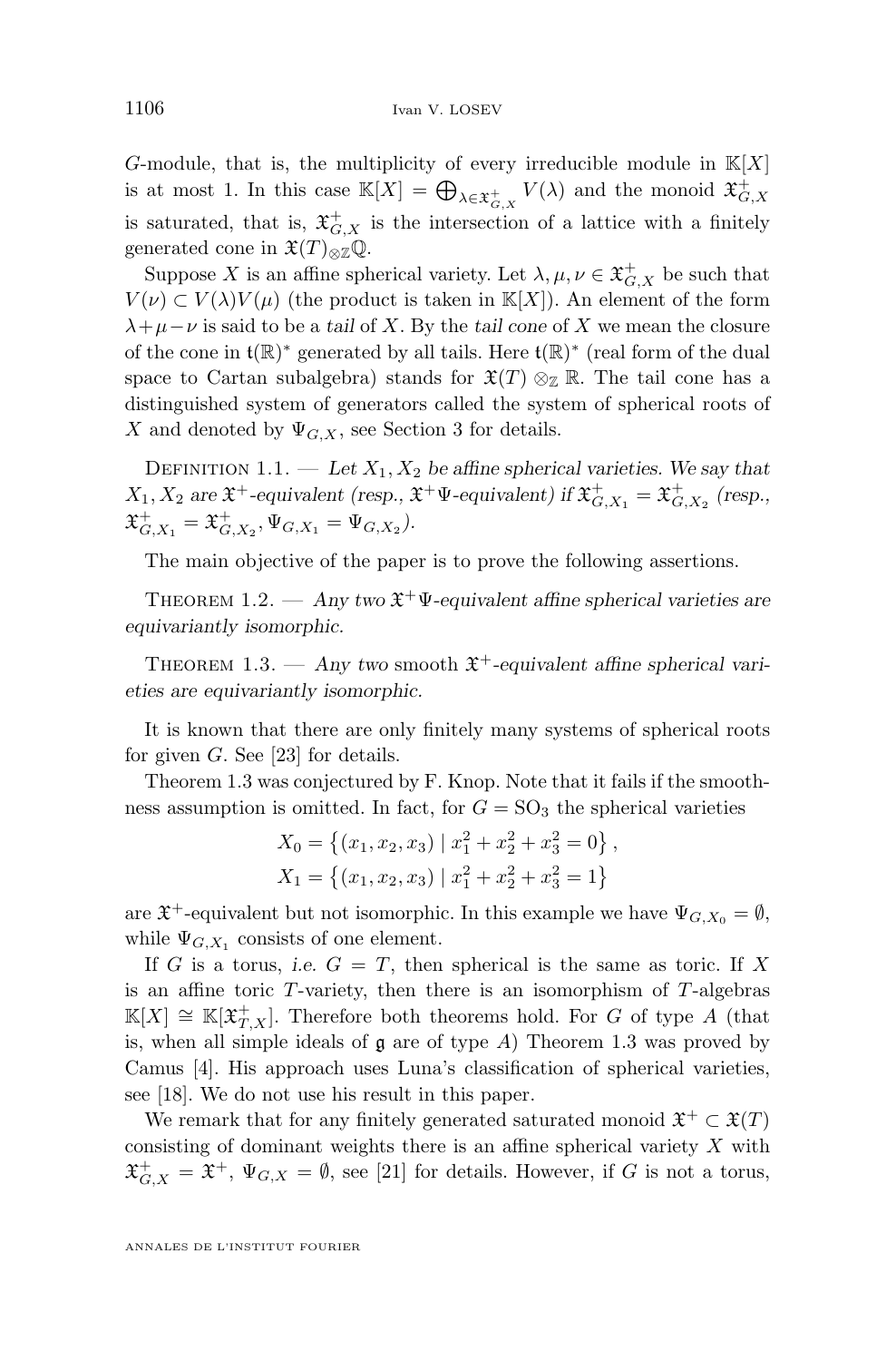then a smooth affine spherical variety usually has at least one spherical root.

Apart of being interesting in its own right, Theorem [1.3](#page-2-0) is important for the theory of multiplicity-free Hamiltonian actions of compact groups on compact symplectic smooth manifolds. Let us recall all necessary definitions.

Let  $K$  be a connected compact Lie group and  $M$  be a real smooth manifold equipped with a symplectic form  $\omega$ . An action  $K: M$  is called Hamiltonian if it preserves  $\omega$  and is equipped with a *moment map*  $\mu$ , that is, a K-equivariant map  $\mu: M \to \mathfrak{k}^*$  satisfying

$$
\omega(\xi_*x,v)=\langle d_x\mu(v),\xi\rangle, \ \forall x\in M, \ \xi\in\mathfrak{k}, \ v\in T_xM.
$$

Here  $\xi_*x$  denotes the vector field at x corresponding to  $\xi$ . By a Hamiltonian K-manifold we mean a symplectic manifold equipped with a Hamiltonian action of  $K$ .

Choosing a K-invariant scalar product on  $\mathfrak{k}$ , one identifies  $\mathfrak{k}^*$  with  $\mathfrak{k}$  and considers  $\mu$  as a map  $M \to \mathfrak{k}$ . Fix a Cartan subalgebra  $\mathfrak{t} \subset \mathfrak{k}$  and a positive Weyl chamber  $\mathfrak{t}_+ \subset \mathfrak{t}$ . Define the map  $\psi \colon M \to \mathfrak{t}_+$  by  $\psi(x) = K \mu(x) \cap \mathfrak{t}_+$ .

Recall that a compact Hamiltonian K-manifold M is called *multiplicityfree* if it satisfies the following equivalent conditions:

- (1) A general K-orbit in  $M$  is a coisotropic submanifold.
- (2) Any fiber of  $\psi$  is a single K-orbit.
- (3) The algebra  $C^{\infty}(M)^K$  is commutative with respect to the Poisson bracket induced from  $C^{\infty}(M)$ .

The proof of equivalence is similar, for example, to the proof of Proposition A.1 in [\[24\]](#page-30-0).

An important and interesting problem is to classify (in reasonable terms) all compact multiplicity-free Hamiltonian K-manifolds. To solve this problem we need to introduce certain simple invariants associated with such a manifold. Firstly, by the Kirwan theorem [\[9\]](#page-29-0),  $\psi(M)$  is a convex polytope called the *moment polytope* of M. This is the first invariant we need. The second one is the stabilizer  $K_x$  for  $x \in \mu^{-1}(\eta)$ , where  $\eta$  is a general element of  $\psi(M)$ . This stabilizer does not depend on choices of  $\eta$  and x so is determined uniquely. It is called the *principal isotropy subgroup* of M. Note that for an arbitrary action one can define a principal isotropy subgroup only up to conjugacy but in our situation we have a "distinguished" general point x, that lies in  $\mu^{-1}(C)$ .

Conjecture 1.4 (Delzant). — *Any two multiplicity-free compact Hamiltonian* K*-manifolds* M1, M<sup>2</sup> *with the same moment polytope and*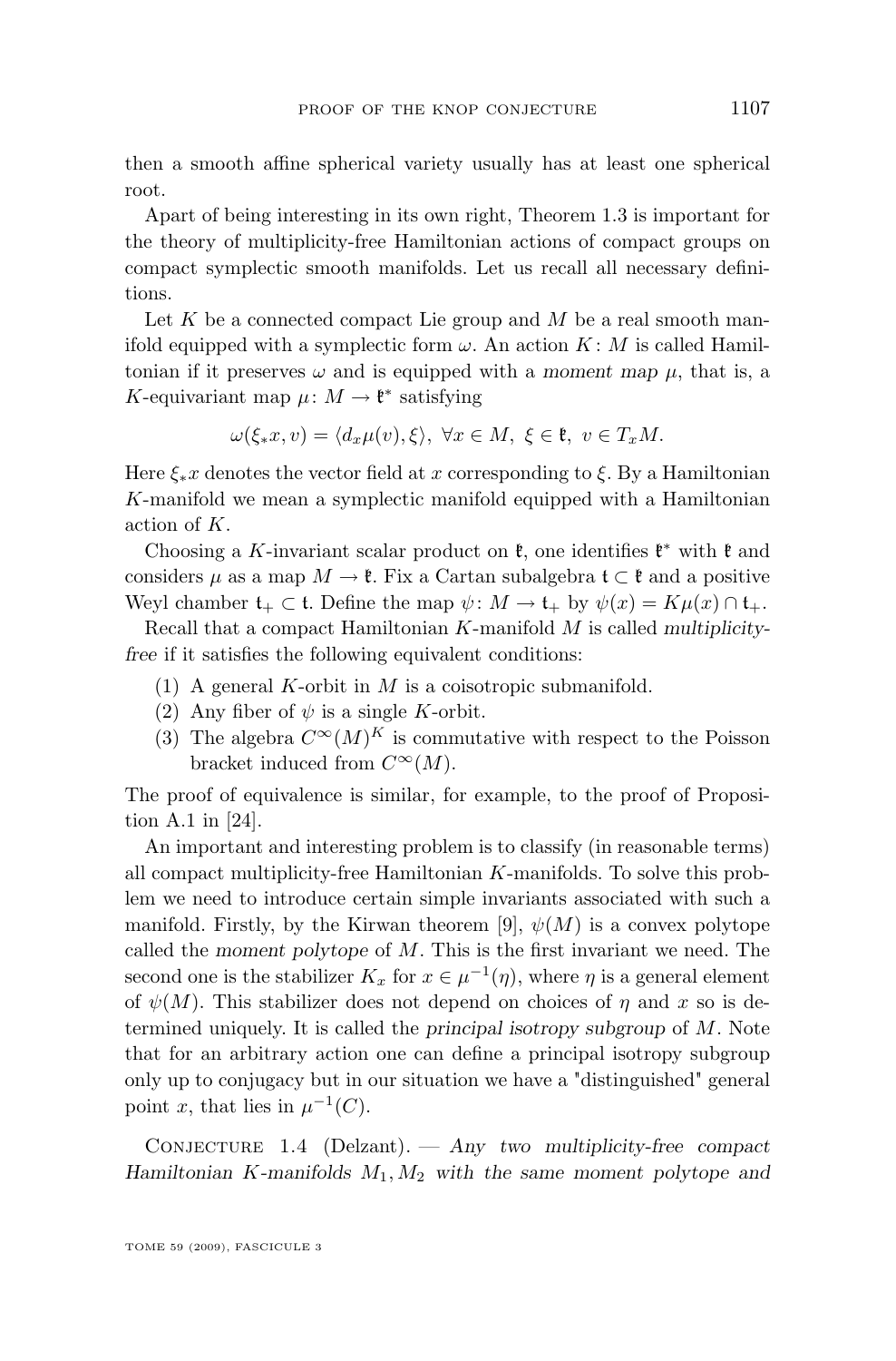*principal isotropy subgroup are isomorphic (that is, there is a* K*-equivariant symplectomorphism*  $\varphi: M_1 \to M_2$  *commuting with the moment maps).* 

Currently, the conjecture is proved only in some special cases: see [\[5\]](#page-29-0), [\[6\]](#page-29-0), [\[24\]](#page-30-0). F. Knop reduced the Delzant conjecture to Theorem [1.3](#page-2-0) (unpublished). So this paper completes the proof of the Delzant conjecture (modulo Knop's reduction).

Theorem [1.2](#page-2-0) also has some applications to symplectic geometry. Using this theorem, one proves a certain uniqueness result for invariant Kähler structures on a given multiplicity free compact Hamiltonian K-manifold, Theorem [8.3.](#page-24-0)

Let us describe briefly the content of the paper. Section 2 contains conventions used in the paper and the list of notation. In Section [3](#page-6-0) we recall the definitions and some properties of important combinatorial invariants of spherical varieties. These invariants are the Cartan space  $a_{G,X}$ , the weight lattice  $\mathfrak{X}_{G,X}$ , the valuation cone  $\mathcal{V}_{G,X}$ , the system of spherical roots  $\Psi_{G,X}$ , and the set of B-divisors  $\mathcal{D}_{G,X}$  equipped with certain two maps.

Section [4](#page-8-0) contains some auxiliary results concerning affine spherical varieties and weight monoids. Further, we state there two auxiliary statements – Theorems [4.8,](#page-10-0) [4.9.](#page-10-0) Theorem [4.8](#page-10-0) asserts, roughly speaking, that affine spherical varieties  $X_1, X_2$  have the same set of B-divisors provided they are  $\mathfrak{X}^+\Psi$ -equivalent or smooth and  $\mathfrak{X}^+$ -equivalent. Theorem [4.9](#page-10-0) states that  $\Psi_{G,X_1} = \Psi_{G,X_2}$  provided  $X_1, X_2$  are smooth and  $\mathfrak{X}^+$ -equivalent. In the end of Section [4](#page-8-0) we deduce Theorems [1.2,](#page-2-0) [1.3](#page-2-0) from Theorems [4.8,](#page-10-0) [4.9](#page-10-0) and results of [\[16\]](#page-29-0).

Section [5](#page-10-0) is devoted to reduction procedures, which are based on the local structure theorem and play a crucial role in the proofs of Theorems [4.8,](#page-10-0) [4.9.](#page-10-0) These proofs are presented in Sections [6,](#page-12-0) [7.](#page-21-0) At the end of Section [6](#page-12-0) we also give an algorithm recovering  $\mathcal{D}_{G,X}$  from  $\mathfrak{X}^+_{G,X}$  and  $\Psi_{G,X}$ .

Finally in Section [8](#page-24-0) we prove a uniqueness result for invariant Kähler structures on a given compact multiplicity free Hamiltonian manifold.

*Acknowledgements. —* This paper was partially written during author's stay in Rutgers University, New Brunswick, in the beginning of 2007. I would like to thank this institution and especially Professor F. Knop for hospitality. I am also grateful to B. Van Steirteghem for some useful remarks on an earlier version of this text.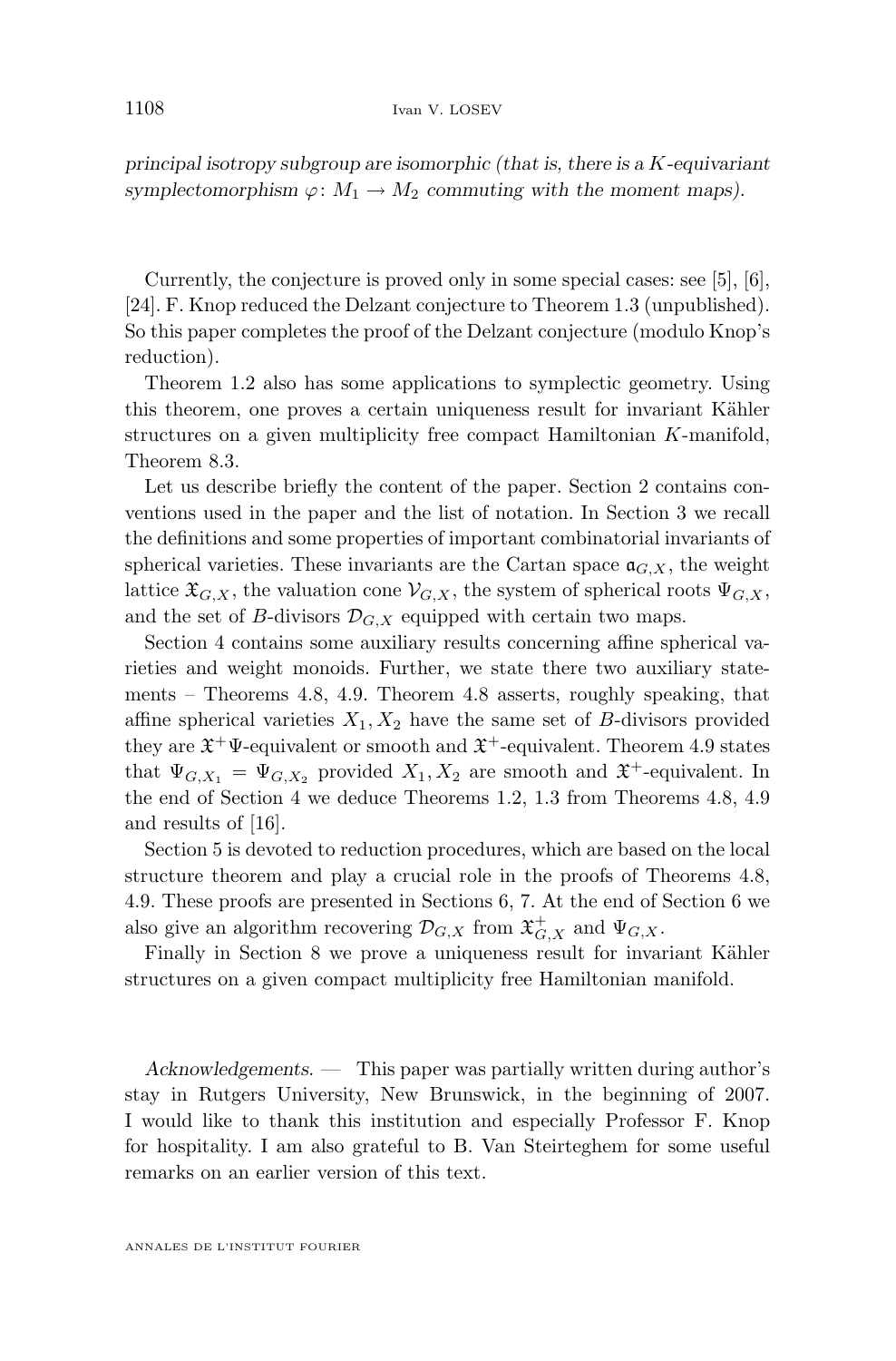#### **2. Notation, terminology and conventions**

If an algebraic group is denoted by a capital Latin letter, then we denote its Lie algebra by the corresponding small German letter.

Recall that we fix a Borel subgroup  $B \subset G$  and a maximal torus  $T \subset B$ . This allows us to define the root system  $\Delta(\mathfrak{g})$ , the Weyl group  $W(\mathfrak{g})$ , and the system of simple roots  $\Pi(\mathfrak{g})$  of  $\mathfrak{g}$ . For simple roots and fundamental weights of  $\mathfrak g$  we use the notation of [\[19\]](#page-29-0). Put  $U = \text{Rad}_{u}(B)$ .

Note that the character groups  $\mathfrak{X}(T)$ ,  $\mathfrak{X}(B)$  are naturally identified. We recall that the character group  $\mathfrak{X}(H)$  of an algebraic group H, by definition, consists of all algebraic group homomorphisms  $H \to \mathbb{K}^{\times}$ , where  $\mathbb{K}^{\times}$  is the one-dimensional torus. If H is connected, then  $\mathfrak{X}(H)$  is a lattice, so we call it the *character lattice*.

Since G is reductive, there is a G-invariant symmetric form  $(\cdot, \cdot)$ , whose restriction to  $\mathfrak{t}(\mathbb{Q})$  is positive definite. Note that  $(\cdot, \cdot)$  is nondegenerate on the Lie algebra of any reductive subgroup of  $G$ . We fix such a form and identify  $\mathfrak g$  with  $\mathfrak g^*$ ,  $\mathfrak t$  with  $\mathfrak t^*$ .

If  $X_1, X_2$  are G-varieties, then we write  $X_1 \cong^G X_2$  when  $X_1, X_2$  are Gequivariantly isomorphic. Note that if  $V_1, V_2$  are G-modules, then  $V_1 \cong^G V_2$ iff  $V_1, V_2$  are isomorphic as G-modules.

Let Q be a parabolic subgroup of G containing either B or  $B^-$ . There is a unique Levi subgroup of Q containing T, we call it the *standard* Levi subgroup of Q. For  $\Sigma \subset \Pi(\mathfrak{g})$  we denote by  $P_{\Sigma}$  the parabolic subgroup of G whose Lie algebra is generated by  $\mathfrak b$  and the root subspaces corresponding to  $-\alpha$  with  $\alpha \in \Sigma$ .

| $A_{\lambda}^{(B)}$           | $= \{a \in A \mid b \cdot a = \lambda(b)a, \quad \forall b \in B\}.$ |
|-------------------------------|----------------------------------------------------------------------|
| $A^{(B)}$                     | $=\cup_{\lambda\in \mathfrak{X}(B)}A_{\lambda}^{(B)}.$               |
| $\mathfrak{a}_{G,X}$          | the Cartan space of a spherical G-variety $X$ , see                  |
|                               | Section 3 for the definition.                                        |
| $\mathcal{D}_{G,X}$           | the set of $B$ -divisors of a spherical $G$ -variety, see            |
|                               | Section 3 for the definition.                                        |
| $\mathcal{D}_{G,X}(\alpha)$   | $= \{D \in \mathcal{D}_{G,X} \mid P_{\alpha} \not\subset G_D\}.$     |
| $\mathcal{D}_{G, X}^G$        | $= \{D \in \mathcal{D}_{G,X} \mid G_D = G\}.$                        |
| $f_{\lambda}$                 | a nonzero element of $\mathbb{K}(X)_{\lambda}^{(B)}$ .               |
| (f)                           | the zero divisor of a rational function $f$ .                        |
| (G, G)                        | the derived subgroup of a group $G$                                  |
| $[\mathfrak{g},\mathfrak{g}]$ | the derived subalgebra of a Lie algebra g.                           |
| $G *_{H} V$                   | the homogeneous bundle over $G/H$ with a fiber V.                    |
| $G_u$                         | the stabilizer of $y$ under an action of $G$ .                       |
|                               |                                                                      |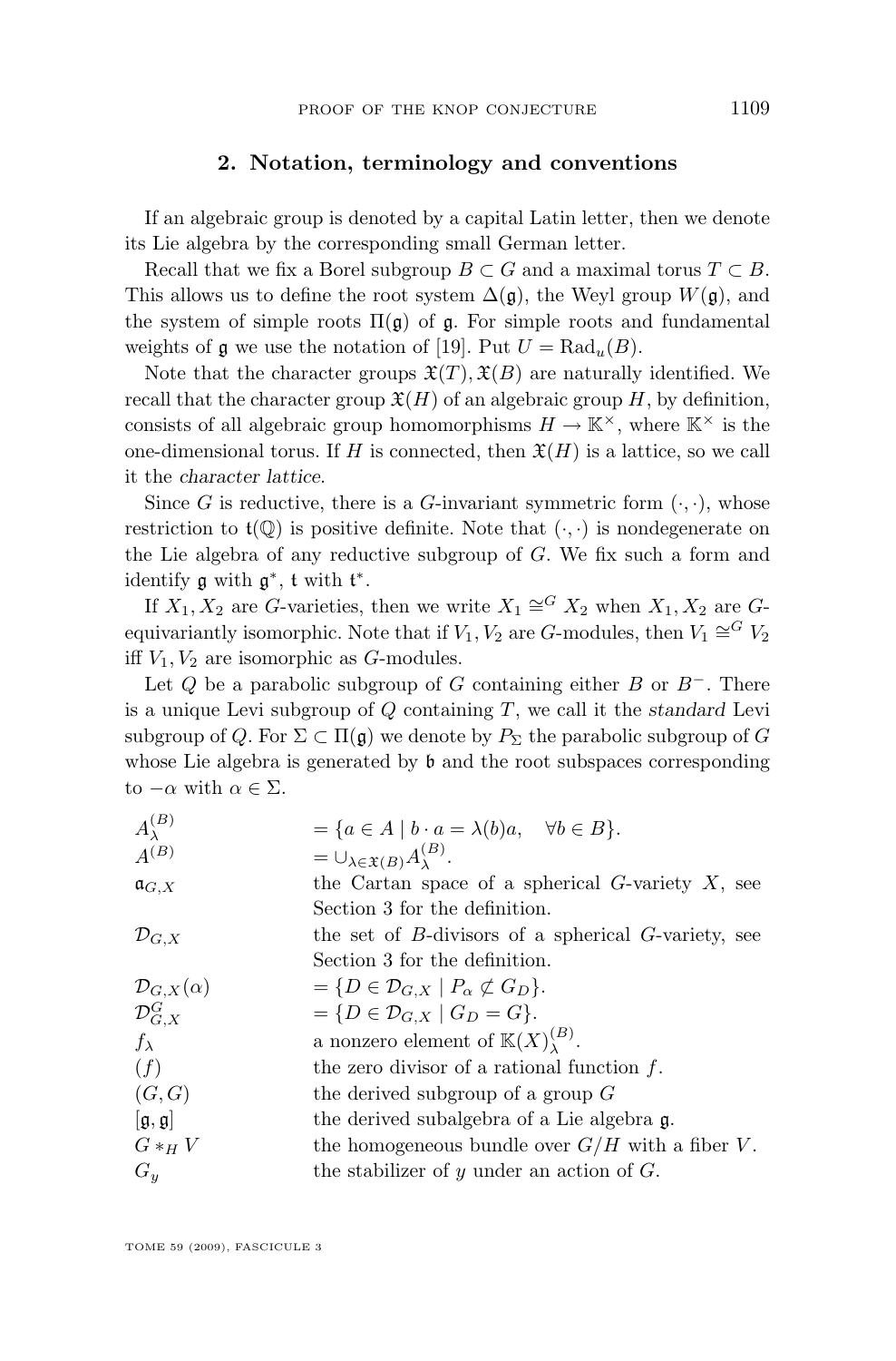<span id="page-6-0"></span>1110 Ivan V. LOSEV

| $K^{\times}$                                           | the one-dimensional torus.                                                                                                          |
|--------------------------------------------------------|-------------------------------------------------------------------------------------------------------------------------------------|
| $N_G(H)$                                               | $=\{g\in G\mid gHg^{-1}=H\}.$                                                                                                       |
| Pic(X)                                                 | the Picard group of a variety $X$ .                                                                                                 |
| $\text{Rad}_{u}(G)$                                    | the unipotent radical of an algebraic group $G$ .                                                                                   |
| $\text{rank}_G(X)$                                     | $=$ rank $\mathfrak{X}_{G,X}.$                                                                                                      |
| $Span_A(M)$                                            | = $\{a_1m_1 + \cdots + a_km_k, a_i \in A, m_i \in M\}.$                                                                             |
| $\text{Supp}(\gamma)$                                  | the support of $\gamma \in \text{Span}_{\mathbb{Q}}(\Pi(\mathfrak{g}))$ , that is, the set                                          |
|                                                        | $\{\alpha \in \Pi(\mathfrak{g}) \mid n_{\alpha} \neq 0\},\$ where $\gamma = \sum_{\alpha \in \Pi(\mathfrak{g})} n_{\alpha} \alpha.$ |
| $V(\mu)$                                               | the irreducible module with highest weight $\mu$ .                                                                                  |
| $X^G$                                                  | $=\{x\in X\mid gx=x, \forall g\in G\}.$                                                                                             |
| $\mathfrak{X}(G)$                                      | the character group of an algebraic group $G$ .                                                                                     |
| $\mathfrak{X}_{G,X}$                                   | the weight lattice of a spherical $G$ -variety $X$ , see                                                                            |
|                                                        | Section 3 for definition.                                                                                                           |
| $\mathfrak{X}^+_{G,X}$                                 | the weight monoid of a spherical $G$ -variety $X$ .                                                                                 |
| $\#X$                                                  | the cardinality of a set $X$ .                                                                                                      |
| $W(\mathfrak{g})$                                      | the Weyl group of a reductive Lie algebra g.                                                                                        |
| $Z_G(\mathfrak{h})$                                    | $=\{g \in G \mid \text{Ad}(g) _{\mathfrak{h}} = \text{id}\}\$                                                                       |
| $\mathfrak{z}_{\mathfrak{g}}(\mathfrak{h})$            | $= \{ \xi \in \mathfrak{g} \mid [\xi, \mathfrak{h}] = 0 \}.$                                                                        |
| $\alpha^{\vee}$                                        | the dual root corresponding to a root $\alpha$ .                                                                                    |
| $\langle \alpha, v \rangle$                            | the pairing of elements $\alpha$ , v of dual vector spaces.                                                                         |
| $\Delta(\mathfrak{g})$                                 | the root system of a reductive Lie algebra g.                                                                                       |
| $\Pi(\mathfrak{g})$                                    | the system of simple roots of $\mathfrak g$ associated with $B$ .                                                                   |
| $\Pi(\mathfrak{g})_X^a, \ldots, \Pi(\mathfrak{g})_X^d$ | the set of all simple roots of type $a)$ ,,d) for a                                                                                 |
|                                                        | spherical G-variety $X$ , see Section 3 for the defini-                                                                             |
|                                                        | tion.                                                                                                                               |
| $\Psi_{G,X}$                                           | the system of spherical roots of a spherical $G$ -variety                                                                           |
|                                                        | $X$ , see Section 3 for the definition.                                                                                             |
| $\varphi_D$                                            | the vector in $\mathfrak{a}_{G,X}^*$ associated with $D \in \mathcal{D}_{G,X}$ , see                                                |
|                                                        | Section 3 for the definition.                                                                                                       |

#### **3. Combinatorial invariants of spherical varieties**

In this section  $G$  is a connected reductive algebraic group and  $X$  is a spherical G-variety.

By the *weight lattice* of X we mean the set

$$
\mathfrak{X}_{G,X} := \left\{ \mu \in \mathfrak{X}(T) \mid \mathbb{K}(X)_{\mu}^{(B)} \neq \{0\} \right\}.
$$

This is a sublattice in  $\mathfrak{X}(T)$ . Note that  $\dim \mathbb{K}(X)_{\mu}^{(B)} = 1$  for any  $\mu \in \mathfrak{X}_{G,X}$ .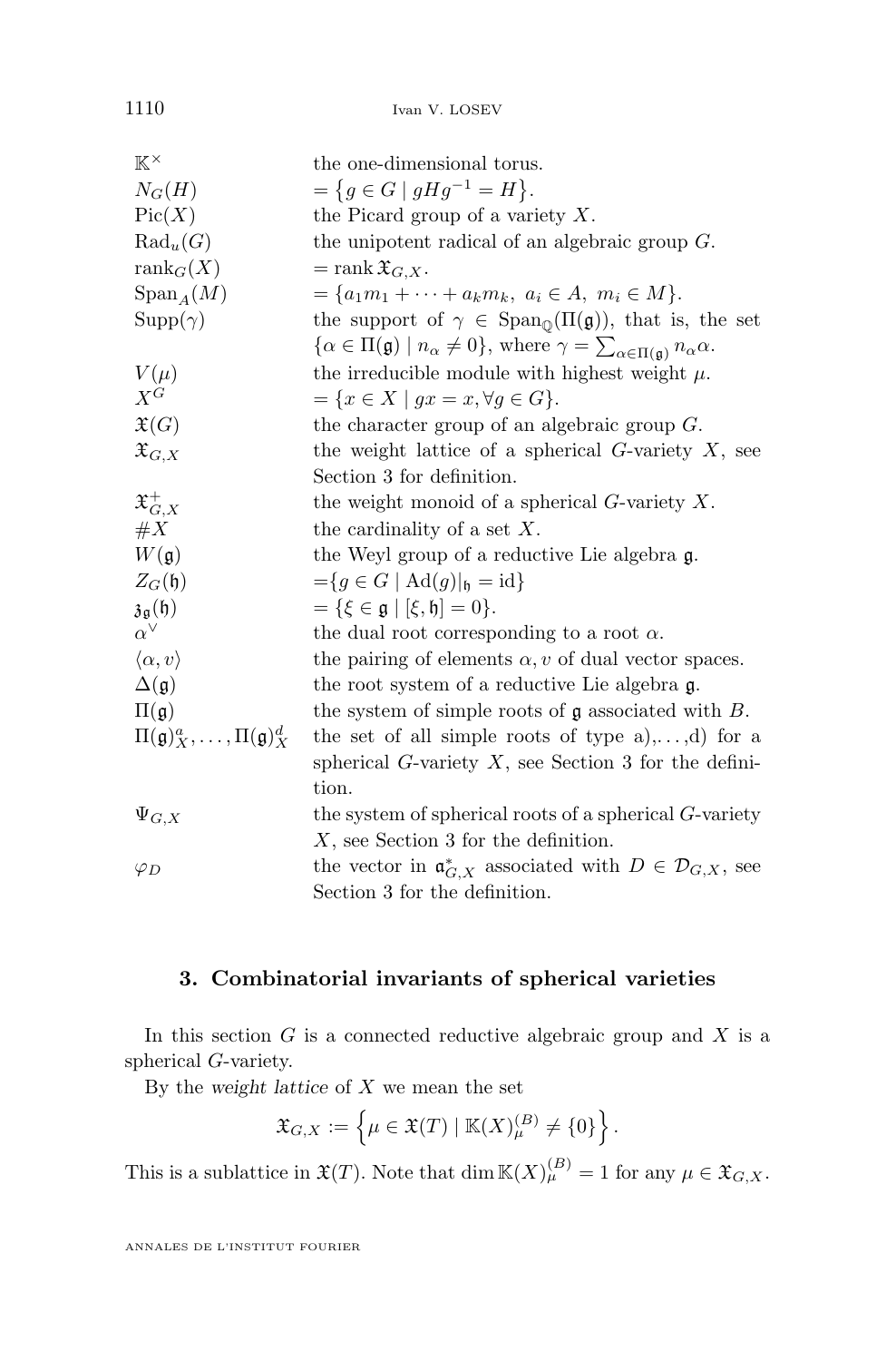<span id="page-7-0"></span>Define the *Cartan space* of X by  $\mathfrak{a}_{G,X} := \mathfrak{X}_{G,X} \otimes_{\mathbb{Z}} \mathbb{Q}$ . This is a subspace in  $\mathfrak{t}(\mathbb{Q})^*$ . Note that  $\mathfrak{a}_{G,X}$  is equipped with a positive definite symmetric bilinear form (the restriction of the form on  $\mathfrak{t}(\mathbb{Q})^*$ ).

Let v be a  $\mathbb{Q}$ -valued discrete valuation of  $\mathbb{K}(X)$ . One defines the element  $\varphi_v \in \mathfrak{a}_{G,X}^*$  by

$$
\langle \varphi_v, \mu \rangle = v(f_\mu), \ \forall \mu \in \mathfrak{X}_{G,X}.
$$

It is known, see [\[10\]](#page-29-0), that the restriction of the map  $v \mapsto \varphi_v$  to the set of all G-invariant Q-valued discrete valuations is injective. Its image is a finitely generated cone in  $\mathfrak{a}^*_{G,X}$ . We denote this image by  $\mathcal{V}_{G,X}$  and call it the *valuation cone*.

Let X be, in addition, affine and  $\mathcal T$  denote the tail cone of X. It is known, see, for example [\[10\]](#page-29-0), Lemma 5.1, that  $-V_{G,X}$  is the dual cone of T. In turn T is the dual cone of  $-\mathcal{V}_{G,X}$ .

Moreover, the valuation cone is a Weyl chamber for a (uniquely determined) group  $W_{G,X}$  generated by reflections, see [\[11\]](#page-29-0), Theorem 7.4. This group is called the *Weyl group* of X.

Denote by  $\Psi_{G,X}$  the set of primitive elements  $\alpha \in \mathfrak{X}_{G,X}$  such that ker  $\alpha \subset$  $\mathfrak{a}_{G,X}^*$  is a wall of  $\mathcal{V}_{G,X}$  and  $\alpha$  is nonpositive on  $\mathcal{V}_{G,X}$ . It is clear from construction that  $\Psi_{G,X}$  is a system of simple roots in a certain root system with Weyl group  $W_{G,X}$ . An element of  $\Psi_{G,X}$  is called a *spherical root* of X. So if X is affine, then its tail cone is generated by  $\Psi_{G,X}$ .

By a B-divisor we mean a prime B-stable divisor. Let  $\mathcal{D}_{G,X}$  denote the set of all B-divisors on X. We write  $\varphi_D$  instead of  $\varphi_{\text{ord}_D}$ . Further, set  $G_D := \{g \in G \mid gD = D\}$ . Clearly,  $G_D$  is a parabolic subgroup of G containing B. For a subset  $\mathcal{D} \subset \mathcal{D}_{G,X}$  we put  $G_{\mathcal{D}} := \cap_{D \in \mathcal{D}} G_{\mathcal{D}}$ .

Let  $\alpha \in \Pi(\mathfrak{g})$ . Set

$$
\mathcal{D}_{G,X}(\alpha) := \{ D \in \mathcal{D}_{G,X} \mid P_{\alpha} \not\subset G_D \},
$$
  

$$
\mathcal{D}_{G,X}^G := \{ D \in \mathcal{D}_{G,X} \mid G_D = G \}.
$$

Clearly,  $\mathcal{D}_{G,X} = \mathcal{D}_{G,X}^G \sqcup \bigcup_{\alpha \in \Pi(\mathfrak{g})} \mathcal{D}_{G,X}(\alpha)$ .

Now we are going to recall Luna's results ([\[17\]](#page-29-0), see also [\[18\]](#page-29-0), Section 2) concerning the structure of the sets  $\mathcal{D}_{G,X}(\alpha)$  and the vectors  $\varphi_D, D \in$  $\mathcal{D}_{G,X}(\alpha).$ 

**PROPOSITION 3.1** ([\[17\]](#page-29-0), Proposition 3.4, [\[18\]](#page-29-0), Lemma 6.4.2). — *For*  $\alpha \in$ Π(g) *exactly one of the following possibilities takes place:*

- (a)  $\mathcal{D}_{G,X}(\alpha) = \emptyset$ .
- (b)  $\alpha \in \Psi_{G,X}$ *. Here*  $\mathcal{D}_{G,X}(\alpha) = \{D^+, D^-\}$ ,  $\varphi_{D^+} + \varphi_{D^-} = \alpha^{\vee}|_{\mathfrak{a}_{G,X}}$ ,  $\langle \varphi_{D^{\pm}}, \alpha \rangle = 1.$
- (c)  $2\alpha \in \Psi_{G,X}$ *. In this case*  $\mathcal{D}_{G,X}(\alpha) = \{D\}$  and  $\varphi_D = \frac{1}{2}\alpha^{\vee}|_{\mathfrak{a}_{G,X}}$ *.*

TOME 59 (2009), FASCICULE 3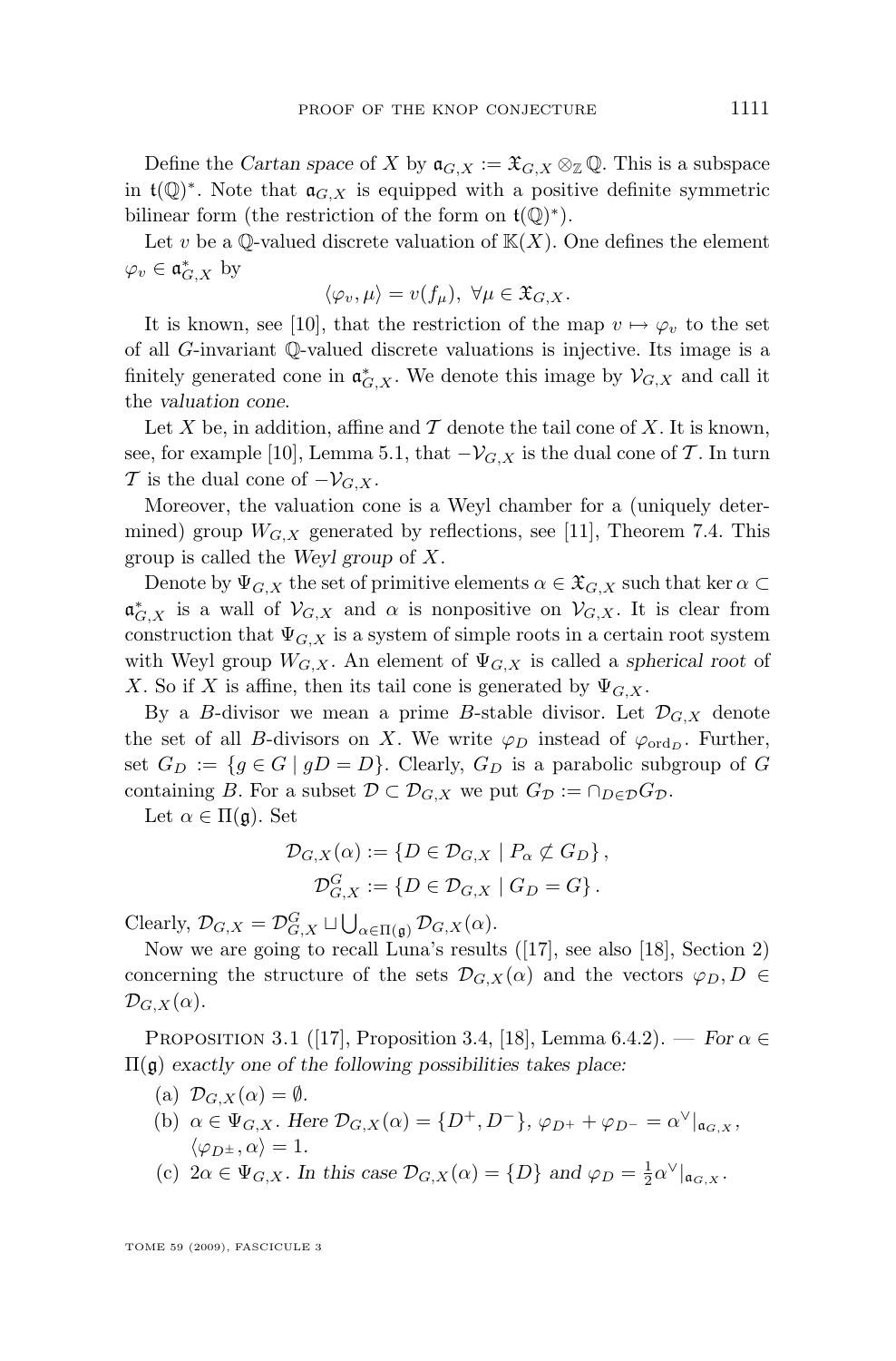<span id="page-8-0"></span>(d)  $\mathbb{Q}\alpha \cap \Psi_{G,X} = \emptyset$ ,  $\mathcal{D}_{G,X}(\alpha) = \{D\}$  and  $\varphi_D = \alpha^{\vee}|_{\mathfrak{a}_{G,X}}$ .

We say that a root  $\alpha \in \Pi(\mathfrak{g})$  is *of type* a) (or b),c),d)) if the corresponding possibility takes place for  $\alpha$ . The set of all simple roots of type a),..., d) is denoted by  $\Pi(\mathfrak{g})_X^a, \ldots, \Pi(\mathfrak{g})_X^d$ .

PROPOSITION 3.2 ([\[18\]](#page-29-0), Proposition 3.2). — Let  $\alpha$ ,  $\beta \in \Pi(\mathfrak{g})$ . If  $\mathcal{D}_{G,X}(\alpha) \cap$  $\mathcal{D}_{G,X}(\beta) \neq \emptyset$ , then exactly one of the following possibilities takes place:

- (1)  $\alpha, \beta \in \Pi(\mathfrak{g})_X^b$  and  $\# \mathcal{D}_{G,X}(\alpha) \cap \mathcal{D}_{G,X}(\beta) = 1$ .
- $(2)$   $\alpha, \beta \in \Pi(\mathfrak{g})_X^d, \langle \alpha^\vee, \beta \rangle = 0, \alpha^\vee \beta^\vee \vert_{\mathfrak{a}_{G,X}} = 0$  and  $\alpha + \beta = \gamma$  or  $2\gamma$ *for some*  $\gamma \in \Psi_G$  *x*.

*Conversely, if*  $\alpha, \beta \in \Pi(\mathfrak{g})$  *are as in (2), then*  $\mathcal{D}_{G,X}(\alpha) = \mathcal{D}_{G,X}(\beta)$ *.* 

The following lemma is proved analogously to Lemma 4.1.12 from [\[16\]](#page-29-0).

LEMMA 3.3. — Let X be a spherical G-variety, and  $\alpha \in \Psi_{G,X}$  have one *of the following forms:*

- (1)  $\alpha = \alpha_1$ , where  $\alpha_1 \in \Pi(\mathfrak{g})$ .
- (2)  $\alpha = 2\alpha_1$ , where  $\alpha_1 \in \Pi(\mathfrak{g})$ .
- (3)  $\alpha = k(\alpha_1 + \alpha_2)$ , where  $\alpha_1, \alpha_2$  are orthogonal elements of  $\Pi(\mathfrak{g})$  and  $k = 1 \text{ or } \frac{1}{2}.$

*If*  $D \in \mathcal{D}_{G,X} \setminus \mathcal{D}_{G,X}(\alpha_1)$ , then  $\langle \varphi_D, \alpha \rangle \leq 0$ .

COROLLARY 3.4. — Let  $\alpha \in \Pi(\mathfrak{g}), D \in \mathcal{D}_{G,X}(\alpha)$ .

- (1) *If*  $\alpha \in \Pi(\mathfrak{g})_X^b \cup \Pi(\mathfrak{g})_X^c$ , then  $G_D = P_{\Pi(\mathfrak{g}) \setminus A}$ , where  $A := \{ \beta \in \Pi(\mathfrak{g}) \mid$  $\langle \beta, \varphi_D \rangle = 1$ . In particular, if  $\alpha \in \Pi(\mathfrak{g})^c_X$ , then  $A = {\alpha}.$
- (2) If  $\alpha \in \Pi(\mathfrak{g})_X^d$ , then either  $G_D = P_{\Pi(\mathfrak{g}) \setminus {\alpha}}$  or  $G_D = P_{\Pi(\mathfrak{g}) \setminus {\{\alpha,\beta\}}},$ where  $\beta$  is the unique simple root such that  $\langle \alpha^{\vee}, \beta \rangle = 0, \alpha^{\vee} - \beta$  $\beta^{\vee}|_{\mathfrak{a}_{G,X}} = 0$  and  $\alpha + \beta$  is a positive multiple of a spherical root.

*Proof. —* The first assertion follows from Proposition 3.2 and Lemma 3.3. In assertion 2 one only needs to prove that  $\beta$  is unique. Assume the contrary, let  $\beta$ ,  $\gamma$  be such that  $\mathcal{D}_{G,X}(\alpha) = \mathcal{D}_{G,X}(\beta) = \mathcal{D}_{G,X}(\gamma)$ . Note that  $k_1(\alpha+\beta)$ ,  $k_2(\alpha+\gamma)$ ,  $k_3(\beta+\gamma) \in \Psi_{G,X}$  for some  $k_1, k_2, k_3 > 0$ . But  $\langle \alpha^{\vee} - \beta^{\vee}, \beta + \gamma \rangle \neq$ 0, which contradicts Proposition 3.2.

#### **4. Some remarks on affine spherical varieties and weight monoids**

Throughout this section  $X$  is an affine spherical variety.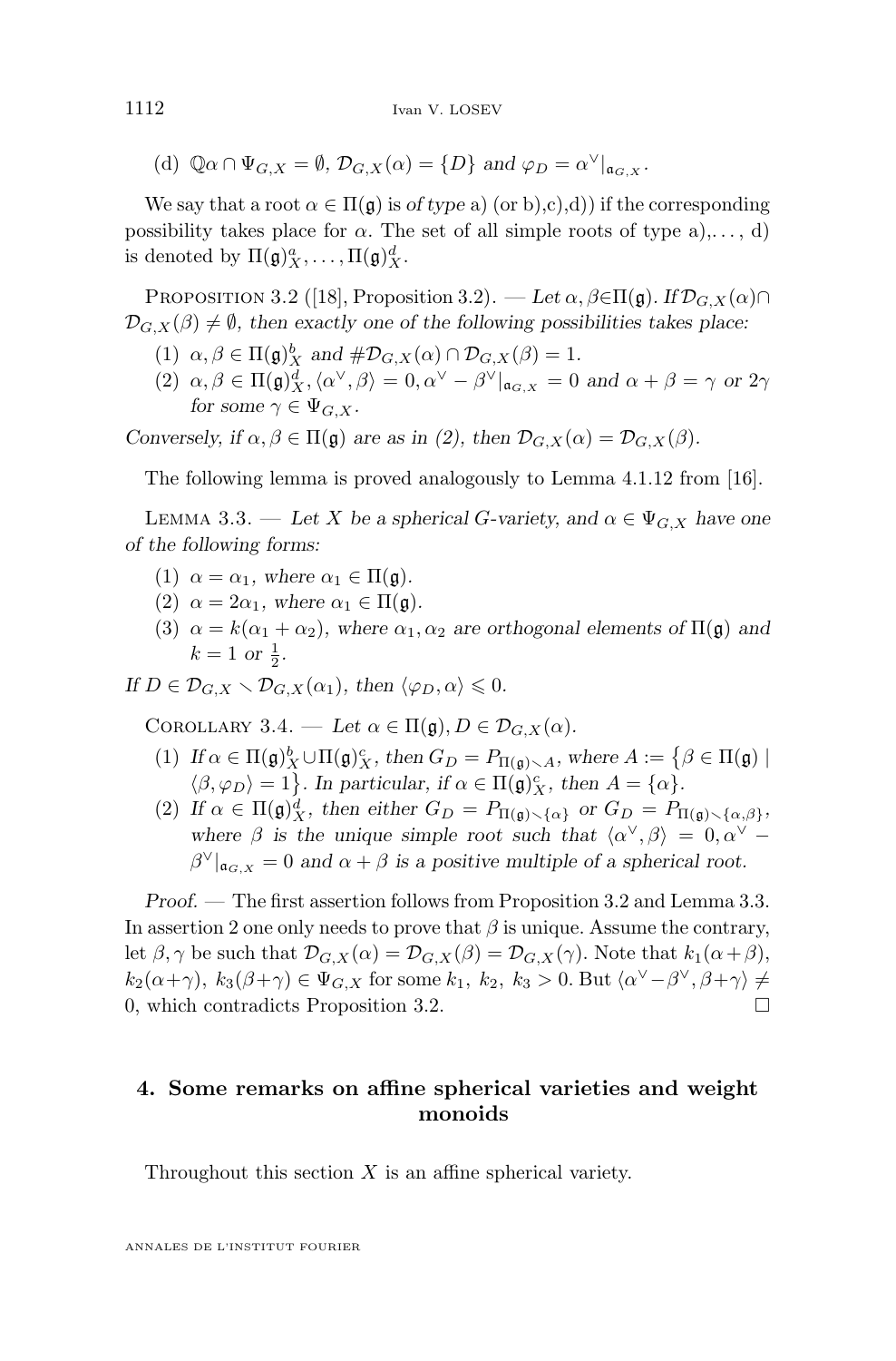<span id="page-9-0"></span>The definition of the weight monoid  $\mathfrak{X}^+_{G, X}$  given in the introduction can be rewritten as  $\mathfrak{X}^+_{G, X} = \left\{ \lambda \in \mathfrak{X}(T) \mid \mathbb{K}[X]^{(B)}_\lambda \right\}$  $\mathbf{Q}_{\lambda}^{(B)} \neq \{0\}$ . The following lemma is easy. A proof can be found, for instance, in [\[16\]](#page-29-0), Lemma 3.6.2.

LEMMA 4.1.  $\mathfrak{X}_{G,X} = \text{Span}_{\mathbb{Z}}(\mathfrak{X}^+_{G,X}).$ 

LEMMA 4.2.  $\qquad$  *If*  $X_1, X_2$  are  $\mathfrak{X}^+$ -equivalent affine spherical G-varieties, *then* dim  $X_1 = \dim X_2$ .

*Proof.* — Since  $\mathbb{K}[X_1]^U \cong \mathbb{K}[\mathfrak{X}^+_{G,X_i}] \cong \mathbb{K}[X_2]^U$ , the claim follows easily from results of [\[21\]](#page-29-0).

The following proposition follows from the Luna slice theorem, see [\[13\]](#page-29-0), Corollary 2.2, for details.

PROPOSITION 4.3. — *If* X is smooth, then  $X \cong G_{n+1} V$ , where H is *a reductive subgroup of* G *and* V *is an* H*-module.*

*Remark 4.4.* — Note that G acts on the set of all pairs  $(H, V)$ :  $g \cdot$  $(H, V) = (H', V')$ , where  $H' = gHg^{-1}$  and there is a linear isomorphism  $\iota: V \to V'$  such that  $(ghg^{-1})\iota(v) = \iota(hv)$  for all  $h \in H$ . One easily shows, see, for instance [\[16\]](#page-29-0), Lemma 3.6.6, that  $G *_H V \cong G *_{H'} V'$  iff  $(H, V) \sim_G$  $(H', V')$ . So if  $V_0$  is a G-module and  $V_0 \times (G *_H V) \cong V_0 \times (G *_H V')$ , then  $G *_{H} V \cong G *_{H'} V'.$ 

The following lemma follows directly from highest weight theory.

LEMMA 4.5. — A simple normal subgroup  $G_1 \subset G$  acts trivially on  $X$  iff  $\langle \mathfrak{X}^+_{G,X}, T \cap G_1 \rangle = 1$ . An element  $t \in Z(G)$  acts trivially on X iff  $\langle \mathfrak{X}^+_{G,X}, t \rangle = 1.$ 

DEFINITION 4.6.  $- A G$ -variety X is said to be decomposable if there *exist nontrivial connected normal subgroups*  $G_1, G_2 \subset G$  *and*  $G_i$ -varieties  $X_i$ ,  $i = 1, 2$ , such that G is decomposed into a locally direct product of  $G_1$ ,  $G_2$  (that is,  $G = G_1 G_2$  and  $G_1 \cap G_2$  is finite) and  $X \cong^{G_1 \times G_2} X_1 \times X_2$ . *Under these assumptions we say that the pair*  $G_1$ ,  $G_2$  decomposes X.

LEMMA 4.7. — Let  $G = G_1 G_2$  be a decomposition into a locally direct *product. Then the following conditions are equivalent.*

(1) The pair  $(G_1, G_2)$  decomposes X.

(2)  $\mathfrak{X}^+_{G_1 \times G_2, X} = \Gamma_1 + \Gamma_2$ , where  $\Gamma_i \subset \mathfrak{X}(T \cap G_i)$ ,  $i = 1, 2$ .

In particular, if affine spherical varieties  $X_1, X_2$  are  $\mathfrak{X}^+$ -equivalent, and the *pair*  $(G_1, G_2)$  *decomposes*  $X_1$ *, then it decomposes*  $X_2$ *.* 

TOME 59 (2009), FASCICULE 3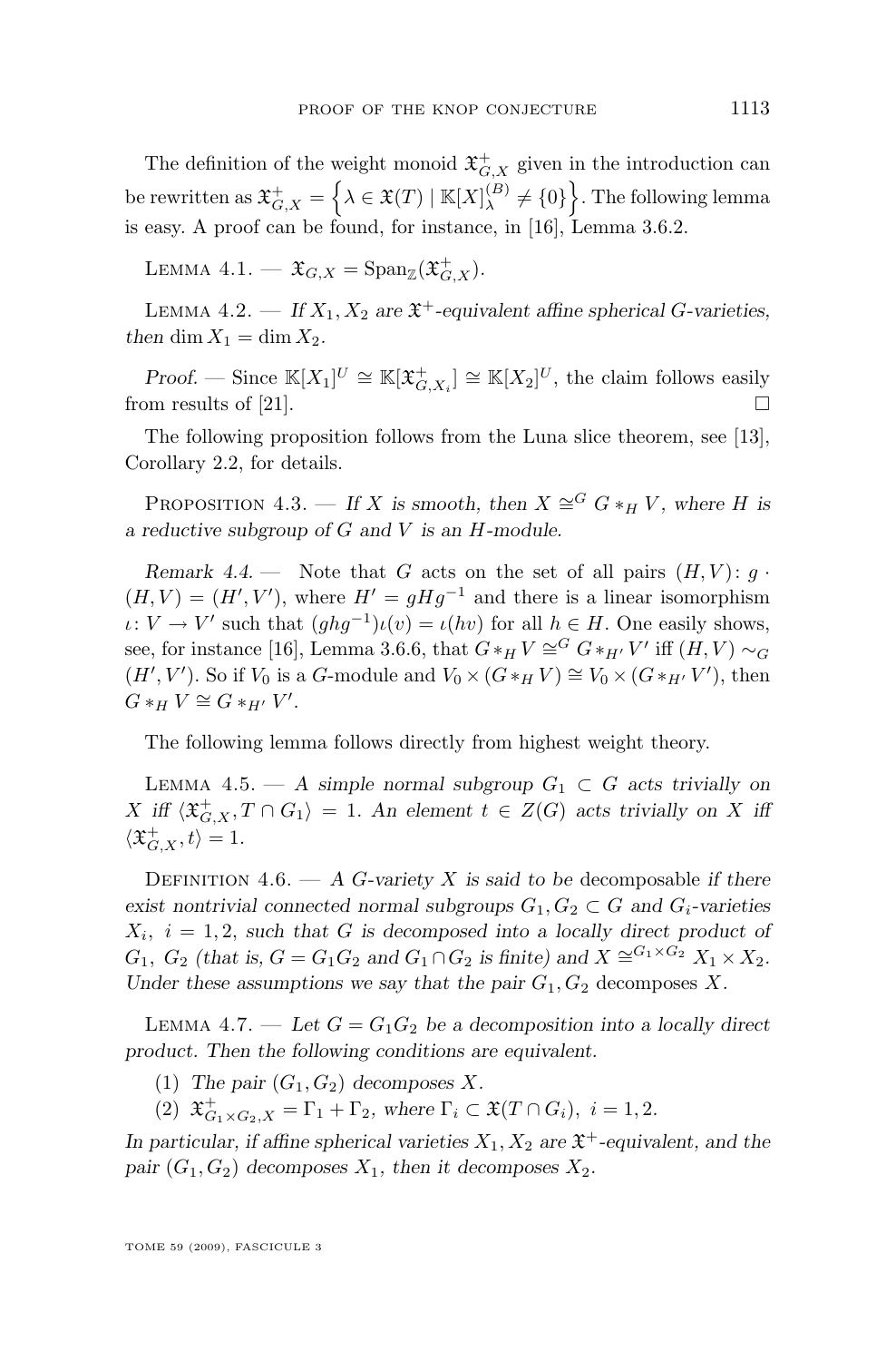<span id="page-10-0"></span>*Proof. —* Essentially, this lemma was proved in the proof of Lemma 3.6.4 in [\[16\]](#page-29-0). In order to make the present paper more self-contained we present an argument below.

Clearly, (1)  $\Rightarrow$  (2). Let us check the opposite implication. Set  $X^i :=$  $X/\!\!/ G_i$ . From highest weight theory one easily deduces that  $\mathfrak{X}^+_{G_i,X^i}$  =  $\mathfrak{X}^+_{G,X} \cap \mathfrak{X}(T \cap G^i), \ \ i \ = \ 1,2. \text{ Thus } \mathfrak{X}^+_{G,X} \ = \ \mathfrak{X}^+_{G_1,X^1} + \mathfrak{X}^+_{G_2,X^2}.$  In other words,  $\mathbb{K}[X]^U = \mathbb{K}[X^1]^{U \cap G_1} \otimes \mathbb{K}[X^2]^{U \cap G_2}$ . It follows from highest weight theory that  $\mathbb{K}[X] = \mathbb{K}[X^1] \otimes \mathbb{K}[X^2]$ ].

To prove Theorems [1.2,](#page-2-0) [1.3](#page-2-0) we need the following two theorems.

THEOREM 4.8. — Let  $X_1, X_2$  be affine spherical varieties. If  $X_1, X_2$  are  $\mathfrak{X}^+\Psi$ -equivalent or  $X_1, X_2$  are  $\mathfrak{X}^+$ -equivalent and smooth, then there is a bijection  $\iota \colon \mathcal{D}_{G,X_1} \to \mathcal{D}_{G,X_2}$  such that  $\varphi_{\iota(D)} = \varphi_D, G_{\iota(D)} = G_D$ .

THEOREM 4.9. — Let  $X_1$ ,  $X_2$  be smooth  $\mathfrak{X}^+$ -equivalent affine spherical *varieties.* Then  $\Psi_{G,X_1} = \Psi_{G,X_2}$ .

*Proof of Theorems* [1.2,](#page-2-0) [1.3](#page-2-0) *modulo Theorems* 4.8, 4.9. — Let  $X_1, X_2$ be either  $\mathfrak{X}^+ \Psi$ -equivalent or smooth and  $\mathfrak{X}^+$ -equivalent affine spherical varieties. Let  $X_i^0$ ,  $i = 1, 2$ , denote the open *G*-orbit of  $X_i$ . Clearly,  $\mathfrak{X}_{G, X_i^0} =$  $\mathfrak{X}_{G,X_i},\ \mathcal{V}_{G,X_i^0} = \mathcal{V}_{G,X_i},\ \mathcal{D}_{G,X_i^0} = \mathcal{D}_{G,X_i} \setminus \mathcal{D}_{G,X_i}^G, \ i = 1,2.$  Thanks to Lemma [4.1,](#page-9-0) Theorems 4.8, 4.9, one can apply Theorem 1 from [\[16\]](#page-29-0) to  $X_1^0$ ,  $X_2^0$  and obtain that  $X_1^0 \cong G X_2^0$ . It follows from [\[16\]](#page-29-0), Proposition 3.6.5, that  $X_1 \cong$  $G X_2$ .

In the proof of Theorems 4.8, 4.9 we may (and will) assume that The-orems [1.2,](#page-2-0) [1.3](#page-2-0) are already proved for all groups  $G'$  and spherical  $(\mathfrak{X}^+\Psi$ equivalent or smooth and  $\mathfrak{X}^+$ -equivalent)  $G'$ -varieties  $X'_1, X'_2$  provided one of the following assumptions holds:

- $(A1)$  dim  $G' <$  dim G.
- (A2)  $G = G'$  and  $\min_{i=1,2} (\# \mathcal{D}_{G,X_i}^G) > \min_{i=1,2} (\# \mathcal{D}_{G,X_i'}^G)$ .

#### **5. Reductions**

Our reductions are based on the local structure theorem. First variants of this theorem were proved independently in [\[3\]](#page-29-0), [\[7\]](#page-29-0). We give here a version due to Knop.

THEOREM 5.1 ([\[11\]](#page-29-0), Theorem 2.3 and Lemma 2.1). — Let X be an *irreducible normal* G*-variety,* D *an effective* B*-stable Cartier divisor on* X*,*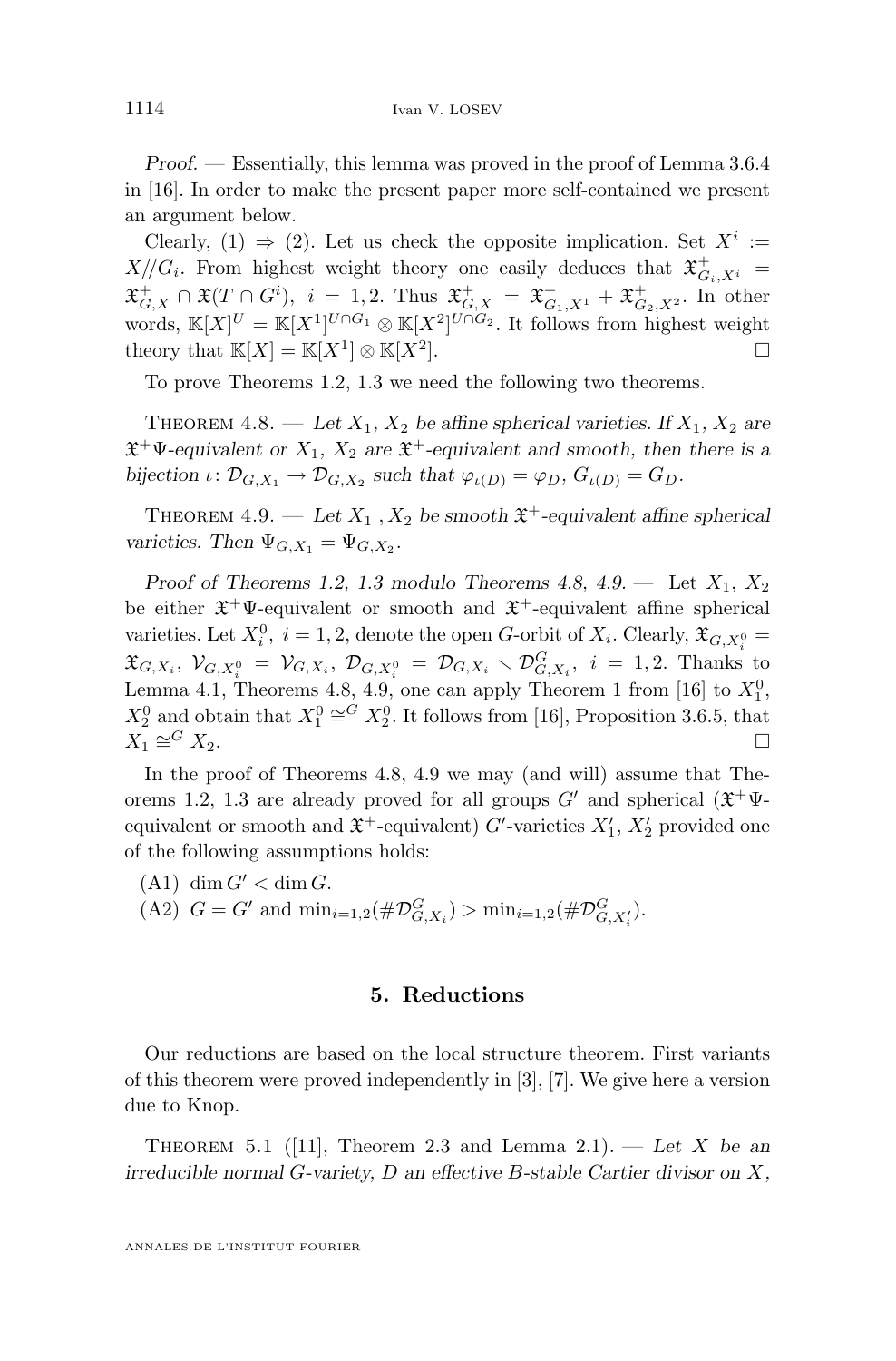<span id="page-11-0"></span> $L_D$  the standard Levi subgroup of  $G_D$ . Then there exists a closed  $L_D$  $subvariety \Sigma \subset X^0 := X \setminus D$  *such that the morphism*  $\text{Rad}_{u}(G_D) \times \Sigma \to D$  $X^0$ ,  $[g, s] \mapsto gs$ , *is a*  $G_D$ -equivariant isomorphism. Here  $\text{Rad}_u(G_D)$  acts by *left translations on itself and trivially on*  $\Sigma$ *, while*  $L_D$  *acts by conjugations on*  $\text{Rad}_{u}(G_{D})$  *and initially on*  $\Sigma$ *.* 

A subvariety  $\Sigma$  satisfying the claim of the previous theorem is said to be a *section* of X associated with D.

*Remark 5.2.* – Being the quotient for the action  $\text{Rad}_{u}(G_{D})$ :  $X^{0}$ , the  $L_D$ -variety  $\Sigma$  depends only on the support of D. If  $D = \sum_{i=1}^{k} a_i D_i, a_i \in \mathbb{N}$ , we denote the  $L_D$ -variety  $\Sigma$  by  $X(D_1, \ldots, D_k)$  or  $X(\{D_1, \ldots, D_k\})$ . Note also that  $\Sigma$  is smooth (spherical) provided X is.

Till the end of this subsection  $X$  is an affine spherical variety. Here is the first version of our reduction procedure.

PROPOSITION 5.3. — *Choose a subset*  $\mathcal{D} \subset \mathcal{D}_{G,X}$  *and let* M *be the standard Levi subgroup of*  $G_{\mathcal{D}}$ *. Suppose there is a Cartier divisor of the form*  $\sum_{D \in \mathcal{D}} a_D D$ ,  $a_D > 0$ , *(which is the case, for instance, when* X *is smooth). Then*

- (1) X(D) *is an affine* M*-variety.*
- (2) The map  $\iota: \mathcal{D}_{M,X(\mathcal{D})} \to \mathcal{D}_{G,X}, D \mapsto \text{Rad}_{u}(G_{\mathcal{D}}) \times D$ , *is an injection* with image  $\mathcal{D}_{G,X} \setminus \mathcal{D}$ . Furthermore,  $\varphi_D = \varphi_{\iota(D)}, G_{\iota(D)} \cap M = M_D$ *for any*  $D \in \mathcal{D}_{M,X(\mathcal{D})}$ *.*
- (3)  $\mathfrak{X}_{M,X(\mathcal{D})} = \mathfrak{X}_{G,X}, \Psi_{M,X(\mathcal{D})} = \Psi_{G,X} \cap \text{Span}_{\mathbb{Q}}(\Delta(\mathfrak{m})).$
- (4)  $\mathfrak{X}^+_{M,X(\mathcal{D})} = \{ \chi \in \mathfrak{X}_{G,X} \mid \langle \varphi_D, \chi \rangle \geqslant 0, \ \forall D \in \mathcal{D}_{G,X} \setminus \mathcal{D} \}.$

*Proof. —* To prove assertion 1 note that, being a complement to a Cartier divisor in an affine variety,  $X^0$  is affine. Being isomorphic to a closed subvariety of  $X^0$ , the variety  $\Sigma$  is affine. Assertions 2, 3 follow from [\[16\]](#page-29-0), Lemma 3.5.5. Assertion 4 follows from assertion 2 and [\[16\]](#page-29-0), Lemma 3.6.2.  $\Box$ 

In the second version of our reduction procedure we do not need to know  $\varphi_D, D \notin \mathcal{D}, G_{\mathcal{D}}.$ 

PROPOSITION 5.4. — In the above notation suppose  $(f_\mu) = \sum_{D \in \mathcal{D}} a_D D$ *for some positive*  $a_D$ . Then  $G_D = BG_\mu$ ,  $\mathfrak{X}^+_{G_\mu,X(D)} = \mathfrak{X}^+_{G,X} + \mathbb{Z}\mu$  and the *image of*  $\mathcal{D}_{G_\mu,X(\mathcal{D})}$  *in*  $\mathcal{D}_{G,X}$  *(see assertion 2 of Proposition 5.3) coincides with*  $\{D \in \mathcal{D}_{G,X} \mid \langle \mu, \varphi_D \rangle = 0\}.$ 

*Proof.* — An element  $g \in K(X)$  lies in  $K[X \setminus (f)]$  iff  $g = g_1/f^n$  for some  $n \in \mathbb{N}, g_1 \in K[X]$ . Clearly,  $g \in \mathbb{K}[X^0]^{(B)}$  iff  $g_1 \in \mathbb{K}[X]^{(B)}$ . The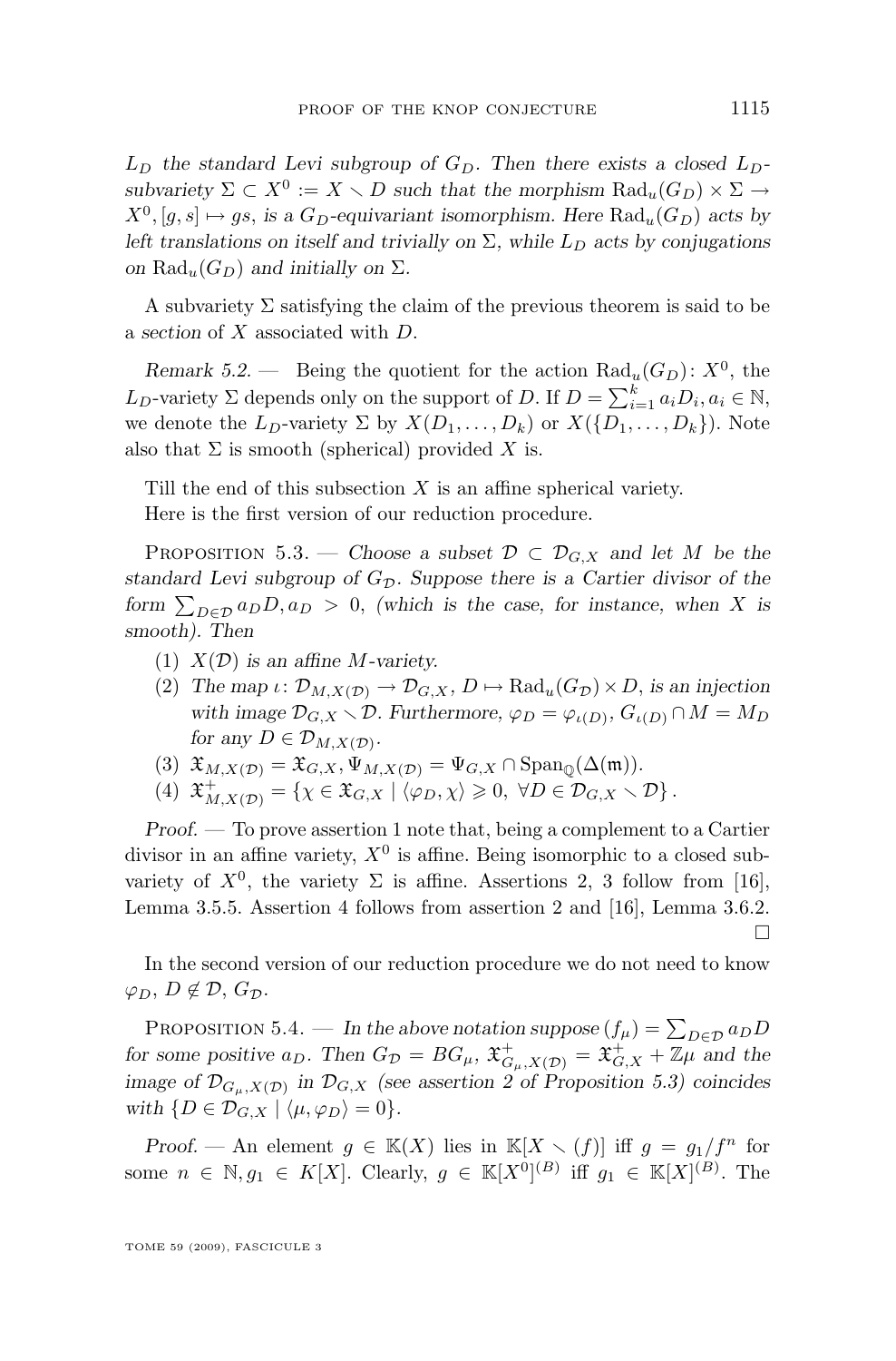<span id="page-12-0"></span>equality for  $\mathfrak{X}^+_{G_\mu,X(\mathcal{D})}$  stems now from the natural isomorphism  $\mathbb{K}[X^0]^U \cong$  $\mathbb{K}[X(\mathcal{D})]^{U\cap G_{\mu}}$ . The description of  $\mathcal{D}_{G_{\mu},X(\mathcal{D})}$  is clear.  $□$ 

Under the assumptions of the previous proposition, we put  $X(\mu) :=$  $X(\mathcal{D})$ . Note that  $X(\mu) \neq X$  iff  $f_{\mu}$  is not invertible in  $\mathbb{K}[X]$  iff  $\mu \in \mathfrak{X}^+_{G,X}$  $-\mathfrak{X}^+_{G, X}.$ 

COROLLARY 5.5. — Let  $\mu \in \mathfrak{X}^+_{G,X}$  be such that  $\mathfrak{X}^+_{G,X} + \mathbb{Z}\mu = \mathfrak{X}_{G,X}$ (such  $\mu$  always exists). Then  $\Pi(\mathfrak{g})_X^a = {\alpha \in \Pi(\mathfrak{g}) \mid \langle \alpha^\vee, \mu \rangle = 0}.$ 

*Proof.* — Any  $f \in K[X(\mu)]^{(B \cap G_{\mu})}$  is invertible. Thus  $\mathcal{D}_{G(\mu),X(\mu)} = \emptyset$ . From Proposition [5.4](#page-11-0) it follows that  $G_{\mathcal{D}_{G,X}} = BG_\mu$ . But  $G_{\mathcal{D}_{G,X}} = P_{\Pi(\mathfrak{g})_{X}^{\alpha}}$ .

The following statement stems directly from Propositions [5.3,](#page-11-0) [5.4.](#page-11-0)

COROLLARY 5.6. — Let  $X_1, X_2$  be affine spherical G-varieties.

- (1) If  $X_1, X_2$  are  $\mathfrak{X}^+$ -equivalent (resp.,  $\mathfrak{X}^+ \Psi$ -equivalent), then for any  $\mu \in \mathfrak{X}^+_{G, X} \diagdown -\mathfrak{X}^+_{G, X}$  the  $G_\mu$ -varieties  $X_1(\mu), X_2(\mu)$  are  $\mathfrak{X}^+$ -equivalent *(resp.,* X <sup>+</sup>Ψ*-equivalent).*
- (2) Suppose  $X_1$ ,  $X_2$  are smooth and  $\mathfrak{X}^+$ -equivalent,  $D_1 \in \mathcal{D}_{G,X_1}, D_2 \in$  $\mathcal{D}_{G,X_2}$  are such that  $G_{D_1} = G_{D_2}$  and  $\{\varphi_D, D \in \mathcal{D}_{G,X_1} \setminus \{D_1\}\}$  =  $\{\varphi_D, D \in \mathcal{D}_{G,X_2} \setminus \{D_2\}\}\$ . Then  $X_1(D_1), X_2(D_2)$  are  $\mathfrak{X}^+$ -equivalent (as M-varieties, where M is the standard Levi subgroup in  $G_D$ ).

*Remark 5.7.* — Let X, Y be smooth spherical varieties and  $\varphi: X \to Y$ be a smooth surjective morphism with irreducible fibers. Then  $\varphi$  induces an embedding  $\varphi^* \colon \mathcal{D}_{G,Y} \hookrightarrow \mathcal{D}_{G,X}, D \mapsto \varphi^{-1}(D)$ . Note that  $G_D = G_{\varphi^*(D)}$ .

In general, it is difficult to understand the structure of  $X(\mathcal{D})$  as a homogeneous vector bundle. However, there is a special case when the description is easy.

Lemma 5.8. — *Let* Q<sup>−</sup> *be a parabolic subgroup of* G *containing* B<sup>−</sup>*,* M *the standard Levi subgroup of G. Suppose*  $X = G *_H V$ *, where*  $H \subset M$ *. Denote by*  $\pi$  *the natural homomorphism*  $X = G *_H V \to G/Q^-$ ,  $[g, v] \mapsto gQ^-$ , and set  $\mathcal{D} := \pi^*(\mathcal{D}_{G,G/Q^-})$ . Then  $G_{\mathcal{D}} = BM$  and  $X(\mathcal{D}) \cong^M \text{Rad}_{u}(\mathfrak{q}^-) \times$  $M *_H V$ .

*Proof.* — Note that  $X(\mathcal{D}) \cong M \pi^{-1}(eQ^-) \cong M Q^- *_{H} V \cong M Q^- *_{M} (M *_{H} V)$  $V$ ) ≅<sup>M</sup> Rad<sub>u</sub>( $Q^-$ ) × M \*<sub>H</sub> V. The exponential mapping defines an Mequivariant isomorphism  $\text{Rad}_{u}(\mathfrak{q}^{-}) \to \text{Rad}_{u}(Q^{-}).$ 

#### **6. Correspondence between** B**-divisors**

The goal of this section is to prove Theorem [4.8.](#page-10-0) We assume that  $G$  is not a torus. Throughout the section  $X$  is an affine spherical variety and the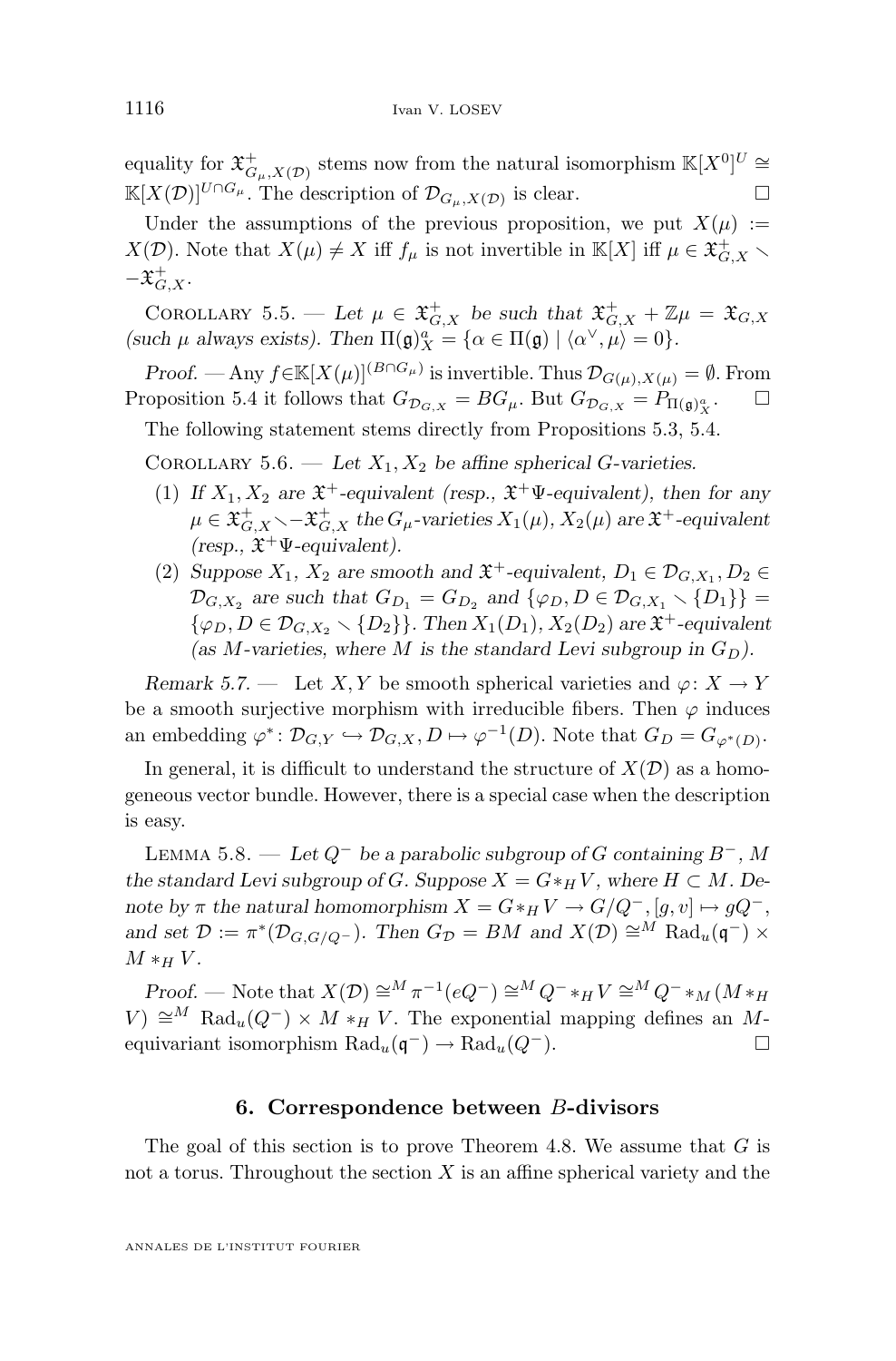<span id="page-13-0"></span>action  $G: X$  is assumed to be locally effective, that is, its kernel is finite. We write  $\mathfrak{a}, \mathfrak{X}^+, \mathfrak{X}, \Psi, \mathcal{D}, \Pi^a, \ldots, \Pi^d$  instead of  $\mathfrak{a}_{G,X}, \mathfrak{X}_{G,X}^+, \mathfrak{X}_{G,X}, \Psi_{G,X}, \mathcal{D}_{G,X},$  $\Pi(\mathfrak{g})_X^a, \ldots, \Pi(\mathfrak{g})_X^d.$ 

Let us briefly describe the scheme of proof. The key idea in the proof is to use Proposition [5.4.](#page-11-0) This proposition allows to recover (partially) elements of  $\mathcal{D}_{G,X_i}$  satisfying  $\langle \varphi_D, \mu \rangle = 0$  for some  $\mu \in \mathfrak{X}^+_{G,X_i} \setminus -\mathfrak{X}^+_{G,X_i}$ . This motivates us to define a certain subset of *hidden* elements of  $\mathcal{D}_{G,X_i}$  (Definition 6.2), those that can not be recovered by using Proposition [5.4.](#page-11-0) Then we study some properties of hidden divisors, Lemma 6.3, Propositions [6.4,](#page-14-0) [6.6.](#page-14-0) The former proposition deals with the case when all divisors in  $\mathcal{D}_{G,X_i}(\alpha)$ are hidden for some  $i$ . Proposition [6.6](#page-14-0) describes the set of hidden divisors for smooth  $X_i$ . In the proof of Theorem [4.8](#page-10-0) we first construct a certain bijection between the sets of nonhidden divisors. Its existence is deduced essentially from Proposition [5.4.](#page-11-0) Then we show (and this is the most complicated and technical part of the proof) that this bijection can be extended in the required way to the whole sets of divisors.

Lemma 6.1. — *Suppose* X *is a spherical* G*-variety and the action* G: X *is locally effective. If*  $\Pi^a \cup \bigcup_{\alpha \in \Psi} \text{Supp}(\alpha) = \Pi(\mathfrak{g})$ , then  $\bigcup_{\alpha \in \Psi} \text{Supp}(\alpha) =$  $\Pi(\mathfrak{g})$ .

*Proof.* — Assume the contrary. It follows from Corollary [5.5](#page-12-0) that  $\Pi(\mathfrak{g}_1) \not\subset$  $\Pi^a$  for any simple ideal  $\mathfrak{g}_1$  ⊂  $\mathfrak{g}$ . Therefore there is  $β ∈ Π^a$  such that  $\beta \notin \text{Supp}(\alpha)$  for any  $\alpha \in \Psi$  but  $\beta$  is adjacent to  $\text{Supp}(\alpha)$  for some  $\alpha \in \Psi$ . It follows that  $\langle \beta^{\vee}, \alpha \rangle \neq 0$ . Contradiction with Lemma 3.5.8 from [\[16\]](#page-29-0).  $\Box$ 

The following notion plays a central role in the proof.

DEFINITION  $6.2.$  — An element  $D \in \mathcal{D}$  is said to be hidden *if any noninvertible function from*  $\mathbb{K}[X]^{(B)}$  *is zero on D*, equivalently,  $\langle \varphi_D, \mu \rangle > 0$ *for any*  $\mu \in \mathfrak{X}^+ \setminus -\mathfrak{X}^+$ *.* 

The set of all hidden elements of  $\mathcal D$  is denoted by  $\underline{\mathcal D}^{\emptyset} (= \underline{\mathcal D}^{\emptyset}_{G,X})$ . Set  $\overline{\mathcal{D}}^{\emptyset} := \mathcal{D} \setminus \underline{\mathcal{D}}^{\emptyset}$ . Let us establish some properties of  $\underline{\mathcal{D}}^{\emptyset}$  and  $\overline{\mathcal{D}}^{\emptyset}$ .

Lemma 6.3. —  $\mathcal{D}^G \subset \overline{\mathcal{D}}^{\emptyset}.$ 

*Proof.* — Let  $D \in \mathcal{D}^G \cap \mathcal{D}^{\emptyset}$ . Since G is not a torus and  $(G, G)$  acts nontrivially on X, it follows from [\[16\]](#page-29-0), Lemma 3.5.7, that  $\mathcal{D} \neq \{D\}$ . Let  $\lambda \in \mathfrak{X}$  be such that  $\langle \lambda, \varphi_{D'} \rangle \geq 0$  for any  $D' \in \mathcal{D} \setminus \{D\}$ . Let us check that  $\text{ord}_D(f_\lambda) \geqslant 0$ . Assume the contrary. Choose a function  $g \in \mathbb{K}[X]^{(B)}$ that is zero on some  $D' \in \mathcal{D} \setminus \{D\}$ . One can find positive m, n such that  $f^n g^m \in \mathbb{K}[X]^{(B)}$  and  $\text{ord}_D(f^n g^m) = 0$ . Thence  $f^n g^m$  is invertible, which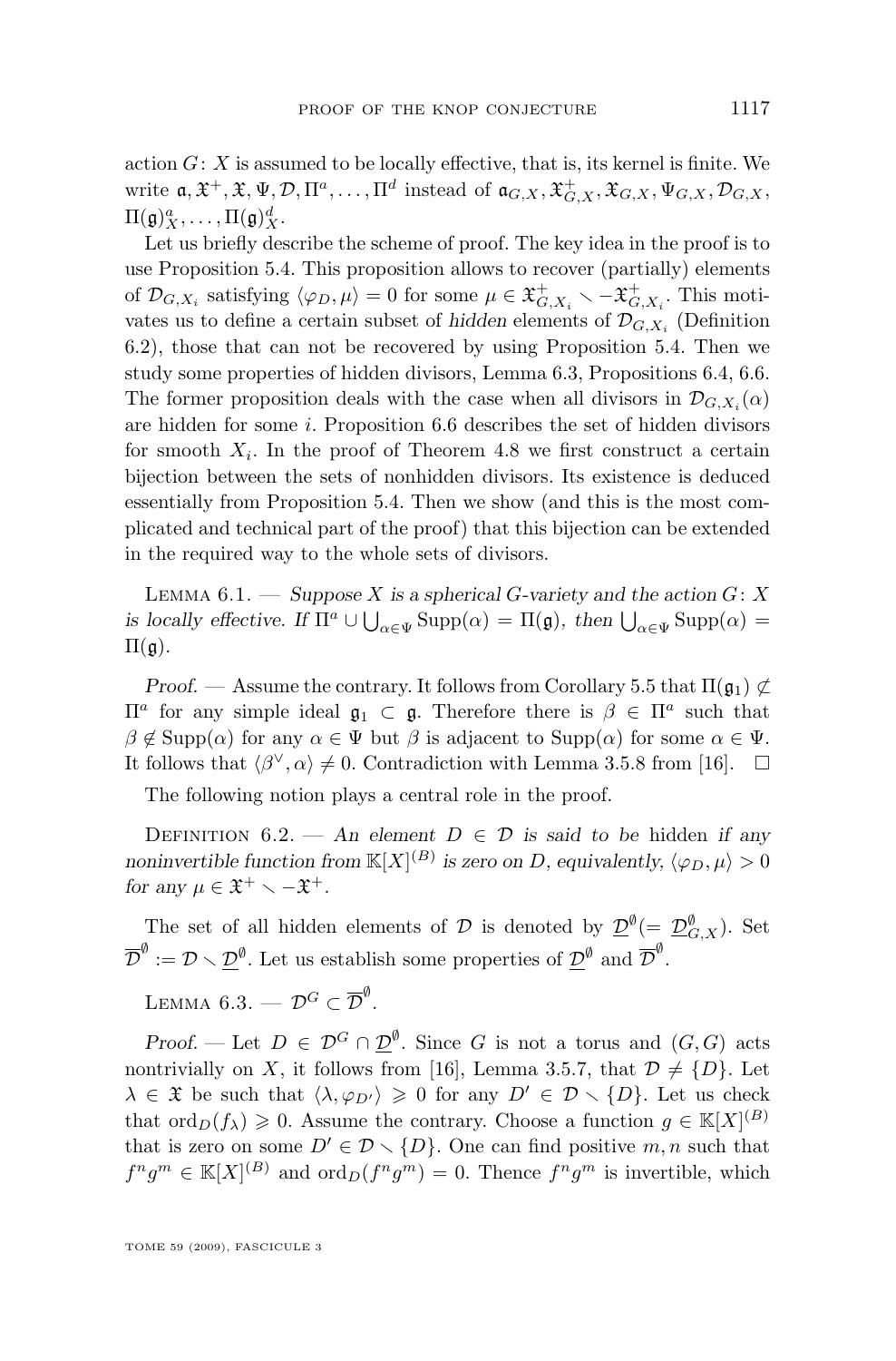<span id="page-14-0"></span>contradicts  $\mathrm{ord}_{D'}(f) \geqslant 0, \mathrm{ord}_{D'}(g) > 0$ . Therefore  $\mathbb{K}[X]^{(B)} = \mathbb{K}[X \setminus D]^{(B)}$ . From highest weight theory it follows that  $\mathbb{K}[X] = \mathbb{K}[X \setminus D]$ , which is nonsense.

PROPOSITION 6.4. — Let  $\alpha, \alpha_1, \alpha_2$  be as in Lemma [3.3.](#page-8-0) If  $\mathcal{D}(\alpha_1) \subset \mathcal{D}^{\emptyset}$ , *then*  $\mathcal{D} = \mathcal{D}(\alpha_1)$  *and*  $\varphi_{D_1} = \varphi_{D_2}$  *for any*  $D_1, D_2 \in \mathcal{D}(\alpha_1)$  *(the last condition*) *is essential only if*  $\alpha = \alpha_1$ *).* 

*Proof.* — Consider the case  $\alpha = \alpha_1$ . Let  $D_1, D_2$  be different elements of  $\mathcal{D}(\alpha_1)$ . Note that  $\text{ord}_{D_i}(f_\alpha) = 1, i = 1, 2$ . By Lemma [3.3,](#page-8-0)  $\text{ord}_D(f_\alpha) \leq 0$  for  $D \in \mathcal{D} \setminus \mathcal{D}(\alpha_1)$ . Choose  $\lambda \in \mathfrak{X}^+ \setminus -\mathfrak{X}^+$ . Set  $m := \min_{i=1,2} \langle \varphi_{D_i}, \lambda \rangle$ . Since  $\mathcal{D}(\alpha_1) \subset \underline{\mathcal{D}}^{\emptyset}$ , we have  $m > 0$ . Put  $f := f_{\lambda}/f_{\alpha}^m$ . Clearly,  $\text{ord}_D(f) \geqslant 0$  for any  $D \in \mathcal{D}$  and  $\text{ord}_{D_i}(f) = 0$  for some *i*. It follows that *f* is an invertible element of  $\mathbb{K}[X]^{(B)}$ . Therefore  $\langle \varphi_D, \alpha \rangle = \langle \varphi_D, \lambda \rangle = 0$  for  $D \notin \mathcal{D}(\alpha_1)$  and  $\langle \varphi_{D_1}, \lambda \rangle = \langle \varphi_{D_2}, \lambda \rangle$ . This implies the claim.

The proof in the remaining two cases is analogous (except for  $\alpha = \alpha_1 + \alpha_2$ ) or  $2\alpha_1$  one has to consider  $f = f_{\lambda}^2/f_{\alpha}^m$  instead of  $f_{\lambda}/f_{\alpha}^m$ .

LEMMA 6.5. — In the notation of Proposition 6.4,  $\Psi = {\alpha}$ ,  $\Pi(\mathfrak{g}) =$  $\text{Supp}(\alpha)$ *.* 

*Proof.* – Consider the case  $\alpha = k(\alpha_1 + \alpha_2)$ ,  $k = 1$  or  $\frac{1}{2}$  (the other two cases are analogous, even easier). Let  $\beta \in \Pi(\mathfrak{g}) \setminus \text{Supp}(\alpha)$  be such that  $\mathcal{D}(\beta) \neq \emptyset$ . Corollary [3.4](#page-8-0) implies  $\mathcal{D}(\beta) \neq \mathcal{D}(\alpha_1)$ , contradiction with Proposition 6.4. So  $\Pi(\mathfrak{g}) \setminus \text{Supp}(\alpha) \subset \Pi^a$ . By Lemma [6.1,](#page-13-0)  $\Pi(\mathfrak{g}) = \text{Supp}(\alpha)$ . So  $[\mathfrak{g}, \mathfrak{g}] \cong \mathfrak{sl}_2 \times \mathfrak{sl}_2$ . Since  $(\alpha_i, \alpha_1 + \alpha_2) > 0$  for  $i = 1, 2$ , we see that  $\Psi$  does not contain multiples of  $\alpha_1, \alpha_2$ . Therefore  $\Psi = {\alpha}$ .

PROPOSITION 6.6. — *Suppose*  $X \cong G$   $G *_{H} V$ ,  $\mathcal{D}^{\emptyset}, \overline{\mathcal{D}}^{\emptyset} \neq \emptyset$ . Then  $\mathcal{D}^{\emptyset}$ *consists of one element, say D, and there exist a simple ideal*  $\mathfrak{g}_1 \subset \mathfrak{g}, \mathfrak{g}_1 \cong$  $\mathfrak{sl}_n$ , and  $i \in \{1, n-1\}$  *such that* 

- (1) The simple root  $\alpha_i$  of  $\mathfrak{g}_1$  is the unique simple root of  $\mathfrak{g}$  positive on  $\mathfrak{X}^+ \smallsetminus -\mathfrak{X}^+.$
- (2)  $G_D = P_{\Pi(\mathfrak{g}) \smallsetminus {\{\alpha_i\}}}$ .
- (3) *H* is *G*-conjugate to a subgroup in  $G_D$ .

*Proof.* — We may assume that  $G = Z(G)^{\circ} \times G_1 \times \cdots \times G_k$ , where  $G_i$  is a simple simply connected group. Let  $H_i$ ,  $i = 1, k$ , denote the projection of H to  $G_i$  and  $\rho_i$  denote the natural projection  $G *_{H} V \rightarrow G_i/H_i$ .

**Step 1.** Since both  $\overline{\mathcal{D}}^{\emptyset}, \underline{\mathcal{D}}^{\emptyset}$  are nonempty, we see that no multiple of any element in  $\overline{\mathcal{D}}^{\emptyset}$  is principal (otherwise, there is a noninvertible Bsemiinvariant function nonvanishing on a hidden divisor). So  $Pic(X)$  is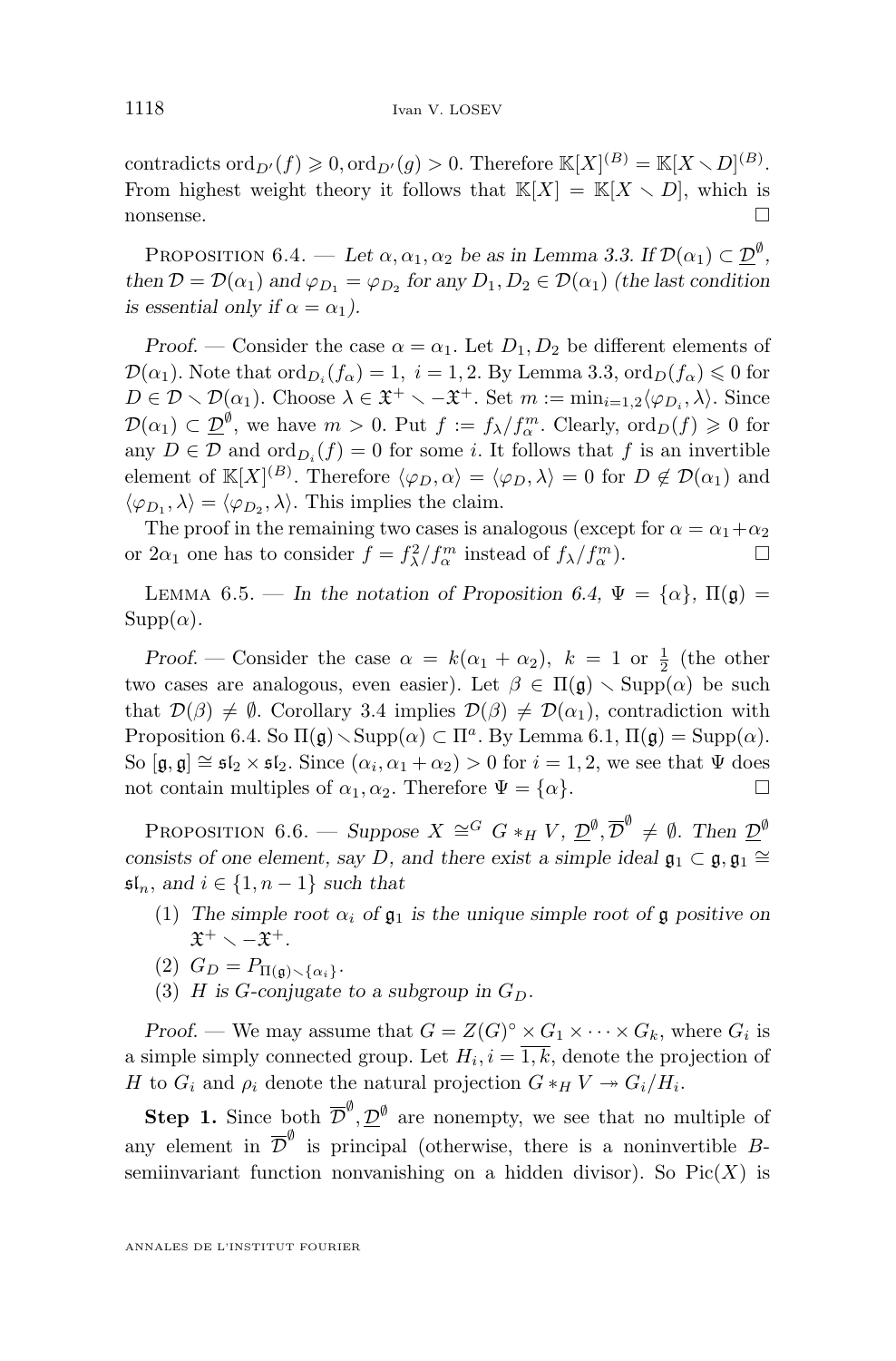infinite. Note that  $Pic(X) \cong Pic(G/H) \cong \mathfrak{X}(H)/p(\mathfrak{X}(G))$  (the last isomorphism is due to Popov  $[20]$ , where p is the restriction of characters. It follows that  $\mathfrak{h}^H \cap [\mathfrak{g},\mathfrak{g}] \neq \{0\}$ . In particular, for some  $i \in \{1,\ldots,k\}$ the group  $H_i$  is not semisimple whence  $H_i \neq G_i$ . To be definite, suppose  $H_1 \neq G_1$ .

**Step 2.** Let Y be an affine spherical G-variety of positive dimension,  $\varphi \colon X \to Y$  a smooth  $G$ -morphism and  $D \in \underline{\mathcal{D}}^{\emptyset}$ . If  $Y \not\cong G/G_0$  with  $(G,G) \subset$  $G_0$ , then  $D \in \varphi^*(\underline{\mathcal{D}}_{G,Y}^{\emptyset})$ . Indeed, if  $\overline{\varphi(D)} = Y$ , then  $\text{ord}_D(\varphi^*(f)) = 0$  for any  $f \in \mathbb{K}[Y]^{(B)}$ . By the assumption on Y, there is a noninvertible element in  $\mathbb{K}[Y]^{(B)}$ . Thus  $\overline{\varphi(D)}$  is a divisor. To see that  $D \in \varphi^*(\underline{\mathcal{D}}_{G,Y}^{\emptyset})$  note that  $\operatorname{ord}_{\overline{\varphi(D)}}(f) = \operatorname{ord}_D(\varphi^*(f)).$  We also remark that  $G_D = G_{\overline{\varphi(D)}}$ .

Applying this observation to  $\rho_i: X \to G_i/H_i$  we get that either  $\underline{\mathcal{D}}^{\emptyset} =$  $\rho_i^*(\underline{\mathcal{D}}_{G,G_i/H_i}^{\emptyset})$  or  $H_i = G_i$ . It follows that  $G_i = H_i$  for any  $i > 1$  and  $\underline{\mathcal{D}}_{G_1,G_1/H_1}^{\emptyset}\neq\emptyset.$ 

**Step 3.** Let us check that  $\mathfrak{g}_1 \cong \mathfrak{sl}_n$  and  $H_1$  is conjugate to a subgroup in  $Z_{G_1}(\pi_1)$ , where  $\pi_1$  is the fundamental weight of  $\mathfrak{sl}_n$  corresponding to the simple root  $\alpha_1$ .

By step 1,  $\mathfrak{h}_1^{H_1} \neq \{0\}$ . Put  $L_1 = Z_{G_1}(\mathfrak{h}_1^{H_1})$ . Let us check now that rank $G_1(G_1/L_1) = 1$ . Assume the contrary. Let  $G_1/L_1$  be symmetric. By results of Vust [\[22\]](#page-29-0),  $\varphi_D, D \in \mathcal{D}_{G, G_1/L_1}$ , is the half of a simple coroot of the symmetric space  $G_1/L_1$ . In particular, for any  $D \in \mathcal{D}_{G,G_1/L_1}$  there exists a noninvertible (=nonconstant) function  $f \in \mathbb{K}[G_1/L_1]^{(B)}$  such that  $\mathrm{ord}_D(f)=0, \text{ so } D\in \overline{\mathcal{D}}_C^{\emptyset}$  $\overset{\circ}{G}, G_1/L_1 \cdot$ 

So  $G_1/L_1$  is not symmetric. We deduce from the classification of [\[14\]](#page-29-0) that the pair  $(\mathfrak{g}_1, \mathfrak{l}_1)$  is either  $(\mathfrak{so}_{2n+1}, \mathfrak{gl}_n)$  or  $(\mathfrak{sp}_{2n}, \mathfrak{sp}_{2n-2} \times \mathbb{K})$ . However, in both these cases  $\binom{N_{G_1}(i_1)}{n} = 0$ . Applying step 2 to the projection  $G_1/H_1 \rightarrow$  $G_1/N_{G_1}(\mathfrak{l}_1)$ , we get  $\underline{\mathcal{D}}_{G,G_1/H_1}^{\emptyset} = \emptyset$ . This contradicts step 2.

So rank $G_1(G_1/L_1) = 1$ . It follows from the classification in [\[14\]](#page-29-0) that  $\mathfrak{g}_1 =$  $\mathfrak{sl}_n$ ,  $\mathfrak{l}_1 \sim_G \mathfrak{z}_{\mathfrak{g}_1}(\pi_1)$ . We note that  $\mathfrak{X}^+_{G,G_1/L_1} = \mathbb{Z}_{\geq 0}(\pi_1 + \pi_{n-1}), \# \mathcal{D}_{G,G_1/L_1} =$ 2, the stabilizers of elements of  $\#\mathcal{D}_{G,G_1/L_1}$  are  $P_{\Pi(\mathfrak{g})\setminus{\{\alpha_i\}}}, i=1, n-1$ , and the classes of two elements of  $\rho_1^*(\mathcal{D}_{G,G_1/L_1})$  in  $Pic(X)$  are opposite. By step 2,  $\#\underline{\mathcal{D}}^{\emptyset} \leqslant 2$ .

Note that, by the above, any Levi subgroup of  $G_1$  containing  $H_1$  is conjugate to  $L_1$ . Therefore dim  $\mathfrak{h}_1^{H_1} = 1$ . Since  $H_i = G_i$  for any  $i > 1$ , it follows that rank  $Pic(X) = 1$ .

**Step 4.** Let us check that  $\#\underline{\mathcal{D}}^{\emptyset} = 1$ . For  $D \in \mathcal{D}$  we denote by  $[D]$  the class of D in  $F := Pic(X)/Tor(Pic(X))$ . The group F is generated by [D] for any  $D \in \mathcal{D}_{G, G_1/L_1}$ . The equality  $\#\underline{\mathcal{D}}^{\emptyset} = 1$  will follow if we check that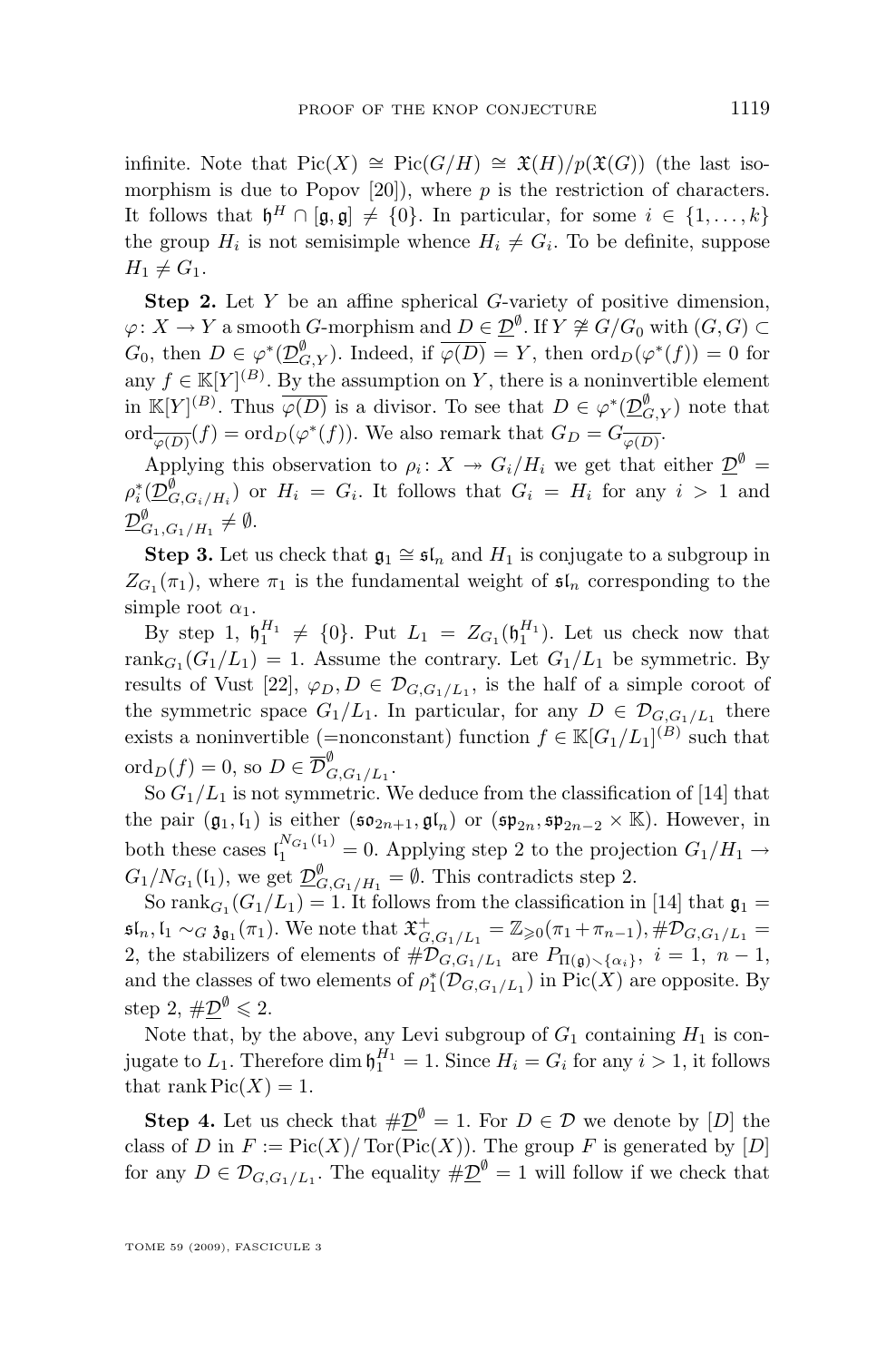for any  $D \in \mathcal{D}^{\emptyset}, D' \in \mathcal{D}, D \neq D'$  there is a positive integer n such that  $[D'] = -n[D]$ . Assume the contrary. Then there is  $f \in K(X)^{(B)}$  such that  $(f) = D' - nD, n \ge 0$ . If  $n = 0$ , then f is a noninvertible element of  $\mathbb{K}[X]^{(B)}$ and f is nonzero on D. So let  $n > 0$ . There is a function  $g \in \mathbb{K}[X]^{(B)}$  such that  $\mathrm{ord}_D(g) = kn, k \in \mathbb{N}$ . It remains to note that  $f^k g \in \mathbb{K}[X]^{(B)}, f^k g$  is noninvertible and  $\text{ord}_D(f^kg) = 0$ , contradiction.

Without loss of generality, assume that  $\underline{\mathcal{D}}^{\emptyset} \subset \mathcal{D}(\alpha_1)$ .

**Step 5.** If  $\mu \in \mathfrak{X}^+$  is such that  $\langle \alpha_1^{\vee}, \mu \rangle = 0$ , then  $\langle \varphi_D, \mu \rangle = 0$ . Indeed, since  $\langle \alpha_1^{\vee}, \mu \rangle = 0$ , we see that  $f_{\mu} \in \mathbb{K}[X]^{(P_{\alpha_1})}$ . To prove the claim note that  $\overline{P_{\alpha_1}D} = X$  whence  $f_\mu$  is nonzero on D.

**Step 6.** From step 5 it follows that  $\langle \alpha_1^{\vee}, \mathfrak{X}^+ \setminus -\mathfrak{X}^+ \rangle > 0$ . To prove the proposition it remains to check that there is no other simple root with this property. Assume the contrary, let  $\alpha \in \Pi(\mathfrak{g}) \setminus {\alpha_1}$  be such that  $\langle \alpha^\vee, \mathfrak{X}^+ \setminus -\mathfrak{X}^+ \rangle > 0$ . Since  $\pi_1 + \pi_{n-1} \in \mathfrak{X}^+$ , we see that  $\alpha = \alpha_{n-1}$  whence  $n \geqslant 2$ . Let  $D_1$  denote the unique element in  $\rho_1^*(\mathcal{D}_{G,G_1/L_1}(\alpha_{n-1}))$ .

Suppose that there is  $D_2 \in \mathcal{D} \setminus \mathcal{D}(\alpha_{n-1}) \setminus \{D\}$ . Then, by step 4, there exists  $\mu \in \mathfrak{X}^+$  such that  $(f_\mu) = nD + D_2, n > 0$ . In particular,  $f_\mu \in$  $\mathbb{K}[X]^{(P_{\alpha_{n-1}})}$  whence  $\langle \alpha_{n-1}^{\vee}, \mu \rangle = 0.$ 

It remains to consider the case when  $\mathcal{D} = \{D\} \cup \mathcal{D}(\alpha_{n-1})$ . Suppose  $\mathcal{D}(\alpha_{n-1}) = \{D_1\}.$  Recall that  $F \cong \mathbb{Z}, [D] + [D_1] = 0.$  It follows that  $(f)$ is proportional to  $D + D_1$  for any  $f \in K(X)^{(B)}$ . Therefore  $D_1 \in \underline{\mathcal{D}}^{\emptyset}$ , contradiction.

Suppose  $\#\mathcal{D}(\alpha_{n-1}) = 2$ . Let  $D_2$  be the unique element in  $\mathcal{D}(\alpha_{n-1})$  $\{D_1\}$ . By Proposition [3.1,](#page-7-0)  $\alpha_{n-1} \in \Psi$  and  $\langle \varphi_{D_i}, \alpha_{n-1} \rangle = 1, i = 1, 2$ . By Lemma [3.3,](#page-8-0)  $\langle \varphi_D, \alpha_{n-1} \rangle \leq 0$ . It follows that  $[D_1] + [D_2] = m[D]$  for some nonnegative *m*. Contradiction with step 4.  $\Box$ 

*Proof of Theorem [4.8.](#page-10-0)* — Below in the proof we write  $\mathfrak{X}^+, \mathfrak{X}, \mathfrak{a}, \Pi^a$  instead of  $\mathfrak{X}^+_{G,X_i}, \mathfrak{X}_{G,X_i}, \mathfrak{a}_{G,X_i}, \Pi(\mathfrak{g})_{X_i}^a$  (recall that  $\Pi(\mathfrak{g})_{X_1}^a = \Pi(\mathfrak{g})_{X_2}^a$  in virtue of Corollary [5.5\)](#page-12-0),  $\mathcal{D}_i, \underline{\mathcal{D}}_i^{\emptyset}, \overline{\mathcal{D}}_i^{\emptyset}$  $\psi_i^{\psi}, \Psi_i, \Pi_i^b, \dots, \Pi_i^d$  instead of  $\mathcal{D}_{G,X_i}$ , etc.

Assume the contrary: there is no bijection  $\iota: \mathcal{D}_1 \to \mathcal{D}_2$  with the desired properties. Thanks to the assumptions made in the end of Section [4](#page-8-0) and Corollary [5.6,](#page-12-0) the theorem holds for  $X_1(\mu)$ ,  $X_2(\mu)$  for any  $\mu \in \mathfrak{X}^+ \setminus -\mathfrak{X}^+$ , see Corollary [5.6.](#page-12-0)

It follows from Lemma [4.5](#page-9-0) that both actions  $G: X_1, G: X_2$  are locally effective. We may also assume that  $Z(G)^\circ$  acts on  $X_1, X_2$  effectively. Thanks to Lemma [4.7](#page-9-0) both  $X_1, X_2$  are indecomposable.

**Step 1.** Here we construct a bijection  $\iota: \overline{\mathcal{D}}_1^{\emptyset} \to \overline{\mathcal{D}}_2^{\emptyset}$  $\frac{\nu}{2}$  such that  $\varphi_D =$  $\varphi_{\iota(D)}$ . By our assumptions, for any  $\mu \in \mathfrak{X}^+ \setminus -\mathfrak{X}^+$  there is a bijection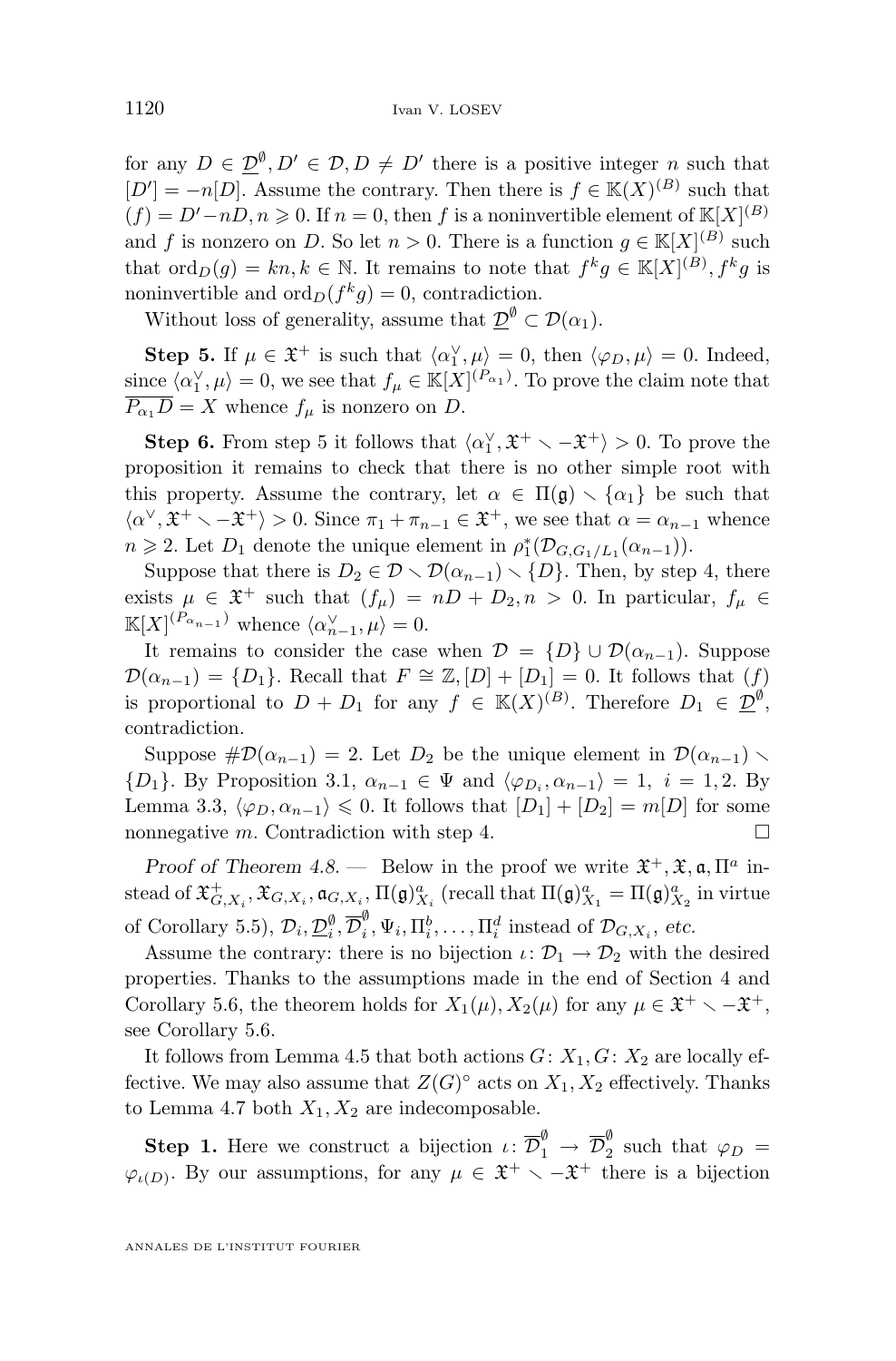$\iota_\mu \colon \mathcal{D}_{G_\mu, X_1(\mu)} \to \mathcal{D}_{G_\mu, X_2(\mu)}$  such that  $\varphi_D = \varphi_{\iota_\mu(D)}, G_D \cap G_\mu = G_{\iota_\mu(D)} \cap G_\mu.$ By Proposition [5.4,](#page-11-0) there is a natural embedding  $\mathcal{D}_{G_{\mu},X_i(\mu)} \hookrightarrow \mathcal{D}_i$  with image  $\{D \in \mathcal{D}_i \mid \langle \mu, \varphi_D \rangle = 0\}$ . In the sequel we identify  $\mathcal{D}_{G_\mu, X_i(\mu)}$  with this image. Since  $\mathcal{D}_{G_{\mu}, X_i(\mu)} = \{D \in \mathcal{D}_i \mid f_{\mu} \mid D \neq 0\}$ , we have

(6.1)  $\mathcal{D}_{G_{\lambda},X_i(\lambda)} \cap \mathcal{D}_{G_{\mu},X_i(\mu)} = \mathcal{D}_{G_{\lambda+\mu},X_i(\lambda+\mu)}, \forall \lambda, \mu \in \mathfrak{X}^+ \setminus -\mathfrak{X}^+.$ 

By definition,

(6.2) 
$$
\overline{\mathcal{D}}_i^{\emptyset} = \bigcup_{\mu \in \mathfrak{X}^+ \backsim -\mathfrak{X}^+} \mathcal{D}_{G_{\mu}, X_i(\mu)}.
$$

We remark that  $\iota_{\lambda}, \iota_{\mu}$ , in general, do not coincide on  $\mathcal{D}_{G_{\lambda+\mu}, X_1(\lambda+\mu)}$ . Indeed, any G-equivariant automorphism  $\psi$  of  $X_1$  induces a bijection  $\mathcal{D}_1 \rightarrow$  $\mathcal{D}_1, D \mapsto \psi(D)$ . This bijection can be nontrivial (take SL<sub>2</sub> for G and G/T for  $X_1$ ).

Let  $\mu_1, \ldots, \mu_k \in \mathfrak{X}^+$  be the minimal set of generators of  $\mathfrak{X}^+$  modulo  $X^+\cap-\mathfrak{X}^+$ , *i.e.*  $\{\mu_1,\ldots,\mu_k\}=X^+\setminus\mathfrak{X}^++\mathfrak{X}^+$ . For a subset  $I\subset\{1,2,\ldots,k\}$ put  $\mu_I:=\sum_{j\in I}\mu_j, M_I:=G_{\mu_I}, \mathcal{D}_i^I:=\mathcal{D}_{G_{\mu_I},X_i(\mu_I)},$   $\overline{\mathcal{D}}_i^I$  $\mathcal{D}_i^I:=\cup_{J\supsetneq I}\mathcal{D}_i^J,\, \underline{\mathcal{D}}_i^I:=$  $\mathcal{D}_i^I \smallsetminus \overline{\mathcal{D}}_i^I$  $i_i$ ,  $i = 1, 2$ . For  $I \neq \emptyset$  set  $\iota_I := \iota_{\mu_I}$ . It follows from (6.1) that  $\mathcal{D}_j^I =$  $\bigcap_{i\in I} \mathcal{D}_j^{\{i\}}$  whence  $\mathcal{D}_j^I \cap \mathcal{D}_j^J = \mathcal{D}_j^{I\cup J}, j = 1, 2$ . Note that  $\iota_I(\mathcal{D}_1^J) = \mathcal{D}_2^J$  for any  $J \supset I$  because  $\mathcal{D}_j^J = \{ D \in \mathcal{D}_j^I \mid \langle \varphi_D, \sum_{i \in J} \mu_i \rangle = 0 \}$  and  $\varphi_{\iota_I(D)} = \varphi_D$ . Thus the map

$$
\iota\colon \overline{\mathcal{D}}_1^{\emptyset} \to \overline{\mathcal{D}}_2^{\emptyset}, \iota|_{\underline{\mathcal{D}}_1^I} = \iota_I,
$$

is a well-defined bijection such that  $\varphi_{\iota(D)} = \varphi_D$ . Clearly,  $\iota^{-1}$  coincides with  $\iota_I^{-1}$  on  $\underline{\mathcal{D}}_2^I$ .

**Step 2.** Choose  $\alpha_1 \in \Pi(\mathfrak{g}) \setminus \Pi^a$ . Suppose  $\mathcal{D}_i(\alpha_1) \subset \underline{\mathcal{D}}_i^{\emptyset}$ . Let us check that  $\alpha_1 \in \Pi_i^d$  and  $G_D = P_{\Pi(\mathfrak{g}) \setminus {\{\alpha_1\}}}$ . To be definite, put  $i = 1$ . Assume the contrary. Then one of the following cases takes place.

*Case 1.*  $\alpha_1 \in \Pi_1^b$ . Let  $D_1^+, D_1^-$  denote different elements of  $\mathcal{D}_1(\alpha_1)$ . By Proposition [6.4,](#page-14-0)  $\mathcal{D}_1 = \mathcal{D}_1(\alpha_1)$  and  $\varphi_{D_1^+} = \varphi_{D_1^-}$ . By Lemma [6.5,](#page-14-0)  $[\mathfrak{g}, \mathfrak{g}] = \mathfrak{sl}_2$ . If  $\Psi_1 = \Psi_2$ , then  $\alpha_1 \in \Psi_2$ . Applying Proposition [6.4](#page-14-0) again, we see that  $\varphi_{D_2^+} = \varphi_{D_2^-}$  for  $D_2^+, D_2^- \in \mathcal{D}_2$ . Set  $\iota(D_1^{\pm}) = D_2^{\pm}$ .

Now suppose  $X_1, X_2$  are smooth. Let  $H \subset G, V$  be such that  $X_1 \cong^G V$  $G *_H V$ . Let  $\pi$  denote the natural projection  $X_1 \rightarrow G/H$ . By Proposition 4.2.4 from [\[16\]](#page-29-0), the pull-back map  $\pi^* \colon \mathcal{D}_{G,G/H} \to \mathcal{D}_1$  is a bijection. Take  $f_{\lambda}\in \mathbb{K}[X_1]^{(B)}_{\lambda}$  $\lambda^{(B)}$ . The divisor of  $f_{\lambda}$  is a pull-back of a divisor on  $G/H$  whence  $f_{\lambda}$  is constant on fibers of the vector bundle  $\pi: X_1 \to G/H$ . This means that  $f_{\lambda} \in \pi^* \mathbb{K}[G/H]$ . Therefore  $V = \{0\}$  and  $X_1 = G/H$ . By Theorem 2 from [\[16\]](#page-29-0),  $N_G(H)$  is not connected, whence  $H = T_1 \times T_0$ , where  $T_1$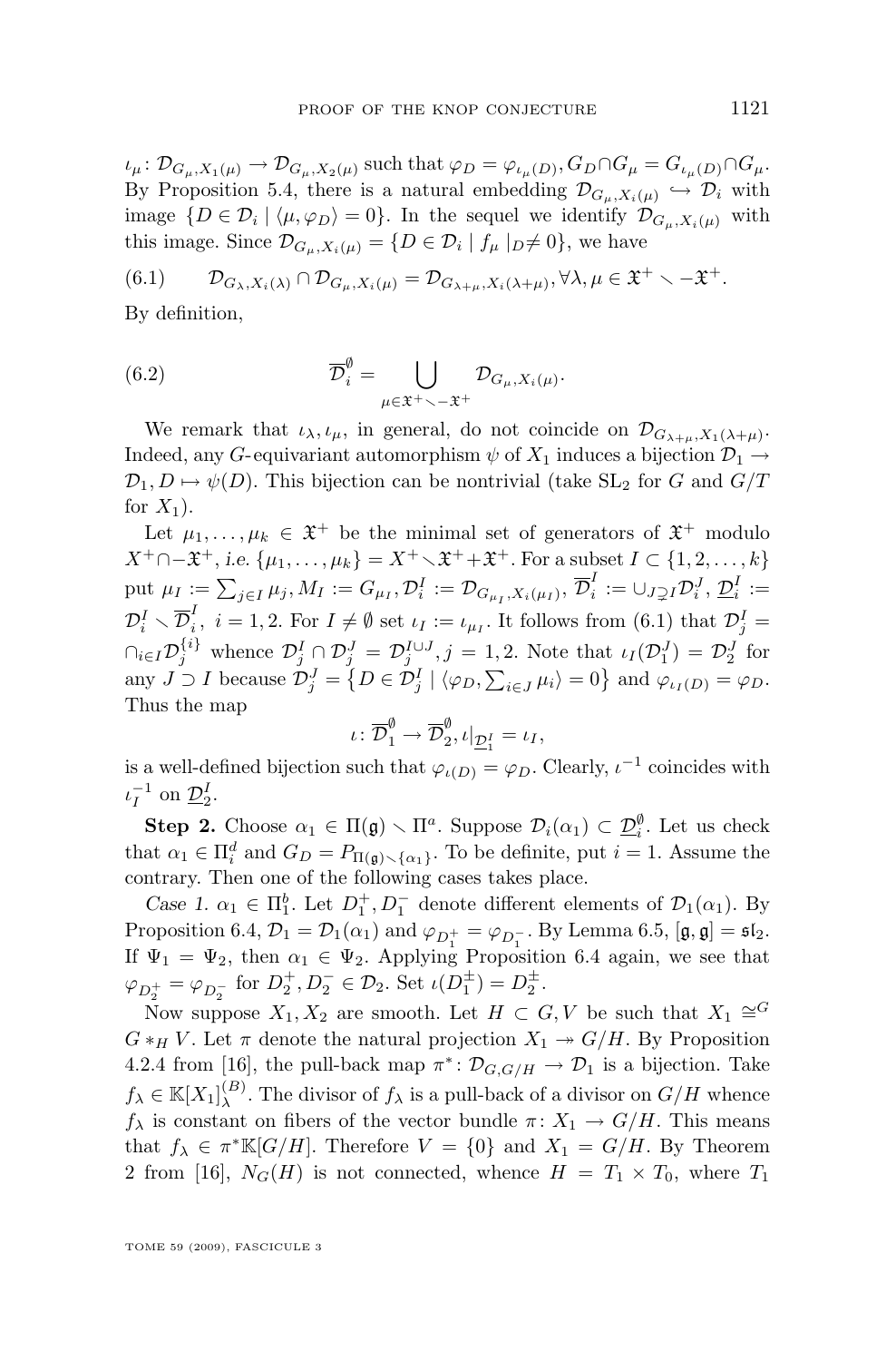is a maximal torus of  $SL_2$ , and  $T_0 \subset Z(G)^\circ$ . By our assumptions  $X_1$  is indecomposable. Thus  $\mathfrak{g} = \mathfrak{sl}_2$ . Now it is easy to check that  $X_1 \cong^G X_2$ .

*Case 2.*  $\alpha_1 \in \Pi_1^c$ . By Proposition [6.4,](#page-14-0) it is enough to check that  $\alpha_1 \in \Pi_2^c$ . Similarly to the previous case, one can check that  $G = SL_2$ ,  $X_1 = G/N_G(T)$ . Then it is easy to see that  $X_1 \cong^G X_2$ .

*Case 3.*  $\alpha_1 \in \Pi_1^d$  and there is  $\alpha_2 \in \Pi(\mathfrak{g}) \setminus \{\alpha_1\}$  such that  $\mathcal{D}_1(\alpha_1) =$  $\mathcal{D}_1(\alpha_2)$ . Again we only need to consider the case when  $X_1, X_2$  are smooth. Analogously to case 1,  $[\mathfrak{g}, \mathfrak{g}] \cong \mathfrak{sl}_2 \times \mathfrak{sl}_2$ ,  $X_1 = G/H$ . From  $\mathcal{D}_1(\alpha_1) = \mathcal{D}_1(\alpha_2)$ one can deduce that  $\mathfrak{h}$  contains the diagonally embedded subalgebra  $\mathfrak{sl}_2 \subset$ [g, g]. Again, since  $X_1$  is indecomposable, we see that  $\mathfrak{g} = \mathfrak{sl}_2 \times \mathfrak{sl}_2$ . Then we easily check that  $X_1 \cong^G X_2$ .

**Step 3.** Let  $D \in \overline{\mathcal{D}}_1^{\emptyset} \cap \mathcal{D}_1(\alpha)$ . In this step we show that

- (1) If  $\alpha \in \Pi_1^d$ , then  $\iota(D) \in \mathcal{D}_2(\alpha)$  and  $\alpha \in \Pi_2^d$ .
- (2) If  $\alpha \in \Pi_1^c$ , then  $\iota(D) \in \mathcal{D}_2(\alpha)$  and  $\alpha \in \Pi_2^c$ .
- (3) If  $\alpha \in \Pi_1^b$ , then either  $\iota(D) \in \mathcal{D}_2(\alpha)$  and  $\alpha \in \Pi_2^b$  or  $\alpha \in \Pi_2^d$  and  $\mathcal{D}_2(\alpha) \cap \overline{\mathcal{D}}_2^{\emptyset} = \emptyset.$

Let  $I \subset \{1, \ldots, k\}$  be such that  $D \in \underline{\mathcal{D}}_1^I$ .

Case 1. Suppose  $\alpha \in \Pi_1^d$ . Since  $G_D \cap M_I = G_{\iota(D)} \cap M_I$ , the inclusion  $u(D) \in \mathcal{D}_2(\alpha)$  will follow if we check that  $\alpha \in \Delta(\mathfrak{m}_I)$ . Assume the contrary. Then  $f_{\mu_I}$  is not  $P_{\alpha}$ -semiinvariant. It follows that  $(f_{\mu_I})$  contains a  $P_{\alpha}$ -unstable prime divisor. But D is the only such divisor. Since  $D \in \mathcal{D}_I$ , we have  $\text{ord}_D(f_{\mu_I}) = 0$ . Contradiction. The inclusion  $\alpha \in \Pi_2^d$  is easily deduced from Proposition [3.1](#page-7-0) and the equality  $\varphi_{\iota(D)} = \varphi_D = \alpha^{\vee}|_{\mathfrak{a}}$ .

*Case 2.* Suppose  $\alpha \in \Pi_1^c$ . Then  $\varphi_{\iota(D)} = \varphi_D = \alpha^{\vee}/2_{|\mathfrak{a}}$ . If  $\alpha \in \Pi_2^d$ , then  $\mathcal{D}_2(\alpha) \subset \overline{\mathcal{D}}_2^{\emptyset}$  because  $\varphi_{D'} = 2\varphi_{\iota(D)}$  for  $D' \in \mathcal{D}_2(\alpha)$ . This contradicts the previous case (recall that  $X_1, X_2$  have equal rights). Therefore  $\alpha \in \Pi_2^b \cup \Pi_2^c$ . By Corollary [3.4,](#page-8-0)  $\iota(D) \in \mathcal{D}_2(\alpha)$ . If  $\alpha \in \Pi_2^b$ , then there is  $D' \in \mathcal{D}_2(\alpha)$ .  $\{\iota(D)\}\$  such that  $\varphi_{D'} = \varphi_D$ . Therefore  $D' \in \underline{\mathcal{D}}_2^I$  and  $\iota^{-1}(D') \in \underline{\mathcal{D}}_1^I$ . Again, by Corollary [3.4,](#page-8-0)  $\iota^{-1}(D') \in \mathcal{D}_1(\alpha)$ . Contradiction with  $\alpha \in \Pi_1^c$ .

*Case 3.* Suppose  $\alpha \in \Pi_1^b$ . If  $\mathcal{D}_2(\alpha) \cap \overline{\mathcal{D}}_2^{\emptyset} \neq \emptyset$ , then, thanks to cases 1,2,  $\alpha \in \Pi_2^b$ . If  $\mathcal{D}_2(\alpha) \subset \underline{\mathcal{D}}_2^{\emptyset}$ , then, by step 2,  $\alpha \in \Pi_2^d$ , q.e.d.

From case 2 it follows that  $\Pi_1^c = \Pi_2^c$ .

**Step 4.** Suppose  $\Pi_1^b = \Pi_2^b$ ,  $\Pi_1^d = \Pi_2^d$ . Let us construct a bijection  $\iota \colon \mathcal{D}_1 \to$  $\mathcal{D}_2$  extending the bijection  $\overline{\mathcal{D}}_1^{\emptyset} \rightarrow \overline{\mathcal{D}}_2^{\emptyset}$  $\frac{v}{2}$  constructed above and such that  $G_{\iota(D)} = G_D, \varphi_{\iota(D)} = \varphi_D$  for any  $D \in \mathcal{D}_1$ . By step 3, for any  $\alpha \in \Pi(\mathfrak{g}), D \in$  $\overline{\mathcal{D}}_1^{\emptyset} \cap \mathcal{D}_1(\alpha)$  we have  $\iota(D) \in \mathcal{D}_2(\alpha)$ . It follows that  $G_D = G_{\iota(D)}$ .

Now choose  $D \in \underline{\mathcal{D}}_1^{\emptyset}$ . Thanks to steps 2, 3, exactly one of the following possibilities holds:

ANNALES DE L'INSTITUT FOURIER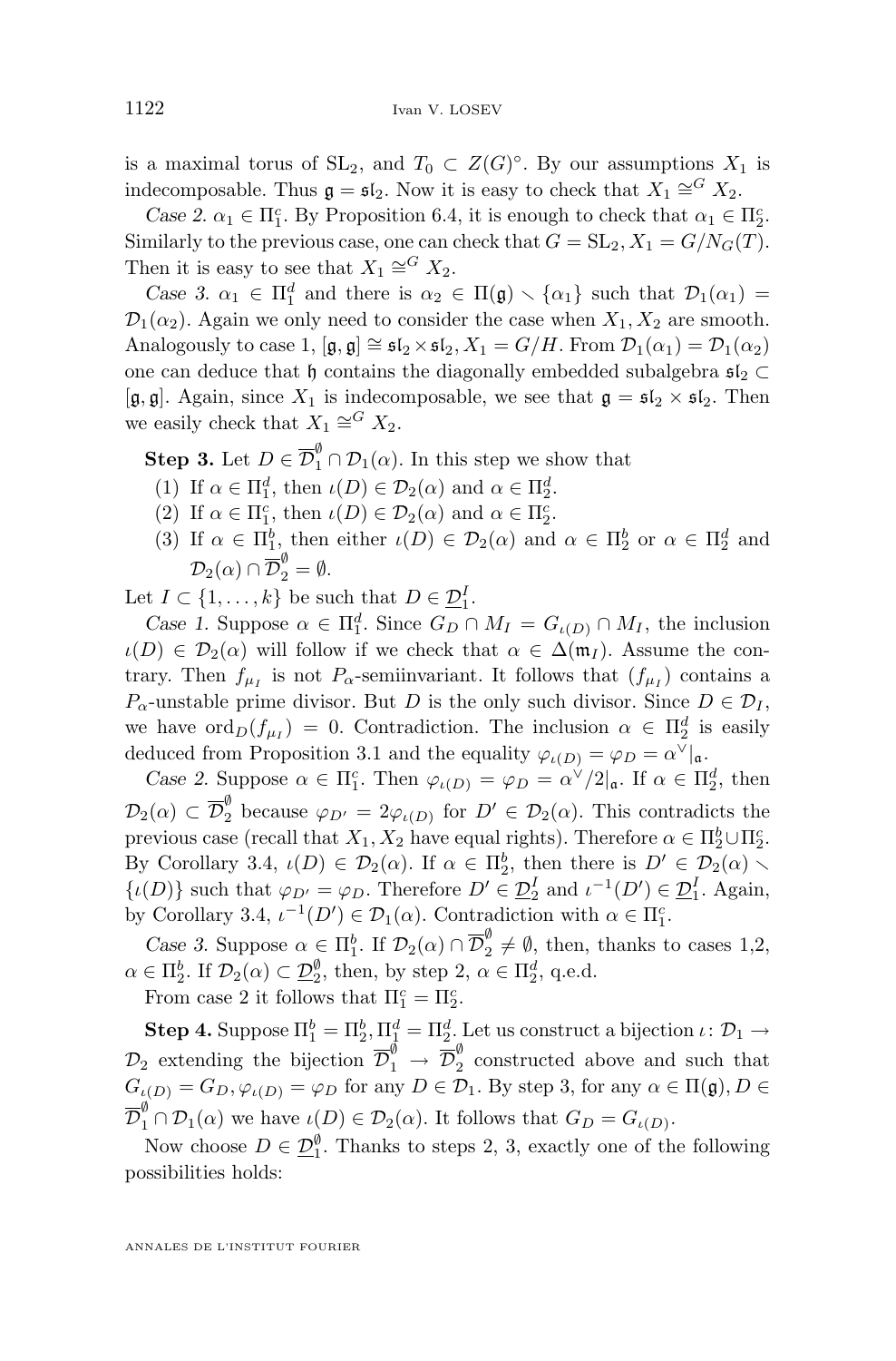- (1)  $\alpha \in \Pi_1^b$  and  $\overline{\mathcal{D}}_i^{\emptyset} \cap \mathcal{D}_i(\alpha) \neq \emptyset$  for any  $\alpha \in \Pi(\mathfrak{g})$  such that  $D \in \mathcal{D}_1(\alpha)$ and any  $i = 1, 2$ .
- (2) There is a unique root  $\alpha \in \Pi(\mathfrak{g})$  such that  $D \in \mathcal{D}_1(\alpha)$ . This root is in  $\Pi_1^d = \Pi_2^d$ . Let D' be the unique element of  $\mathcal{D}_2(\alpha)$ . Then  $G_D =$  $G_{D'} = P_{\Pi(\mathfrak{g}) \smallsetminus {\{\alpha\}}}, D' \in \underline{\mathcal{D}}_2^{\emptyset}.$

In case 2 put  $\iota(D) := D'$ . In case 1 set  $A := {\alpha \in \Pi(\mathfrak{g}) \mid D \in \mathcal{D}_1(\alpha)}$ . For  $\alpha \in A$  let  $D_{\alpha}$  denote the unique element in  $\mathcal{D}_1(\alpha) \cap \overline{\mathcal{D}}_1^{\emptyset}$  $i<sub>1</sub>$ . Clearly,  $\varphi_D \neq \varphi_{D_{\alpha}}$ for any  $\alpha \in A$ . Further,  $\langle \alpha, \varphi_{D_\beta} \rangle = \langle \alpha, \beta^\vee - \varphi_D \rangle < 0$  whenever  $\alpha, \beta$ are different elements of A. By step 3,  $\iota(D_\alpha) \in \mathcal{D}_2(\alpha)$ . For  $\alpha \in A$  let  $D'_\alpha$ denote the unique element in  $\mathcal{D}_2(\alpha) \setminus {\{\iota(D_\alpha)\}}$ . Note that  $\langle \varphi_{D'_\alpha}, \beta \rangle = \langle \alpha^{\vee} - \beta \rangle$  $\varphi_{D_{\alpha}}, \beta \rangle = 1$  for any  $\alpha, \beta \in A$ . Applying Proposition [3.2](#page-8-0) and Corollary [3.4,](#page-8-0) we see that  $D'_\alpha = D'_\beta$  for any  $\alpha, \beta \in A$ . Put  $\iota(D) := D'_\alpha, \alpha \in A$ .

Since  $\langle \varphi_D, \gamma \rangle \leq 0$  for any  $\gamma \in \Pi_1^b \setminus A$ , we see that  $\iota \colon \mathcal{D}_1 \to \mathcal{D}_2$  is injective. As already checked,  $G_D \subset G_{\iota(D)}$  for any  $D \in \underline{\mathcal{D}}_1^{\emptyset}$ . Finally, by the symmetry between  $X_1, X_2$ , we obtain that  $G_D = G_{\iota(D)}$  and  $\iota \colon \mathcal{D}_1 \to \mathcal{D}_2$  is surjective.

**Step 5.** We may assume that  $X_1, X_2$  are smooth and there is  $\alpha \in \Pi_1^d \cap \Pi_2^b$ . In this case, according to case 3 of step 3,  $\mathcal{D}_1(\alpha) \subset \mathcal{D}_1^{\emptyset}$ .

Since  $\Pi_2^b \neq \emptyset$ , it follows from step 2 that  $\overline{\mathcal{D}}_1^{\emptyset}$  $\int_{1}^{\emptyset}$ ,  $\overline{\mathcal{D}}_{2}^{\emptyset} \neq \emptyset$ . Therefore  $X_1$  sat-isfies conditions (1)-(3) of Proposition [6.6.](#page-14-0) Let  $\mathfrak{g}_1$  be as in Proposition 6.6. Note that  $\alpha$  is the unique simple root of g such that  $\langle \alpha^{\vee}, \mathfrak{X}^+ \setminus -\mathfrak{X}^+ \rangle > 0$ . Suppose  $\underline{\mathcal{D}}_2^{\emptyset} \neq \emptyset$ . It follows that  $X_2$  satisfies conditions (1)-(3) for the same simple ideal  $\mathfrak{g}_1$ . So we have  $G_{D_1} = G_{D_2}$  for  $D_i \in \mathcal{D}_i^{\emptyset}, i = 1, 2$ . It follows from Corollary [5.6](#page-12-0) and the assumptions made in the end of Section [4](#page-8-0) that  $X_1(D_1) \cong M X_2(D_2)$ , where M is the standard Levi subgroup of  $G_{D_i}$ . Suppose that  $X_1 \cong^G G *_{H_1} V_1, X_2 \cong^G G *_{H_2} V_2$ . We may assume that  $H_i \subset$  $M, i = 1, 2$ . Lemma [5.8](#page-12-0) implies  $X_i(D_i) \cong M \text{ Rad}_u(\mathfrak{q}^-) \times M *_{{H_i}} V_i$ ,  $i = 1, 2$ , where  $\mathfrak{q}^- := \mathfrak{b}^- + \mathfrak{m}$ . By Remark [4.4,](#page-9-0)  $X_1 \cong^G X_2$ .

So it remains to consider the situation when  $\underline{\mathcal{D}}_2^{\emptyset} = \emptyset$ . If  $\beta \in \Pi_1^d \setminus \Pi_2^d, \beta \neq 0$  $\alpha$ , then, by step 3,  $\mathcal{D}_1(\beta) \in \mathcal{D}_1^{\emptyset}$ , which is impossible. Analogously,  $\Pi_2^d \subset \Pi_1^d$ . So  $\Pi_1^b = \Pi_2^b \setminus {\alpha}$  and  $\Pi_1^d = \Pi_2^d \sqcup {\alpha}$ . Note also that  $\mathcal{D}_1(\beta) \subset \overline{\mathcal{D}}_1^{\emptyset}$  $\frac{v}{1}$  for any  $\beta \in \Pi(\mathfrak{g}), \beta \neq \alpha.$ 

Let  $D_1$  denote the unique element of  $\mathcal{D}_1(\alpha)$ ,  $D_2^+, D_2^-$  denote different elements of  $\mathcal{D}_2(\alpha)$  and  $D_1^{\pm} := \iota^{-1}(D_2^{\pm})$ . Then  $\varphi_{D_1} = \varphi_{D_1^+} + \varphi_{D_1^-}$ . Put  $\mathcal{D}'_1 := \mathcal{D}_1 \setminus \{D_1, D_1^+, D_1^-\}, \mathcal{D}'_2 := \mathcal{D}_2 \setminus \{D_2^+, D_2^-\}.$  Let us check that  $G_{\mathcal{D}'_1} = G_{\mathcal{D}'_2}$ . Indeed, choose  $\beta \in \Pi(\mathfrak{g})$ . Suppose there is  $D' \in \mathcal{D}_2(\beta) \cap \mathcal{D}'_2$ . By step 3,  $\iota^{-1}(D') \in \mathcal{D}_1(\beta)$ . Further,  $\iota^{-1}(D') \neq D, D_1^{\pm}$ . Therefore  $G_{\mathcal{D}'_1} \subset G_{\mathcal{D}'_2}$ . The opposite inclusion is proved in the same way.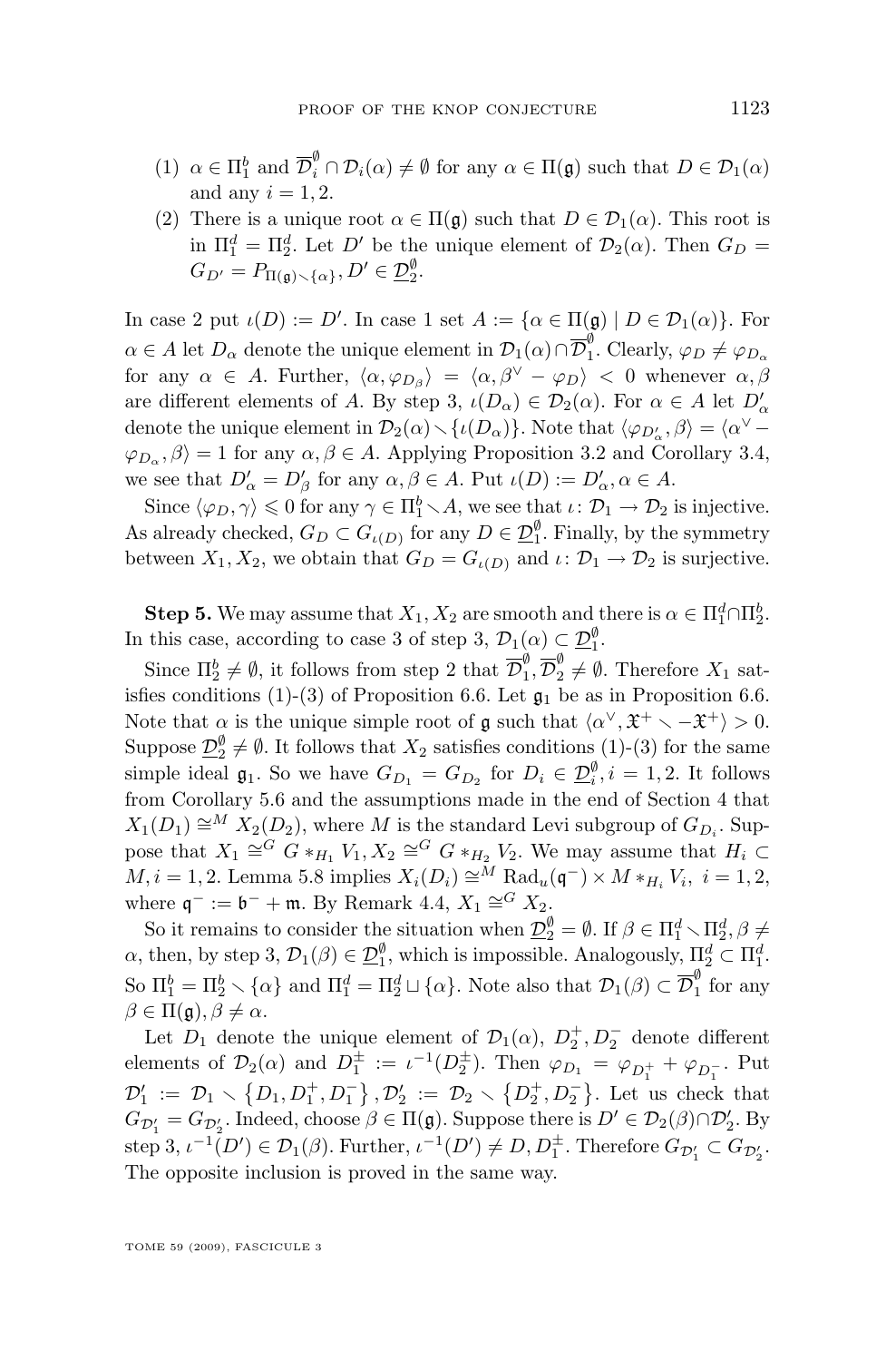Let M denote the standard Levi subgroup of  $G_{\mathcal{D}'_i}$ . Since  $\varphi_{D_1} = \varphi_{D_1^+} +$  $\varphi_{D_1^-}$ , we have

$$
\mathfrak{X}^+_{M,X_i(\mathcal{D}'_i)} = \left\{ \lambda \in \mathfrak{X}_{G,X} \mid \langle \lambda, \varphi_{D_j^{\pm}} \rangle \geqslant 0 \right\}, \ j = 1,2.
$$

But  $\#\mathcal{D}_{M,X_1(\mathcal{D}_1')} \neq \#\mathcal{D}_{M,X_2(\mathcal{D}_2')}$ . The assumptions made in the end of Section [4](#page-8-0) yield  $\mathcal{D}'_i = \emptyset$ .

Since  $\Pi_2^b \neq \emptyset$  and  $\#\mathcal{D}_2 = 2$ , we see that  $\Pi(\mathfrak{g}) = \Pi^a \cup \Pi_2^b$ . By Lemma [6.1,](#page-13-0)  $[\mathfrak{g}, \mathfrak{g}] \cong \mathfrak{sl}_2$ . However, in this case Proposition [6.6](#page-14-0) implies  $\#\mathcal{D}_1(\alpha) = 2$ . Contradiction with  $\alpha \in \Pi_1^d$ .

Let us present an algorithm recovering the set  $\mathcal{D}_{G,X}$  with the maps  $D \mapsto$  $\varphi_D, D \mapsto G_D$  from  $\mathfrak{X}^+_{G,X}, \Psi_{G,X}.$ 

 $\mathit{Algorithm 6.7.} \longrightarrow \; \text{Put} \; \mathfrak{X}^+ \; := \; \mathfrak{X}^+_{G,X}, \; \mathfrak{X} \; := \; \mathfrak{X}_{G,X}, \; \mathfrak{a} \; := \; \mathfrak{a}_{G,X}, \; \Psi \; := \;$  $\Psi_{G,X}, \Pi^a := \Pi(\mathfrak{g})^a_X, \ldots, \Pi^d := \Pi(\mathfrak{g})^d_X.$  We only need to determine the set  $\mathcal{D}'(G, \mathfrak{X}^+, \Psi) := \mathcal{D}_{G,X}^G \cup_{\alpha \in \Pi^b} \mathcal{D}_{G,X}(\alpha)$  and the maps  $D \mapsto \varphi_D$  for  $D \in \mathcal{D}'(G, \mathfrak{X}^+, \Psi)$ . Then for  $D \in \mathcal{D}'$  we recover  $G_D$  from  $\varphi_D$  by using Corollary [3.4.](#page-8-0)

**Step 1.** Compute  $\{\mu_1, \ldots, \mu_k\} := \mathfrak{X}^+ \setminus (\mathfrak{X}^+ \cup \mathfrak{X}^+).$  For  $I \subset \{1, \ldots, k\}$  put  $M^I:=Z_G(\sum_{i\in I}\mu_i),\, \Pi^I=\big\{\alpha\in\Pi(\mathfrak{g})\mid \langle\alpha^\vee,\sum_{i\in I}\mu_i\rangle=0\big\},\, \mathfrak{X}_-^{+I}:=\mathfrak{X}_-^{+}+$  $\sum_{i\in I} \mathbb{Z}\mu_i, \Psi^I := \left\{ \alpha \in \Psi \mid \text{Supp}(\alpha) \subset \Pi^I \right\}.$  Put  $\mathcal{D}^I := \mathcal{D}'(M^I, \mathfrak{X}^{+I}, \Psi^I),$  $\overline{\mathcal{D}}^I:=\cup_{J\supsetneq I}\mathcal{D}^J,\, \underline{\mathcal{D}}^I:=\mathcal{D}^I\smallsetminus\overline{\mathcal{D}}^I.$  Note that  $\mathcal{D}'(G,\mathfrak{X}^+,\Psi)=\sqcup_{I\subset\{1,2...,k\}}\underline{\mathcal{D}}^I$ and  $\underline{\mathcal{D}}^{\{1,\ldots,k\}} = \emptyset$ .

**Step 2***I***.** Here we compute the set  $\underline{\mathcal{D}}^I$  together with the map  $D \mapsto \varphi_D$ . Suppose we have already computed the set  $\overline{\mathcal{D}}^I$  together with the map  $D \mapsto$  $\varphi_D$ . Note that  $\underline{\mathcal{D}}^I \subset \underline{\mathcal{D}}_{M_I,X(\sum_{i \in I} \mu_i)}^{\emptyset}$ .

*Case 1.*  $\Pi^I = \Pi^a$ .

**Case 1a:**  $\mathfrak{X}^{+I} = -\mathfrak{X}^{+I}$ . In this case  $\underline{\mathcal{D}}^{I} = \emptyset$ .

- **Case 1b:** rank $(\mathfrak{X}^{+I} \cap -\mathfrak{X}^{+I}) \leq \text{rank } \mathfrak{X} 2$ . Using the argument of the proof of Lemma [6.3,](#page-13-0) one can show that  $\underline{\mathcal{D}}^I = \emptyset$ .
- **Case 1c:** rank $(\mathfrak{X}^{+I} \cap -\mathfrak{X}^{+I})$  = rank  $\mathfrak{X} 1$ . Let i be such that the image of  $\mu_i$  generates  $\mathfrak{X}^{+I}/(\mathfrak{X}^{+I}\cap-\mathfrak{X}^{+I})$ . Then  $\underline{\mathcal{D}}^I=\{D\}$  and  $\varphi_D$ is given by  $\langle \varphi_D, \mu_j \rangle = \delta_{ij}, \langle \varphi_D, \mathfrak{X}^{+I} \cap -\mathfrak{X}^{+I} \rangle = 0.$

Case 2.  $\Pi^I = {\alpha} \cup \Pi^a, \alpha \in \Pi^b, \langle \alpha, \varphi_D \rangle \leq 0$  for any  $D \in \overline{\mathcal{D}}^I$ . Then  $\underline{\mathcal{D}}_I = \{D_1, D_2\}$  and  $\varphi_{D_i} = \frac{1}{2} \alpha^{\vee}|_{\mathfrak{a}}$ .

*Case 3.* Otherwise, let  $\Sigma$  denote the set of all  $\alpha \in \Pi^I \cap \Pi^b \setminus \cup_{J\supset I} \Pi^J$ such that there is only one divisor  $D \in \overline{\mathcal{D}}^I$  with  $\langle \alpha, \varphi_D \rangle = 1$  and put  $\varphi_{\alpha} = \alpha^{\vee} - \varphi_D$ . Let  $\varphi_1, \ldots, \varphi_l$  be all different values of  $\varphi_{\alpha}$ . Then  $\underline{\mathcal{D}}^I :=$  $\{D_1, \ldots, D_l\}$  with  $\varphi_{D_i} = \varphi_i, i = 1, l$ .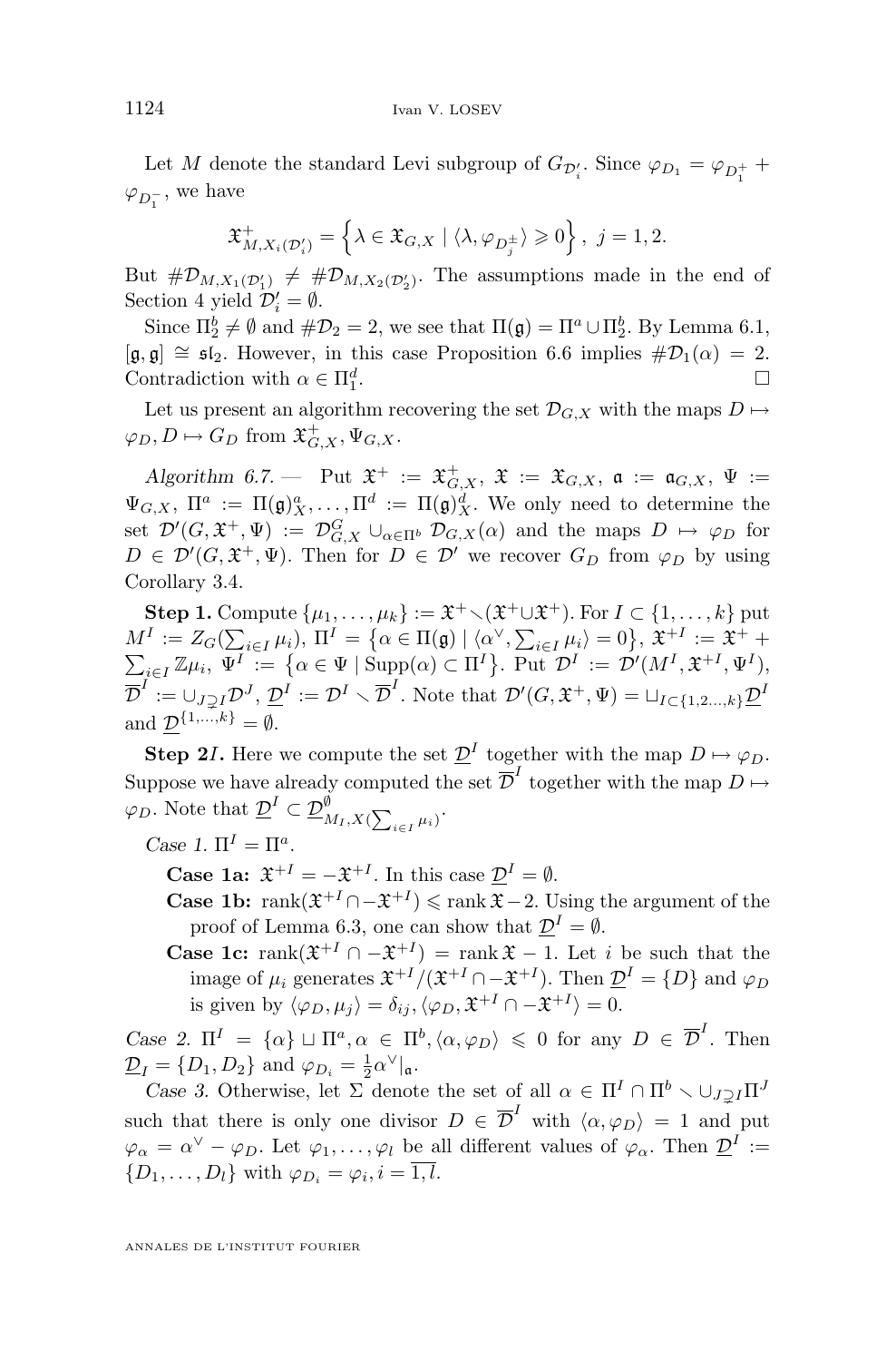<span id="page-21-0"></span>Note that in the algorithm one does not need to know the whole set  $\Psi_{G,X}$  but only the subset consisting of all roots  $\alpha$  of one of the three forms indicated in Lemma [3.3.](#page-8-0)

#### **7. Equality of the systems of spherical roots**

The goal of this section is to prove Theorem [4.9.](#page-10-0) The proof will be given at the end of the section. It is rather close in spirit to that of Theorem [4.8.](#page-10-0) It is based on Proposition [5.3](#page-11-0) and Theorem [4.8](#page-10-0) and uses the notion of a hidden spherical root, see Definition 7.1. We shall see that this proof is much easier than that of Theorem [4.8.](#page-10-0)

Let  $X$  be a spherical  $G$ -variety. We suppose that  $G$  is not a torus and the action  $G: X$  is locally effective.  $a, \mathfrak{X}, \mathfrak{X}^+$ , *etc.* have the same meaning as in the previous section.

DEFINITION 7.1. — An element  $\gamma \in \Psi$  is called hidden if the following *two conditions are satisfied.*

- (1) *For any*  $D \in \mathcal{D}$  *there is*  $\alpha \in \text{Supp}(\gamma)$  *such that*  $D \in \mathcal{D}(\alpha)$ *.*
- (2)  $\gamma$  *is not of any of the types (1)–(3) indicated in Lemma [3.3.](#page-8-0)*

 $B_y \Psi^0$  we denote the subset of  $\Psi$  consisting of all nonhidden roots.

The terminology is justified by step 1 of the proof of Theorem [4.9](#page-10-0) below.

PROPOSITION 7.2. — *Suppose*  $\Psi \neq \Psi^0$ . If  $\#\Psi = 1$ , then  $[\mathfrak{g}, \mathfrak{g}]$  *is simple and*  $\text{Supp}(\gamma) = \Pi(\mathfrak{g})$  *for*  $\gamma \in \Psi$ *. If*  $\#\Psi > 1$ *, then*  $(\Pi(\mathfrak{g}), \Psi, \Pi^a)$  *is one of the triples listed below:*

- (1)  $\Pi(\mathfrak{g}) = C_n, n \geq 2, \Psi = \left\{ k\alpha_1, \alpha_1 + \alpha_2 + 2\sum_{i=2}^{n-1} \alpha_i \right\}$  for k=1 or 2,  $\Pi^a := {\alpha_3, \ldots, \alpha_n}.$
- (2)  $\Pi(\mathfrak{g}) = G_2, \Psi = {\alpha_2, \alpha_1 + \alpha_2}, \Pi^a = \emptyset.$
- (3)  $\Pi(\mathfrak{g}) = C_n \times A_1, n \geq 2, \Psi = \left\{ \alpha_1 + \alpha'_1, \alpha_1 + \alpha_n + 2 \sum_{i=2}^{n-1} \alpha_i \right\}$ (here  $\alpha_1, \ldots, \alpha_n$ , resp.  $\alpha'_1$ , are simple roots in  $C_n$ , resp.  $A_1$ ),  $\Pi^a = {\alpha_3, \ldots, \alpha_n}.$
- (4)  $\Pi(\mathfrak{g}) = B_4, \Psi = {\alpha_2 + 2\alpha_3 + 3\alpha_4, \alpha_1 + \alpha_2 + \alpha_3 + \alpha_4},$  $\Pi^a = {\alpha_2, \alpha_3}.$

*In all cases the second root is hidden.*

*Proof.* — Choose  $\gamma \in \Psi \setminus \Psi^0$ . Inspecting Table 1 from [\[23\]](#page-29-0), we see that Supp( $\gamma$ ) is connected. Recall that  $\langle \alpha^{\vee}, \mathfrak{a} \rangle = 0$  for any  $\alpha \in \Pi^a$  ([\[16\]](#page-29-0), Lemma 3.5.8). In particular, if  $\beta \in \Psi$  and  $\alpha \in \Pi^a$ , then either  $\alpha \in \text{Supp}(\beta)$  or  $\alpha$  is not adjacent to  $\text{Supp}(\beta)$ .

TOME 59 (2009), FASCICULE 3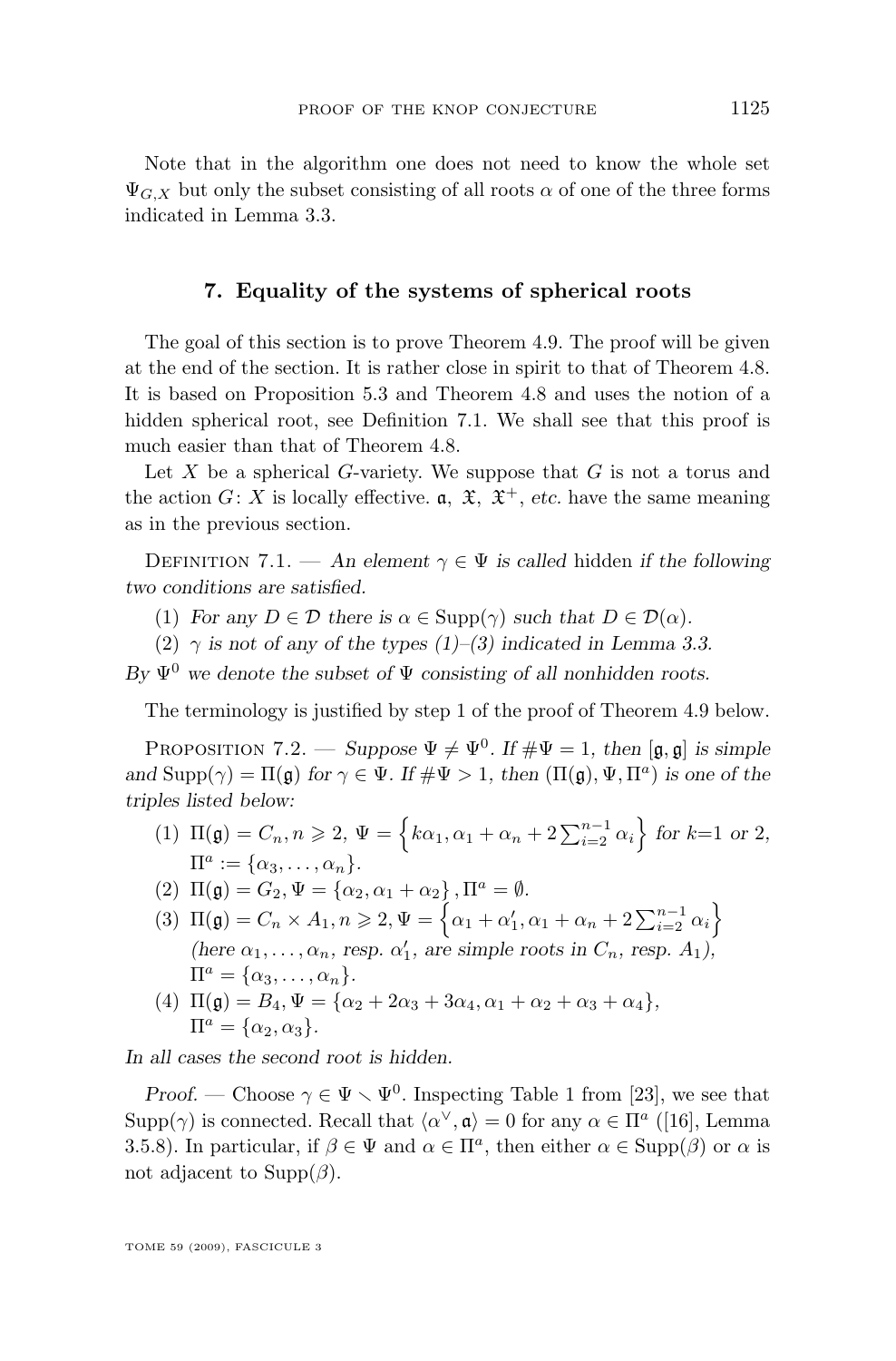**Step 1.** Let  $\alpha \in \Pi^c$ . We claim that  $\alpha \in \text{Supp }\gamma$ . Indeed, by Corollary [3.4,](#page-8-0)  $G_D = P_{\Pi(\mathfrak{a}) \setminus {\{\alpha\}}}$  for  $D \in \mathcal{D}(\alpha)$ . Further, any simple root adjacent to  $\alpha$  is not of type a) and  $\langle \alpha^{\vee}, \gamma \rangle \leq 0$ .

**Step 2.** Let  $\alpha \in \Pi^b$ . Let  $D_1, D_2$  be different elements of  $\mathcal{D}(\alpha)$ . If  $\beta$  is adjacent to  $\alpha$ , then  $\beta \notin \Pi^a$ . Let  $\alpha \notin \text{Supp}(\gamma)$ . Note that  $\langle \alpha^{\vee}, \gamma \rangle \leq 0$ . Then, thanks to Corollary [3.4,](#page-8-0) there are  $\alpha^1, \alpha^2 \in \Pi^b \cap \text{Supp}(\gamma)$  such that  $\alpha^1 \neq \alpha^2$ ,  $D_i \in \mathcal{D}(\alpha) \cap \mathcal{D}(\alpha^i), i = 1, 2.$ 

**Step 3.** Let  $\alpha \in \Pi^d$ . If  $\alpha \notin \text{Supp}(\gamma)$ , then, by Corollary [3.4,](#page-8-0) there is (uniquely determined)  $\alpha' \in \Pi^d \cap \text{Supp}(\gamma)$  such that  $\mathcal{D}(\alpha) = \mathcal{D}(\alpha')$ ,  $\langle \alpha^{\vee} - \alpha^{\prime \vee}, \mathfrak{a} \rangle = 0$  and  $k(\alpha + \alpha^{\prime}) \in \Psi$  for  $k = 1$  or  $\frac{1}{2}$ . Again,  $\beta \notin \Pi^a$ whenever  $\beta$  is adjacent to  $\alpha$  or  $\alpha'$ . Since  $\langle \alpha^{\vee}, \gamma \rangle \leq 0$ , we have  $\langle \alpha^{\prime \vee}, \gamma \rangle \leq 0$ .

**Step 4.** If  $\#\Psi = 1$ , then, by the previous steps,  $\text{Supp}(\gamma) \cup \Pi^a = \Pi(\mathfrak{g})$ . Applying Lemma [6.1,](#page-13-0) we see that  $\text{Supp}(\gamma) = \Pi(\mathfrak{g})$ . Till the end of the proof we suppose that  $\#\Psi > 1$ . Exactly one of following possibilities takes place:

- (A)  $\Pi^a \cup \Pi^d = \Pi(\mathfrak{g}) = \text{Supp}(\gamma)$ .
- (B) There are two adjacent roots  $\alpha^1, \alpha^2 \in \text{Supp}(\gamma) \setminus \Pi^a$  such that  $\langle \alpha^{1\vee}, \gamma \rangle \leq 0$  and either  $\alpha^1 \in \Pi^b \cup \Pi^c$  or  $\alpha^1 \in \Pi^d$  and there is  $\beta \in \Pi^d$  such that  $\mathcal{D}(\beta) = \mathcal{D}(\alpha^1)$ .

**Step 5.** Let us consider possibility (B). Inspecting Table 1 in [\[23\]](#page-29-0), we see that only the following three cases are possible:

(BC) Supp(
$$
\gamma
$$
) =  $C_n$ ,  $n \ge 2$ ,  $\gamma = \alpha_1 + \alpha_n + 2 \sum_{i=2}^{n-1} \alpha_i$ ,  $\alpha^1 = \alpha_1$ ,  $\alpha^2 = \alpha_2$ .  
(BG) Supp( $\gamma$ ) =  $G_2$ ,  $\gamma = \alpha_1 + \alpha_2$ ,  $\alpha^1 = \alpha_2$ ,  $\alpha^2 = \alpha_1$ .

If  $\Pi^b \not\subset \text{Supp}(\gamma)$ , then, according to step 2,  $\#\Pi^b \cap \text{Supp}(\gamma) \geq 2$ . Note also that  $\langle \beta, \gamma \rangle \leq 0$  for any  $\beta \in \Pi^b$ . Now we check case by case that  $\Pi^b \subset \text{Supp}(\gamma)$ .

Consider case (BG). Since  $\langle \alpha^{1\vee}, \gamma \rangle < 0, \langle \beta^{\vee}, \gamma \rangle = 0$  for any  $\beta \in \Pi(\mathfrak{g})$ .  $\text{Supp}(\gamma)$ , we get  $\alpha^1 \in \Pi^b$ . Thus  $\Pi(\mathfrak{g}) = \text{Supp}(\gamma) \cup \Pi^a$ . By Lemma [6.1,](#page-13-0)  $\Pi(\mathfrak{g}) = G_2$ . So we get possibility 2 of the proposition.

Consider case (BC). Note that  $\text{Supp}(\gamma) \setminus {\alpha_1, \alpha_2} \subset \Pi^a, \langle \alpha_1^{\vee}, \gamma \rangle = 0.$ Suppose  $\alpha_1 \in \Pi^b \cup \Pi^c$ . Since  $\langle \alpha_2, \gamma \rangle > 0$ , we get from step 3 that  $\Pi^d \subset$  $\text{Supp}(\gamma)$ . So  $\Pi(\mathfrak{g}) \setminus \text{Supp}(\gamma) \subset \Pi^a$ . By Lemma [6.1,](#page-13-0)  $\Pi(\mathfrak{g}) = \text{Supp}(\gamma)$  and we get possibility 1 of the proposition.

Now suppose  $\alpha_1 \in \Pi^d$ . Let  $\beta$  be a (unique, see Corollary [3.4\)](#page-8-0) element of  $\Pi^d \setminus \text{Supp}(\gamma)$  such that  $\mathcal{D}(\beta) = \mathcal{D}(\alpha_1)$ . Since  $\langle \alpha_1^{\vee}, \gamma \rangle = 0$ , we see that  $\beta$  is not adjacent to Supp( $\gamma$ ). For  $k = 1$  or  $\frac{1}{2}$  we get  $\gamma_1 := k(\alpha_1 + \beta) \in \Psi$ . Since  $\alpha_2 \in \Pi^d$ , we have  $k = 1$ . By step 3,  $\Pi^d \setminus \text{Supp}(\gamma) = {\beta}.$  It follows that  $\text{Supp}(\gamma) \cup \text{Supp}(\gamma_1) \cup \Pi^a = \Pi(\mathfrak{g})$  whence  $\Pi(\mathfrak{g}) = \text{Supp}(\gamma) \cup {\beta}.$  We get possibility 2 of the proposition.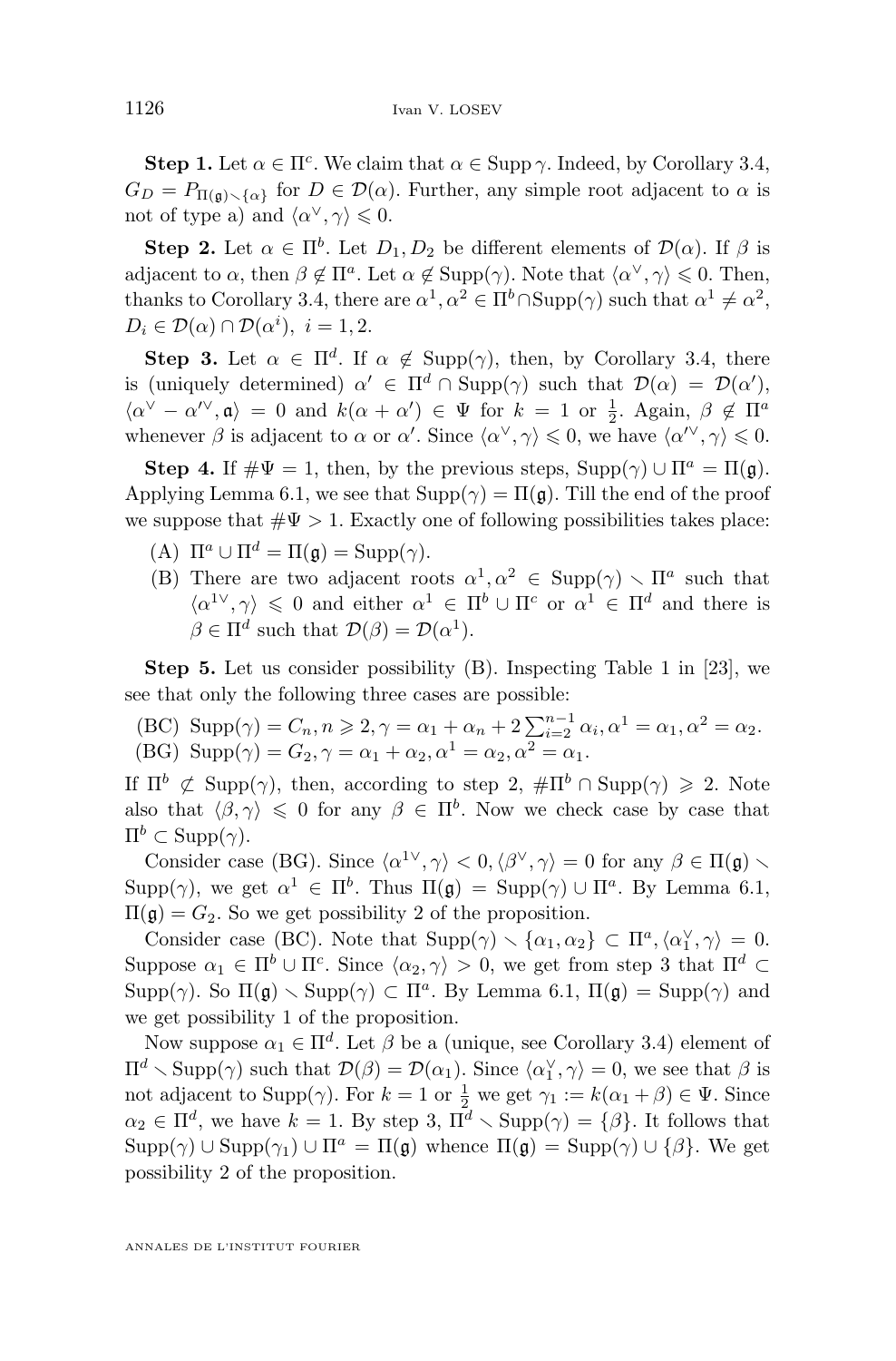**Step 6.** It remains to consider case (A). Choose  $\gamma_1 \in \Psi \setminus {\gamma}$ . Recall that  $\Psi \subset \Pi^{a\perp}$ . Therefore  $\#\Pi^d \geq 2$ . Inspecting Table 1 from [\[23\]](#page-29-0), we see that one of the following possibilities takes place:

- (AA)  $\Pi(\mathfrak{g}) = A_n, n \geqslant 2, \gamma = \alpha_1 + \ldots + \alpha_n, \Pi^d = {\alpha_1, \alpha_n}.$
- (AB)  $\Pi(\mathfrak{g}) = B_n, n \geqslant 2, \gamma = \alpha_1 + \ldots + \alpha_n, \Pi^d = {\alpha_1, \alpha_n}.$
- (AC)  $\Pi(\mathfrak{g}) = C_n, n > 2, \gamma = \alpha_1 + \alpha_n + 2 \sum_{i=2}^{n-1} \alpha_i, \Pi^d = {\alpha_1, \alpha_2}.$
- (AG)  $\Pi(\mathfrak{g}) = G_2, \gamma = \alpha_1 + \alpha_2.$

Inspecting Table 1 from [\[23\]](#page-29-0) again and taking into account that  $(\gamma, \gamma_1) \leq$ 0 and  $\langle \gamma_1, \alpha^{\vee} \rangle = 0$  for any  $\alpha \in \Pi^a$ , we get possibility 4 of the proposition. П

*Proof of Theorem [4.9.](#page-10-0) —* It follows from Theorem [4.8](#page-10-0) that the type of a root  $\alpha \in \Pi(\mathfrak{g})$  is the same for  $X_1$  and  $X_2$ . We put  $\Pi^a := \Pi(\mathfrak{g})_{X_i}^a, \dots, \Pi^d :=$  $\Pi(\mathfrak{g})^d_{X_i}$ ,  $\mathfrak{a} := \mathfrak{a}_{G,X_i}$ ,  $\mathfrak{X}^+ := \mathfrak{X}^+_{G,X_i}$ ,  $\Psi_i := \Psi_{G,X_i}$ ,  $i = 1,2$ . We also identify  $\mathcal{D}_{G,X_1}, \mathcal{D}_{G,X_2}$  and write  $\mathcal D$  instead of  $\mathcal{D}_{G,X_i}$ .

Suppose  $\Psi_1 \neq \Psi_2$ . Again, we impose the assumptions in the end of Section [4.](#page-8-0) In particular, it follows from Corollary [5.6](#page-12-0) and Theorem [4.8](#page-10-0) that  $\Psi_{M,X_1(D)} = \Psi_{M,X_2(D)}$  for any  $D \in \mathcal{D}$ , where M denotes the standard Levi subgroup of  $G_D$ . So we may assume that  $\mathcal{D}^G = \emptyset$ . As in the proof of Theorem [4.8](#page-10-0) we may also assume that both actions  $G: X_1, G: X_2$  are locally effective and both  $G$ -varieties  $X_1, X_2$  are indecomposable.

**Step 1.** Let us show that  $\Psi_1^0 = \Psi_2^0$ . It is enough to check that  $\Psi_1^0 \subset \Psi_2^0$ . Let  $\alpha \in \Psi_1^0$ . If  $\alpha$  has one of the forms indicated in Lemma [3.3,](#page-8-0) then the inclusion  $\alpha \in \Psi_2$  follows from Theorem [4.8,](#page-10-0) Propositions [3.1,](#page-7-0) [3.2.](#page-8-0)

Now let  $D \in \mathcal{D}$  and M be the standard Levi subgroup of  $G_D$ . Suppose Supp  $\alpha \subset \Pi(\mathfrak{m})$ . By Proposition [5.3,](#page-11-0)  $\alpha \in \Psi_{M,X_1(D)} = \Psi_{M,X_2(D)} \subset \Psi_2$ .

**Step 2.** So we may assume that  $\Psi_1 \neq \Psi_1^0$  whence  $\Psi_1$  is one of the systems described in Proposition [7.2.](#page-21-0) Let us check that  $\Psi_2 = \Psi_1^0$ . Otherwise  $\Psi_2^0 \neq$  $\Psi_2$  and  $\Psi_2$  is also one of the systems from Proposition [7.2.](#page-21-0) If  $\#\Psi_1^0 \neq \emptyset$ , then we get  $\Psi_1 = \Psi_2$  because all systems  $\Pi(\mathfrak{g})$  in the list of Proposition [7.2](#page-21-0) are distinct. So  $\#\Psi_i = 1$  and  $\text{Supp}(\gamma_i) = \Pi(\mathfrak{g})$  for the unique element  $\gamma_i \in \Psi_i$ . Using Table 1 from [\[23\]](#page-29-0) and the equality  $\Pi(\mathfrak{g})_{X_1}^a = \Pi(\mathfrak{g})_{X_2}^a$ , we get  $\gamma_1 = \gamma_2$ .

**Step 3.** Let us check that  $X_2 \cong^G G *_{H} V$ , where  $(G, G) \subset H$ . Assume the contrary, let  $(G, G) \not\subset H$  or, equivalently,  $\widetilde{H} := N_G(H)^\circ \neq G$ . Let  $H_0$ denote the stabilizer of a point from the open H-orbit in V. Then  $H_0 \subset H$ . It is clear that  $\Psi_{G,G/H_0} = \Psi_2$ . Applying Proposition 3.4.3 from [\[16\]](#page-29-0) to the pair  $H_0 \subset H$ , we see that  $\Psi_{G,G/\widetilde{H}} = \emptyset$  or  $\Psi_{G,G/\widetilde{H}} = \Psi_{G,G/H_0}$ . However,<br>  $\sigma$  is generated by  $\Psi \sim$  (it follows for example from [16] Lemma  $\mathfrak{a}_{G,G/\widetilde{H}}$  is generated by  $\Psi_{G,G/\widetilde{H}}$  (it follows, for example, from [\[16\]](#page-29-0), Lemma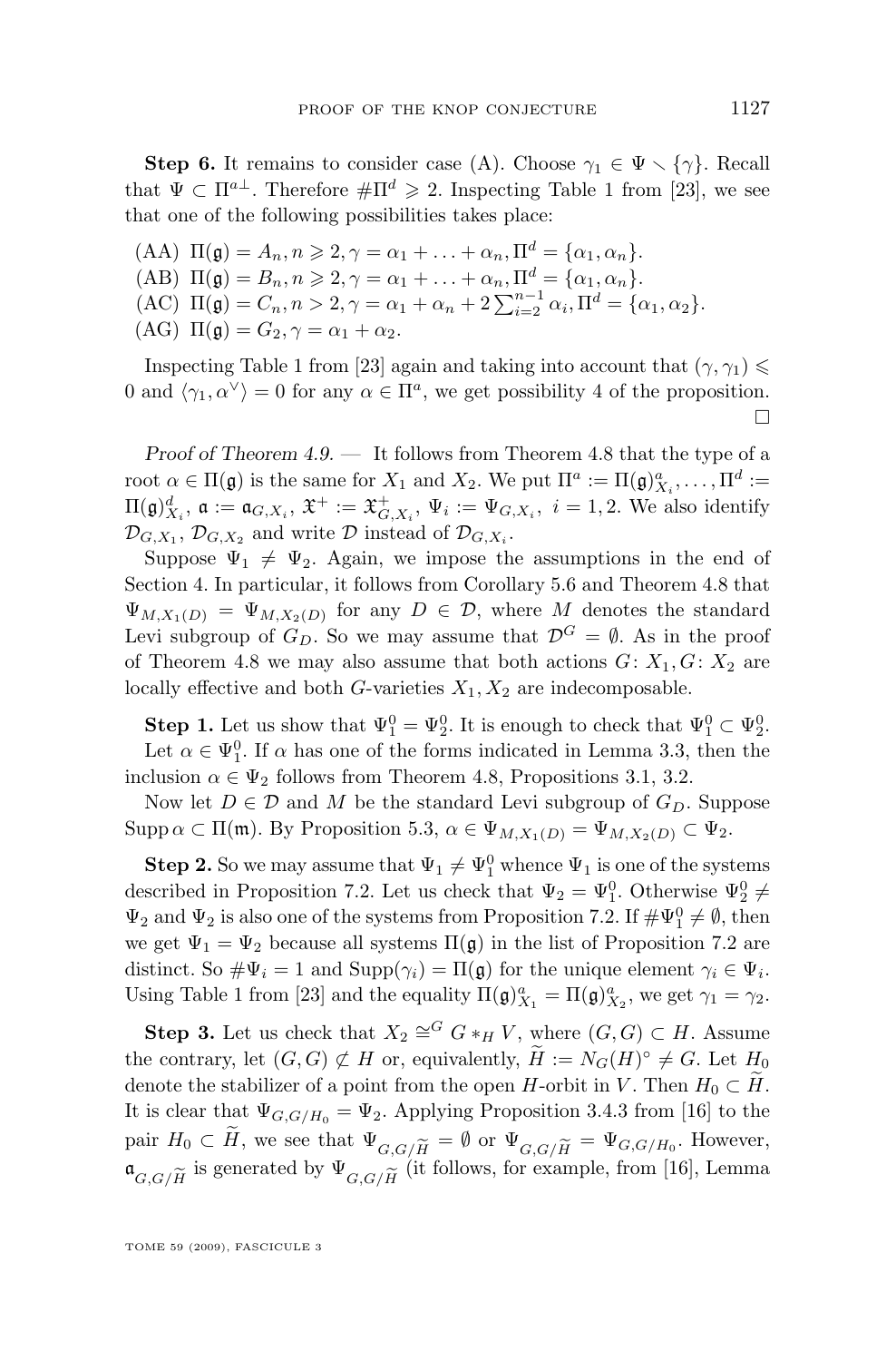<span id="page-24-0"></span>3.1.4) and  $\mathfrak{a}_{G, G/\widetilde{H}}$  contains a dominant weight. On the contrary,  $\text{Span}_{\mathbb{Q}}(\Psi_1^0)$  does not contain a dominant weight. does not contain a dominant weight.

**Step 4.** Suppose  $\#\Psi_1 = 1$ . Then  $\Psi_2 = \emptyset$ . It is known, see, for exam-ple, [\[10\]](#page-29-0), Corollary 6.2, that  $H<sub>v</sub>$  contains a maximal unipotent subgroup of G for any  $v \in V$ . One easily deduces from this that V as a  $(G, G)$ -module is the tautological  $SL_n$ - or  $Sp_{2n}$ -module. It follows that  $\mathfrak{a} \cap [\mathfrak{g}, \mathfrak{g}] \subset \mathbb{Q}\pi_1$ . But, according to Table 1 from [\[23\]](#page-29-0),  $\Psi_1 \not\subset \mathbb{Q}\pi_1$ , contradiction.

Suppose  $\#\Psi_1 = 2$ . Note that  $(\Pi(\mathfrak{h}), \Pi(\mathfrak{h})_V^a) = (\Pi(\mathfrak{g}), \Pi(\mathfrak{g})_V^a)$  and so the l.h.s. is one of the four pairs listed in Proposition [7.2.](#page-21-0) Since  $\mathcal{D}^G = \emptyset$ , we get  $\mathcal{D}_{H^{\circ},V}^{H^{\circ}} = \emptyset$ . The classification of spherical modules, see, for example, [\[15\]](#page-29-0), shows that there are no pairs  $(H^{\circ}, V)$ , where V is a spherical  $H^{\circ}$ -module with  $\Pi(\mathfrak{h})$ ,  $\Pi(\mathfrak{h})_V^a$  listed in Proposition [7.2](#page-21-0) and  $\mathcal{D}_{H^{\circ},V}^{H^{\circ}} = \emptyset$ . The set  $\Pi(\mathfrak{h})_V^a$ is determined from Leahy's tables as follows: this is the set of all simple roots annihilated by all highest weights in  $\mathbb{K}[V]$ .

#### **8. Invariant Kähler structures**

In this section  $K$  is a compact connected Lie group,  $G$  is the complexification of K, and M is a multiplicity free compact Hamiltonian  $K$ manifold (see Introduction) with symplectic form  $\omega$  and moment map  $\mu$ . Put  $\tilde{\omega} = \omega + \mu$ . This is an equivariantly closed form on M called the *equivariant* symplectic form. We say that  $\tilde{\omega}$  is an *equivariant Kähler* form if  $ω$  is Kähler. We denote by  $\lbrack \tilde{ω} \rbrack$  the class of  $\tilde{ω}$  in the second equivariant cohomology group  $H_K^2(M, \mathbb{R})$ .

As above, we fix a Borel subgroup  $B \subset G$  and a maximal torus  $T \subset B$ . We may assume that  $T_K := T \cap K$  is a maximal torus in K. The choice of B and T defines the Weyl chamber  $\mathfrak{t}_+ \subset \mathfrak{k}^*$ . Define the invariant moment map  $\psi \colon M \to \mathfrak{t}_+$  as in Introduction.

Definition 8.1. — *We say that a complex structure* I *on* M *is compatible (with*  $K, \omega$ ) *if I is K*-*invariant, and*  $\omega$  *is a Kähler form with respect to* I*.*

Proposition 8.2 ([\[25\]](#page-30-0), Proposition 5.2). — *Let* I *be a compatible complex structure on* M*. Then the* K*-action on* M *extends to a unique action* G: M *by holomorphic automorphisms. Moreover,* M *is a spherical (algebraic) projective* G*-variety.*

This proposition allows one to define the valuation cone of  $(M, I)$ , which we denote by  $\mathcal{V}(M, I)$ . The objective of this section is to prove the following uniqueness result.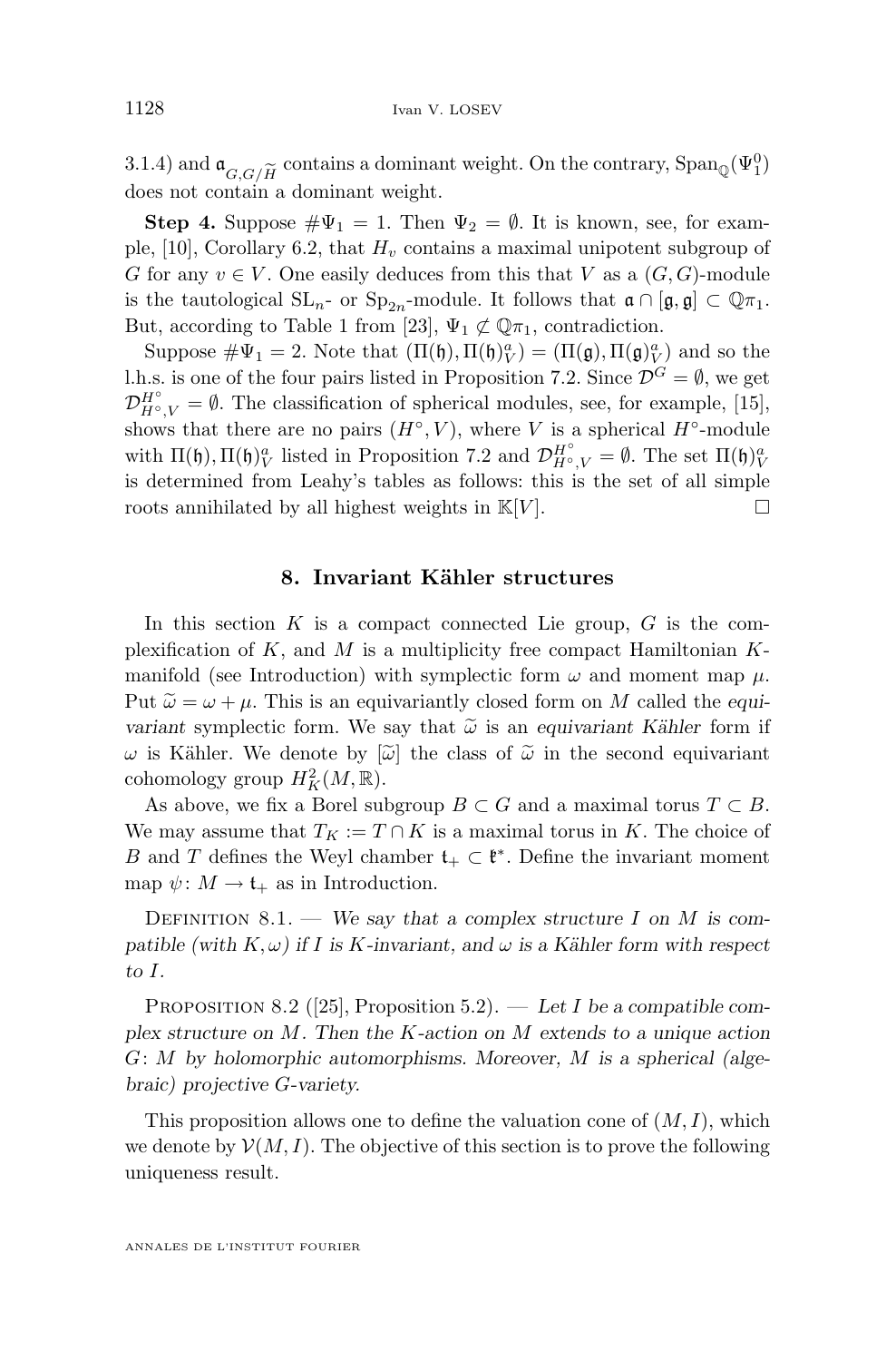THEOREM 8.3. — Let  $I_1, I_2$  be two compatible complex structures on M. Suppose  $\mathcal{V}(M, I_1) = \mathcal{V}(M, I_2)$ . Then there is a K-equivariant diffeo*morphism*  $\varphi: M \to M$  *preserving*  $[\tilde{\omega}]$  *and such that*  $\varphi^*(I_2) = I_1$ *.* 

The restriction  $\mathcal{V}(M, I_1) = \mathcal{V}(M, I_2)$  is essential, see [\[25\]](#page-30-0), Remark 4.4.

To prove the theorem we need to recall some more or less standard facts.

Let X be a smooth projective G-variety. Denote by  $Pic_G(X)$  the equivariant Picard group of X. Choose  $\mathcal{L} \in \text{Pic}_G(X)$ . Suppose that  $\mathcal{L}$  is very ample (as a usual line bundle). To  $\mathcal L$  one can assign an equivariant Kähler form  $\widetilde{\omega}_{\mathcal{L}}$  as follows. Let V denote the G-module  $H^0(X, \mathcal{L})^*$  and  $\iota: X \hookrightarrow \mathbb{P}(V)$  be the exphedding induced by C. Chaose a K invariant benefition form (e) the embedding induced by  $\mathcal L$ . Choose a K-invariant hermitian form  $(\cdot, \cdot)$ on V. Let  $\omega_{FS}$  denote the corresponding Fubini-Study form on  $\mathbb{P}(V)$  and  $\mu_{FS}$  be the corresponding moment map:

$$
\langle \mu_{FS}(x), \xi \rangle = \frac{(\xi v, v)}{2\pi i(v, v)},
$$

where v denotes a nonzero vector on the line x. Put  $\omega_{\mathcal{L}} := \iota^*(\omega_{FS}), \mu_{\mathcal{L}} :=$  $\mu_{FS} \circ \iota, \widetilde{\omega}_{\mathcal{L}} := \omega_L + \mu_L$ . By  $\psi_{\mathcal{L}}$  we denote the invariant moment map associated with  $\mu_{\mathcal{L}}$ . Note that  $\tilde{\omega}_{\mathcal{L}}$  does not depend (up to a K-equivariant diffeomorphism) from the choice of  $(\cdot, \cdot)$ 

We have a unique homomorphism  $Pic_G(X) \otimes_{\mathbb{Z}} \mathbb{R} \to H^2_K(X, \mathbb{R})$  mapping a very ample G-bundle  $\mathcal L$  to the class  $[\widetilde{\omega}_\mathcal{L}].$ 

Lemma 8.4. — *Suppose* X *is spherical. Then the homomorphism*  $Pic_G(X) \otimes_{\mathbb{Z}} \mathbb{R} \to H^2_K(X, \mathbb{R})$  *is an isomorphism.* 

*Proof.* — For  $\chi \in \mathfrak{X}(G)$  let  $\mathbb{C}_{\chi}$  denote the trivial bundle on X on which G acts by  $\chi$ . Note that  $\widetilde{\omega}_{\mathcal{L}\otimes\mathbb{C}_{\chi}} = \widetilde{\omega}_{\mathcal{L}} + i\chi$ . So we have a commutative diagram, where the top sequence is exact

$$
0 \longrightarrow \mathfrak{X}(G) \otimes_{\mathbb{Z}} \mathbb{R} \longrightarrow \mathrm{Pic}_G(X) \otimes_{\mathbb{Z}} \mathbb{R} \longrightarrow \mathrm{Pic}(X) \otimes_{\mathbb{Z}} \mathbb{R} \longrightarrow 0
$$
  
\n
$$
\downarrow \qquad \qquad \downarrow \qquad \qquad \downarrow
$$
  
\n
$$
0 \longrightarrow (\mathfrak{k}/[\mathfrak{k}, \mathfrak{k}])^* \longrightarrow H^2_K(X, \mathbb{R}) \longrightarrow H^2(X, \mathbb{R}) \longrightarrow 0
$$

As was noted in the proof of Proposition 5.2 in [\[25\]](#page-30-0), there is an action of  $\mathbb{C}^{\times}$  on X with finitely many fixed points. The Bialynicki-Birula decomposi-tion of X induced by this action (see [\[1\]](#page-29-0)) consists of affine spaces. It follows that  $H^1(X,\mathbb{R}) = \{0\}$  and the right vertical arrow is an isomorphism. Since  $H<sup>1</sup>(X,\mathbb{R}) = \{0\}$ , we see that the the bottom sequence is exact. Note that the left vertical arrow is an isomorphism. Since the top sequence is exact, we see that the middle vertical arrow is an isomorphism.  $\Box$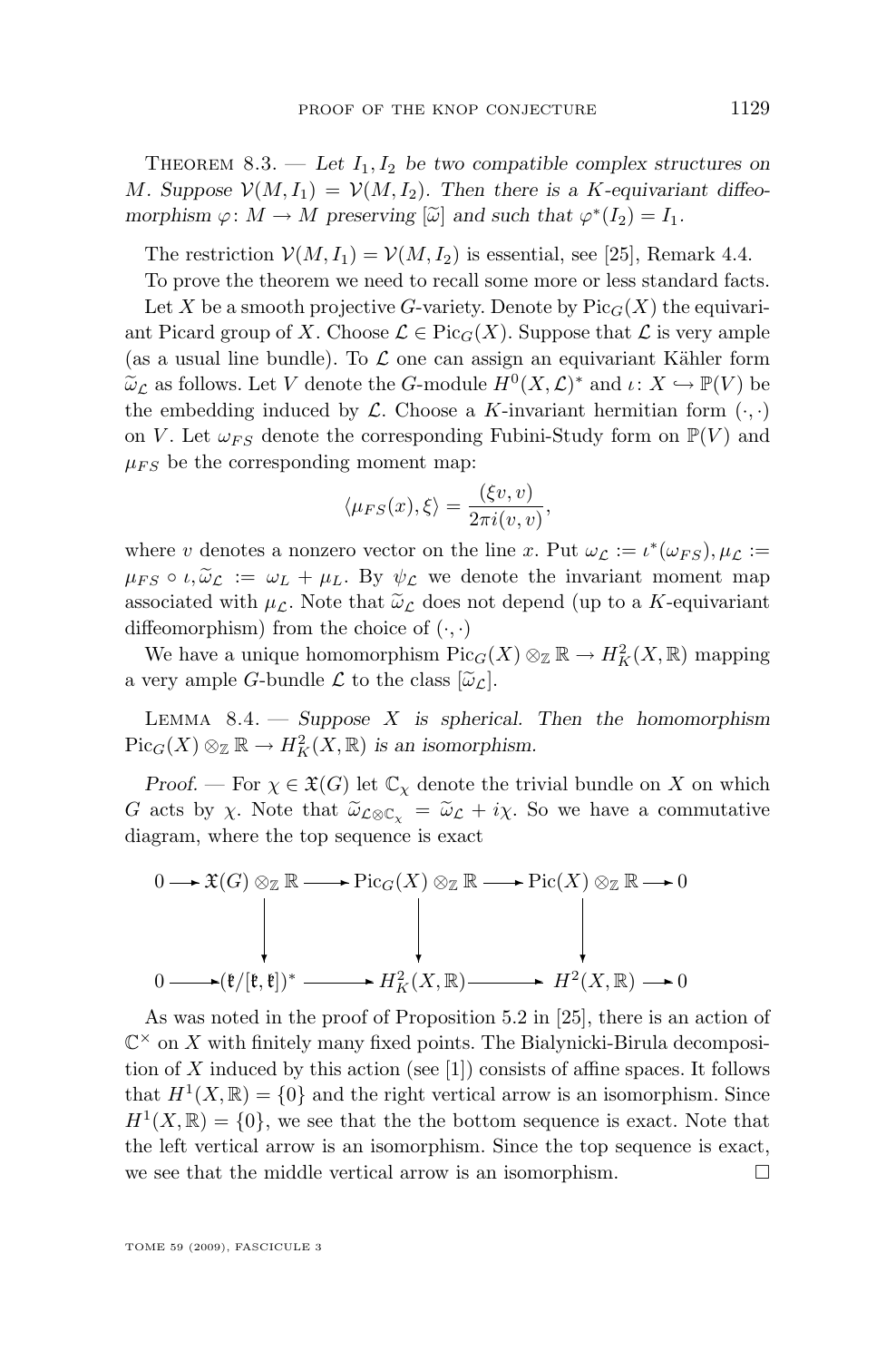<span id="page-26-0"></span>Lemma 8.5. — *Let* X *be a smooth projective* G*-variety. Then the following assertions hold.*

- (1) The subset  $H_K^2(X, \mathbb{R})^+ \subset H_K^2(X, \mathbb{R})$  consisting of all classes of equi*variant Kähler forms is open.*
- (2) The moment polytope for an equivariant Kähler form  $\tilde{\omega}$  depends *only on*  $[\tilde{\omega}]$  *and this dependence is continuous.*

*Proof.* — By definition,  $\omega$  is Kähler iff  $\omega_x(iv, v) > 0$  for all  $x \in X$ ,  $v \in T_xX$  whence assertion 1. To prove the first claim of assertion 2 one uses Moser's trick exactly as in the proof of Proposition 5.2 in [\[25\]](#page-30-0). The second claim stems from the formula  $\langle \mu(x), [\xi, \eta] \rangle = \omega_x(\xi_*, \eta_*)$ .

Proposition 8.6. — *Let* X *be a smooth projective spherical* G*-variety and* L *a very ample* G*-bundle. We consider* X *as a Hamiltonian* K*-manifold* with respect to the equivariant form  $\tilde{\omega}_{\mathcal{L}}$ . Then the following assertions hold:

- (1)  $2\pi i$  im  $\psi_{\mathcal{L}}$  *is a rational polytope and*  $(2\pi i \operatorname{im} \psi_{\mathcal{L}}) \cap {\mathfrak{t}}^*(\mathbb{Q}) = \bigcup_{d \in \mathbb{N}} \left\{ \lambda/d \mid H^0(X, \mathcal{L}^{\otimes d})_{\lambda}^{(B)} \right\}$  $\left\{\lambda\right\}^{(B)}\neq\{0\}\right\}.$
- (2) Let  $\sigma$  be a rational B-semiinvariant section of  $\mathcal L$  of weight  $\mu$ . Then  $2\pi i \operatorname{im} \psi_{\mathcal{L}} = \mu + \{\lambda \in \mathfrak{a}_{G,X}(\mathbb{R}) \mid \langle \lambda, \varphi_D \rangle \geqslant -\operatorname{ord}_D(\sigma), \forall D \in \mathcal{D}_{G,X} \}.$
- $(3)$  Let  $K_0$  denote the principal isotropy subgroup for the Hamilton*ian action* K: X *(see Introduction). The group*  $\mathfrak{X}(T_K/(T_K \cap K_0))$ *coincides with*  $\mathfrak{X}_{G,X}$ *.*

*Proof. —* The first assertion is due to Brion [\[2\]](#page-29-0). Assertion 2 easily follows from the first one. The third assertion seems to be known but we failed to find its proof in the literature. So we give a proof here.

Below we put  $\omega := \omega_{\mathcal{L}}, \mu := \mu_{\mathcal{L}}.$ 

**Step 1.** Put  $V = H^0(X, \mathcal{L})^*$  and let  $(\cdot, \cdot)$  be the hermitian form on V used to define  $\tilde{\omega}_{\mathcal{L}}$ . Put  $\tilde{K} := K \times Z$ , where Z is a one-dimensional compact torus, and let  $Z$  act on  $V$  by scalar multiplications. Denote by  $X$  the affine cone over X. The map  $\Phi: V \to \tilde{\mathfrak{k}}^*$  given by  $\langle \Phi(v), \xi \rangle = \frac{1}{2i} (\xi v, v)$  is a moment map for the action  $\widetilde{K}: V$ . Note that  $\mu^{-1}(\mathfrak{t}_{+})$  is just the set of lines in  $\Phi^{-1}(\mathfrak{t}_+\times\mathfrak{z})\cap\widetilde{X}$ . Let  $\widetilde{K}_0$  denote the stabilizer of a point  $v\in\Phi^{-1}(\mathfrak{t}_+\times\mathfrak{z})\cap\widetilde{X}$ in general position. It is easy to see that the restriction of the projection  $\widetilde{K} \to K$  to  $\widetilde{K}_0$  is injective and its image coincides with  $K_0$ . So it is enough to prove that

(8.1) 
$$
\mathfrak{X}(\widetilde{T}_K/(\widetilde{T}_K \cap \widetilde{K}_0)) = \mathfrak{X}_{\widetilde{G}, \widetilde{X}},
$$

where  $\widetilde{T}_K := T_K \times Z, \widetilde{G} := G \times \mathbb{C}^{\times}$ .

ANNALES DE L'INSTITUT FOURIER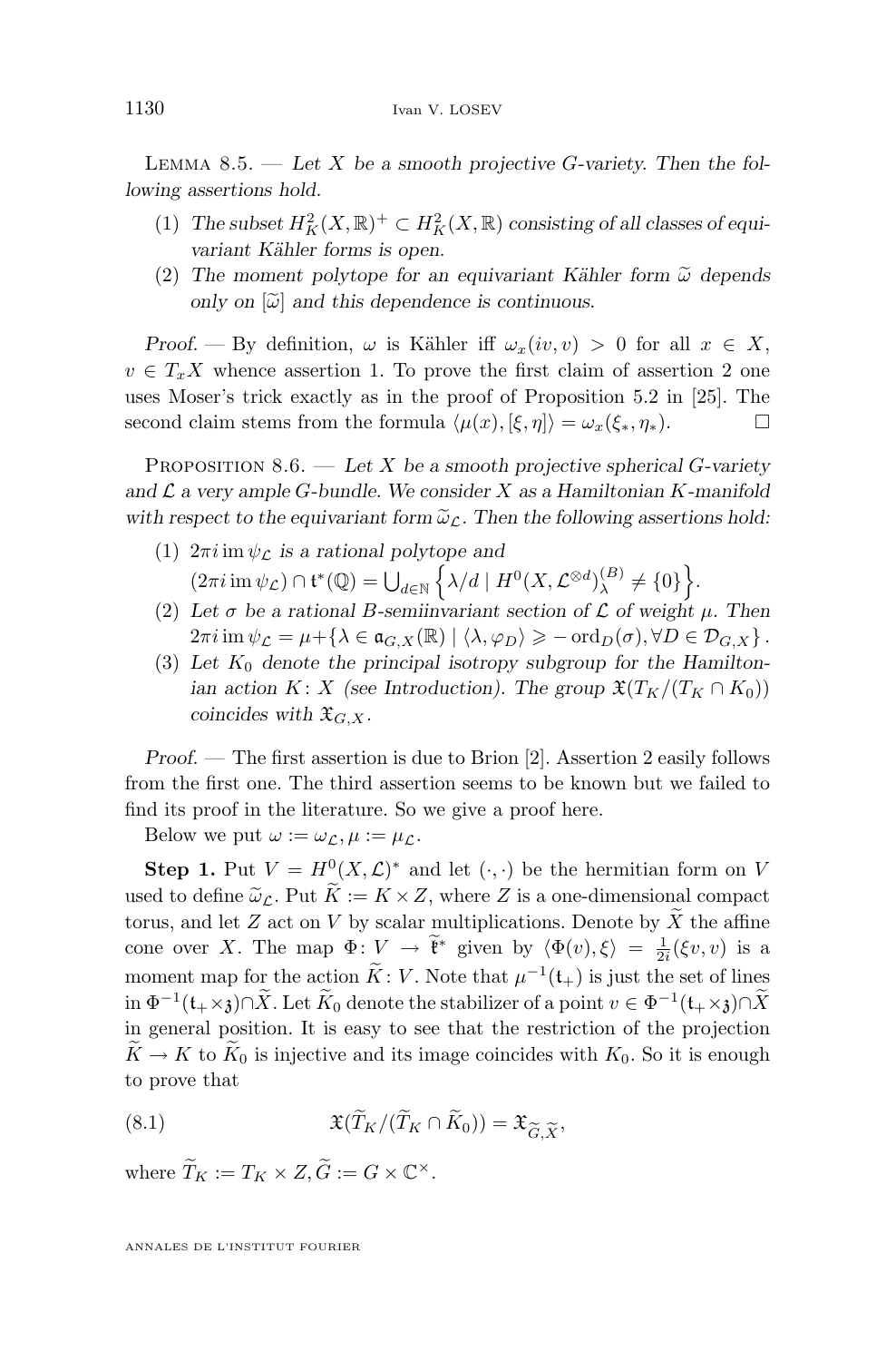<span id="page-27-0"></span>**Step 2.** Let  $\mathfrak{t}^0_+$  denote the interior of the smallest face of  $\mathfrak{t}_+$  containing  $i \operatorname{im} \psi_{\mathcal{L}}$ . Put  $Y := \Phi^{-1}(\mathfrak{t}^0_+ \times \mathfrak{z})$ . Replacing K with a covering we may assume that  $K$  is the direct product of a torus and a simply connected semisimple group. It follows now from results of [\[8\]](#page-29-0) (see especially Theorem 4.9, Theorem 6.11, and the proof of Theorem 6.17) that there is a  $\widetilde{T}_K$ -equivariant embedding  $\widetilde{Y} \to \widetilde{X}/\!/\!U := \operatorname{Spec}(\mathbb{C}[\widetilde{X}]^U)$  with dense image. To check  $(8.1)$ note that  $\mathfrak{X}_{\widetilde{G},\widetilde{X}} = \mathfrak{X}(\widetilde{T}/\widetilde{T}_0)$ , where  $\widetilde{T} := T \times \mathbb{C}^\times$  and  $\widetilde{T}_0$  is the kernel for<br>the action  $\widetilde{T} : \widetilde{Y}/I\overline{I}$  (i.e. the kernel of the corresponding homomorphism the action  $\tilde{T}: \tilde{X}/\!/\!U$  (*i.e.* the kernel of the corresponding homomorphism  $\tilde{T} \rightarrow \text{Aut}(\tilde{X}/\!/\!U)$ )  $\widetilde{T} \to \mathrm{Aut}(\widetilde{X}/\!/U)).$ 

Let us generalize assertion 2 of Proposition [8.6](#page-26-0) to the case of an arbitrary equivariant Kähler form  $\tilde{\omega}$ . Let  $\psi$  denote the invariant moment map corresponding to  $\tilde{\omega}$ .

Consider the embedding  $\mathfrak{X}_{G,X} \to \mathfrak{X}(T) \times \mathbb{Z}^{\mathcal{D}_{G,X}}$  given by  $\lambda \hookrightarrow (\lambda, \lambda)$  $\sum_{D \in \mathcal{D}_{G,X}} \langle \varphi_D, \lambda \rangle D$ . Define the homomorphism  $\chi: \text{Pic}_G(X) \to \mathfrak{X}(T) \times$  $\mathbb{Z}^{\mathcal{D}_{G,X}}/\mathfrak{X}_{G,X}$  by  $\chi(\mathcal{L}) = (\lambda, \sum_{D \in \mathcal{D}_{G,X}} \text{ord}_D(\sigma)D)$ , where  $\sigma$  is a B-semiinvariant rational section of  $\mathcal L$  and and  $\lambda$  is the weight of  $\sigma$ . Extend  $\chi$  to a linear map  $\chi: H^2_K(X, \mathbb{R}) \to \mathfrak{t}(\mathbb{R}) \oplus \mathbb{R}^{\mathcal{D}_{G,X}}/\mathfrak{a}_{G,X}(\mathbb{R})$ . For  $v \in H^2_K(X, \mathbb{R})$  put

 $P(\chi, v) = \chi_0(v) + \{\lambda \in \mathfrak{a}_{G,X}(\mathbb{R}) \mid \langle \lambda, \varphi_D \rangle \geqslant -\chi_D(v), \ \forall D \in \mathcal{D}_{G,X} \},$ 

where  $(\chi_0, \sum_{D \in \mathcal{D}_{G,X}} \chi_D D)$  is a lifting of  $\chi$ . It follows from assertion 2 of Proposition [8.6](#page-26-0) and Lemma [8.5](#page-26-0) that  $2\pi i$  im  $\psi = P(\chi, [\tilde{\omega}])$ .

*Proof of Theorem [8.3.](#page-24-0)* — Let  $X_j$  denote the manifold M with the complex structure  $I_j$ ,  $j = 1, 2$ . By assertion 3 of Proposition [8.6,](#page-26-0)  $\mathfrak{X}_{G,X_1} =$  $\mathfrak{X}_{G,X_2}$ . In the sequel we write  $\mathfrak{X}$  instead of  $\mathfrak{X}_{G,X_j}$  and  $\mathfrak{a}$  instead of  $\mathfrak{a}_{G,X_j}$ .  $\mathrm{Put}\ \mathcal{D}_j:=\mathcal{D}_{G,X_j}.$  Let  $\chi^j$  denote the map  $H^2_K(M,\mathbb{R})\colon\to(\mathfrak{t}(\mathbb{R})\oplus\mathbb{R}^{\mathcal{D}_j})/\mathfrak{a}(\mathbb{R})$ defined above, and  $\overline{\chi}^j = \chi_0^j + \sum_{D \in \mathcal{D}_{G,X}} \chi_D^i D$ :  $H_K^2(M, \mathbb{R}) \to \mathfrak{t}(\mathbb{R}) \oplus \mathbb{R}^{\mathcal{D}_j}$  be a rational lifting of  $\chi^j$ .

**Step 1.** Let us reduce the proof to the case when  $[\widetilde{\omega}]$  is rational. By the above,

$$
2\pi i \operatorname{im} \psi = P(\chi^i, [\widetilde{\omega}]) := \chi_0^i([\widetilde{\omega}])
$$
  
+  $\{\lambda \in \mathfrak{a}(\mathbb{R}) \mid \langle \varphi_D, \lambda \rangle \geq -\chi_D^i([\widetilde{\omega}]), \ \forall D \in \mathcal{D}_i\}, \ i = 1, 2.$ 

Note that the projections of  $\chi_0^1([\tilde{\omega}])$ ,  $\chi_0^2([\tilde{\omega}])$  to  $\mathfrak{t}(\mathbb{R})/\mathfrak{a}(\mathbb{R})$  coincide. Thus, possibly after modifying  $\overline{\chi}^1$ , we may assume that  $\chi_0^1(v) = \chi_0^2(v)$  for any  $v \in V'$ , where V' is a rational subspace  $V' \subset H^2_K(M, \mathbb{R})$  such that  $[\tilde{\omega}] \in V'(\mathbb{R})$  $V'(\mathbb{R})$ .

The following lemma implies that there is a sequence  $\widetilde{\omega}_k \in \text{Pic}_G(X) \otimes_{\mathbb{Z}} \mathbb{Q}$ such that  $P^1(\chi^1, [\tilde{\omega}_k]) = P^2(\chi^2, [\tilde{\omega}_k])$  and  $[\tilde{\omega}_k] \to [\tilde{\omega}]$ .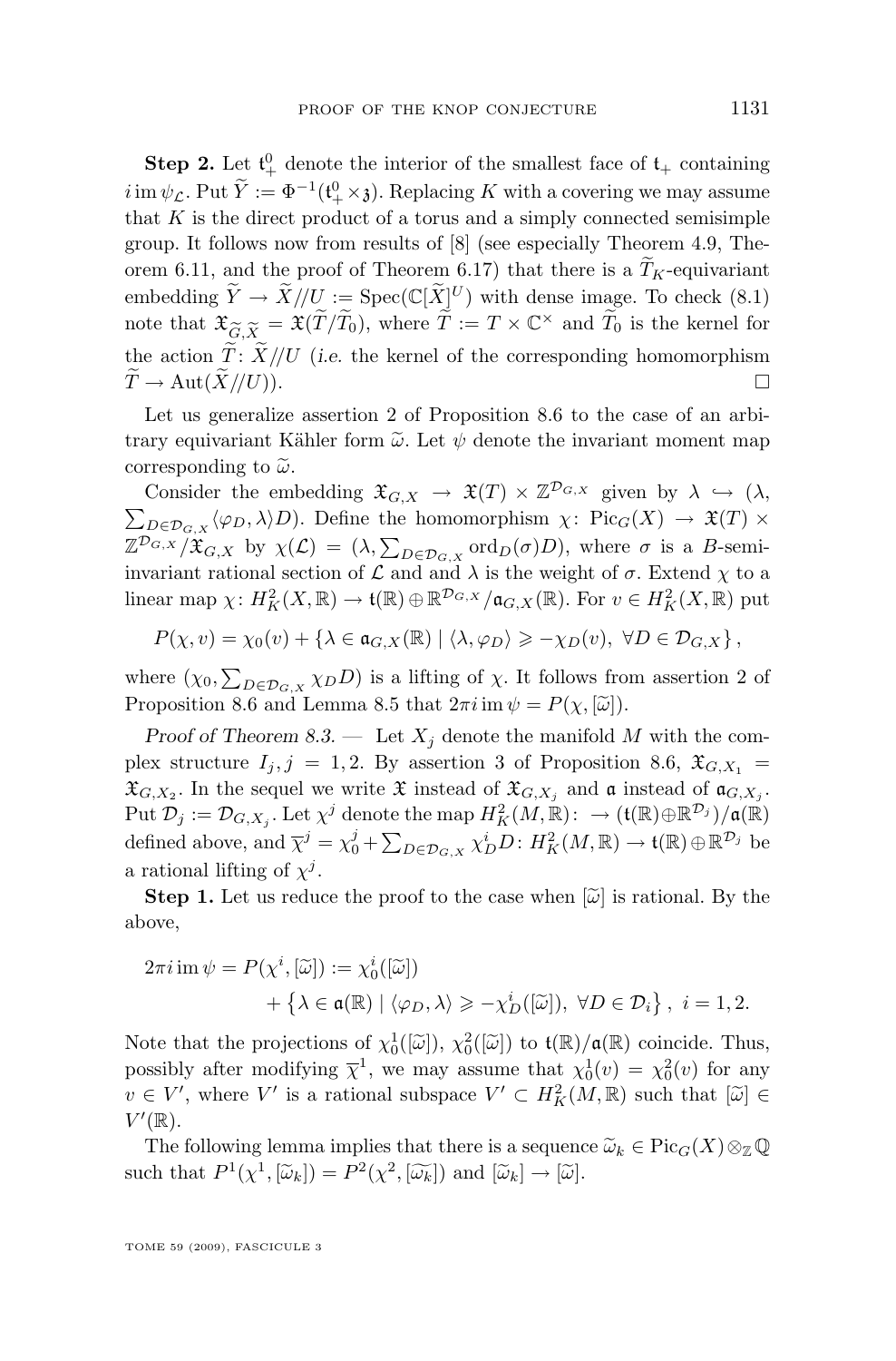LEMMA 8.7. — Let  $V$ ,  $\mathfrak a$  be finite dimensional vector spaces over  $\mathbb Q$ ,  $\varphi_i^1, \varphi_j^2 \in \mathfrak{a}^*, \chi_i^1, \chi_j^2 \in V^*,$  where  $i = \overline{1, k_1}, j = \overline{1, k_2}.$  Suppose there *is*  $v \in V(\mathbb{R})$  *such that the polytopes*  $P^l(v) \subset \mathfrak{a}(\mathbb{R})$ ,  $l = 1, 2$ , *given by* 

$$
P^l(v) := \left\{ \lambda \in \mathfrak{a}(\mathbb{R}) \mid \langle \varphi_i^l, \lambda \rangle \geqslant -\chi_i^l(v), \ i = \overline{1, k_i} \right\}.
$$

*coincide and have dimension* dim  $\mathfrak{a}(\mathbb{R})$ *. Then for any neighborhood* O *of* v *in*  $V(\mathbb{R})$  *there is*  $v' \in O \cap V$  *such that*  $P^1(v') = P^2(v')$ *.* 

*Proof of Lemma [8.7.](#page-27-0)* — Let m be the number of facets of  $P^l(v)$ . We may assume that the facets are defined by the equations  $\langle \varphi_i^l, \lambda \rangle = \chi_i^l(v)$ ,  $i =$  $\overline{1,m}$ . After rescaling  $\varphi_i^1, \chi_i^1, i \leq l$ , we get  $\varphi_i^1 = \varphi_i^2, \chi_i^1 = \chi_i^2$  for any  $i \leq m$ . Let  $P(v')$ ,  $v' \in V(\mathbb{R})$ , denote the polytope given by the inequalities  $\langle \varphi_i^l, \lambda \rangle \geq -\chi_i^l(v'), i = \overline{1,m}$ . If the hyperplane  $\{\lambda \mid \langle \varphi_j^l, \lambda \rangle = \chi_j^l(v')\}$  does not intersect  $P(v')$  for  $v' = v$ , then the same holds for any v' from a certain neighborhood of v. Now suppose the hyperplane  $\{\lambda \mid \langle \varphi_j^l, \lambda \rangle = \chi_j^l(v)\}\$ meets  $P^l(v)$  at a face Γ. Let I denote the subset of  $\{1,\ldots,l\}$  consisting of all *i* such that  $\langle \varphi_i^l, \cdot \rangle - \chi_i^l(v)$  is a facet of  $P^l(v)$  containing Γ. Then there are positive rational numbers  $a_i, i \in I$ , such that  $\varphi_j^l = \sum_{i \in I} a_i \varphi_i^l$ . It follows that  $\chi_j^l(v) = \sum_{i \in I} a_i \chi_i^l(v)$ . This equation defines a subspace  $V_j^l \subset V$ . Let  $V_0$  denotes the intersection of all subspaces  $V_j^l$ . Since  $v \in V_0$ , we see that  $V_0$  is nonzero. It follows that  $P^l(v') = P(v'), l = 1, 2$ , for any v' from a certain neighborhood of v in  $V_0$ .

Suppose we have constructed diffeomorphisms  $\varphi_k \colon M \to M$  such that  $\varphi_k^*(I_2) = I_1$ ,  $\varphi_k([\tilde{\omega}_k]) = [\tilde{\omega}_k]$ . Note that  $\psi_{kl} := \varphi_k^{-1} \circ \varphi_l$  is a *G*-equivariant (polynomial) outomorphism of *Y*. By the definition of *N*. (polynomial) automorphism of  $X_1$ . By the definition of  $\psi_{kl}$ ,

(8.2) 
$$
\psi_{kl}^*([\widetilde{\omega}_l]) = \varphi_k^{*-1}([\widetilde{\omega}_l]).
$$

By [\[12\]](#page-29-0), the group  $\mathrm{Aut}^G(X_1)$  is algebraic. Clearly,  $\mathrm{Aut}^G(X_1)^\circ$  acts trivially on  $H_K^2(M,\mathbb{R})$ . So replacing the sequence  $\varphi_k$  with a subsequence, we may assume that the isomorphism  $\psi_{kl}^*$  is the identity on  $H_K^2(M, \mathbb{R})$  for all  $k, l$ . Since  $[\tilde{\omega}_k] \to [\tilde{\omega}],$  it follows from (8.2) that  $\varphi_k^*([\tilde{\omega}]) = [\tilde{\omega}].$ <br>Stap 2. Multiplying  $\tilde{\omega}$  by a sufficiently large integer

**Step 2.** Multiplying  $\tilde{\omega}$  by a sufficiently large integer m, we may assume that  $\widetilde{\omega} = \widetilde{\omega}_{\mathcal{L}^i}$  for a very ample line G-bundle  $\mathcal{L}^i$ . Let  $\widetilde{X}_i$  denote the affine cone over  $X_i$  corresponding to  $\mathcal{L}^i$ . Set  $\widetilde{G} := G \times \mathbb{K}^\times$ . The variety  $\widetilde{X}_i$  has a natural structure of a (spherical)  $\ddot{G}$ -variety. By assertion 1 of Propo-sition [8.6,](#page-26-0)  $\mathfrak{X}_{\alpha}^+$  is generated by integral points in the moment polytope. From [\[11\]](#page-29-0) it follows that  $V_{\widetilde{G}, \widetilde{X}_1} = V_{\widetilde{G}, \widetilde{X}_2}$ . Applying Theorem [1.2,](#page-2-0) we see that  $\widetilde{X}_1 \cong^G \widetilde{X}_2$ . Therefore there is a G-equivariant isomorphism  $\varphi \colon X_1 \to X_2$ such that  $\varphi^*(\mathcal{L}^2) = \mathcal{L}^1$ .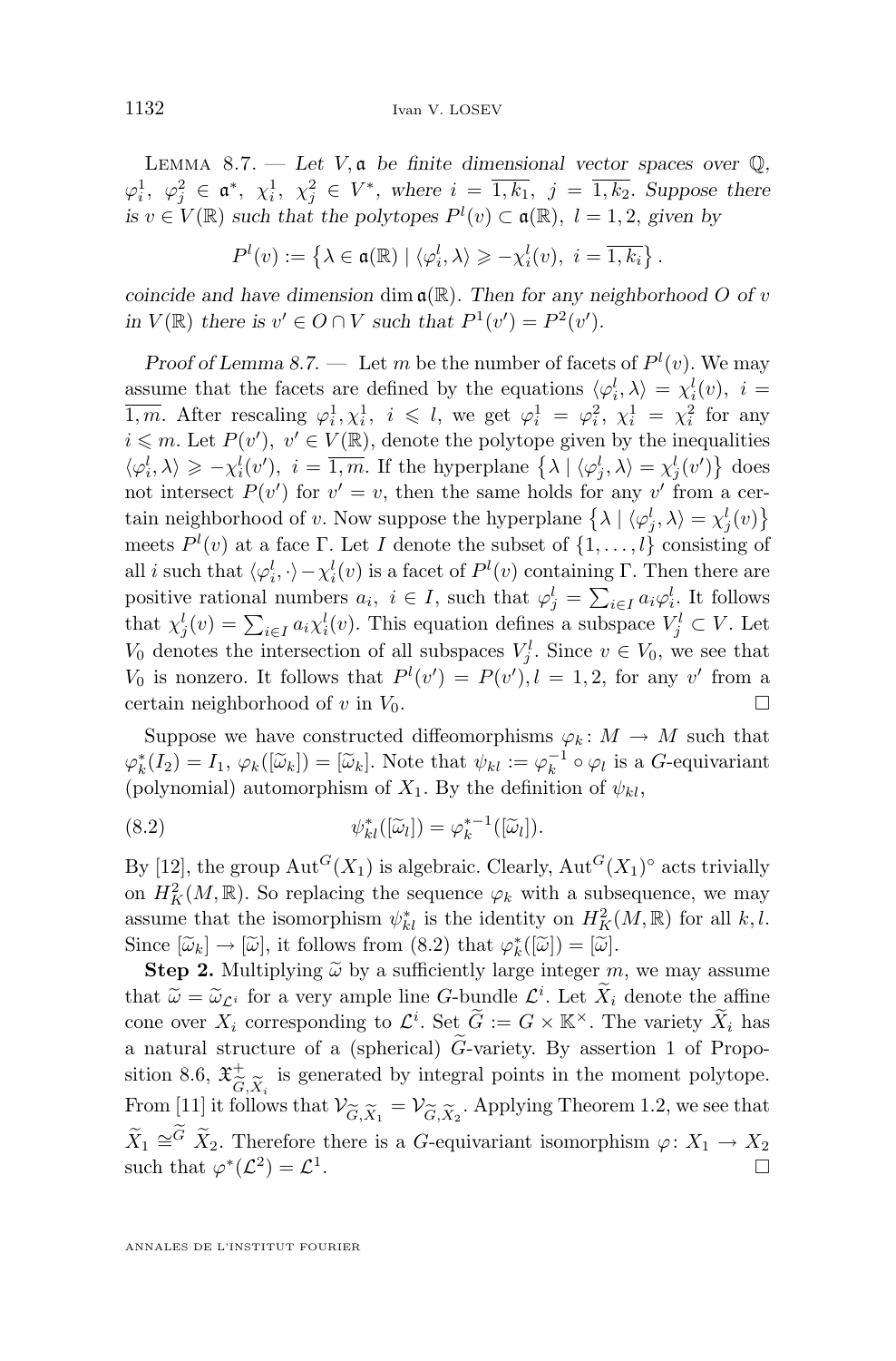#### BIBLIOGRAPHY

- <span id="page-29-0"></span>[1] A. Bialynicki-Birula, "Some properties of the decompositions of algebraic varieties determined by an action of a torus", *Bull. Acad. Polon. Sci. Ser. Sci. Math. Astronom. Phys.* **24** (1976), p. 667-674.
- [2] M. Brion, *Sur l'image de l'application moment*, Lect. Notes Math., vol. 1296, Springer Verlag, 1987, 177-192 pages.
- [3] M. Brion, D. Luna & T. Vust, "Espaces homogènes sphériques", *Invent. Math.* **84** (1986), p. 617-632.
- [4] R. Camus, "Variétés sphériques affines lisses", PhD Thesis, Université J. Fourier, 2001, <http://www-fourier.ujf-grenoble.fr/THESE/html/a110>.
- [5] T. Delzant, "Hamiltoniens périodiques et images convexes de l'application moment", *Bul. Soc. Math. France* **116** (1988), p. 315-339.
- [6] ——— , "Classification des actions hamiltoniennes complètement intégrables de rang deux", *Ann. Global. Anal. Geom.* **8** (1990), p. 87-112.
- [7] F. Grosshans, *Constructing invariant polynomials via Tschirnhaus transformations*, Lect. Notes Math., vol. 1278, Springer Verlag, 1987, 95-102 pages.
- [8] V. Guillemin, L. Jeffrey & R. Sjamaar, "Symplectic implosion", *Transform. Groups* **7** (2002), p. 155-184.
- [9] F. Kirwan, "Convexity properties of the moment mapping III", *Invent. Math.* **77** (1984), p. 547-552.
- [10] F. Knop, "The Luna-Vust theory of spherical embeddings", in *Proceedings of the Hydebarad conference on algebraic groups* (Madras), Manoj Prakashan, 1991, p. 225-249.
- [11] ——— , "The asymptotic behaviour of invariant collective motion", *Invent. Math.* **114** (1994), p. 309-328.
- [12] ——— , "Automorphisms, root systems and compactifications", *J. Amer. Math. Soc.* **9** (1996), p. 153-174.
- [13] F. Knop & B. V. Steirteghem, "Classification of smooth affine spherical varieties", *Transform. Groups* **11** (2006), p. 495-516.
- [14] M. Kramer, "Spharische Untergruppen in kompakten zusammenhangenden Liegruppen", *Compos. Math.* **38** (1979), p. 129-153.
- [15] A. Leahy, "A classification of multiplicity free representations", *J. Lie Theory* **8** (1998), p. 376-391.
- [16] I. LOSEV, "Uniqueness properties for spherical homogeneous spaces", to appear in Duke Math. J.
- [17] D. Luna, *Grosses cellules pour les variétés sphériques*, Austr. Math. Soc. Lect. Ser., vol. 9, Cambridge University Press, 1997, 267-280 pages.
- [18] ——— , "Variétés sphériques de type A", *IHES Publ. Math.* **94** (2001), p. 161-226.
- [19] A. Onishchik & E. Vinberg, *Lie groups and algebraic groups*, Springer Verlag, 1990, xx+328 pages.
- [20] V. Popov, "Picard groups of homogeneous spaces of linear algebraic groups and one-dimensional homogeneous vector bundles", *Math. USSR-Izv* **7** (1973), p. 301- 327.
- [21] ——— , "Contractions of the actions of reductive algebraic groups", *Math. USSR Sborhik* **58** (1987), p. 311-355.
- [22] T. Vust, "Plongement d'espaces symétriques algébriques: une classification", *Ann. Sc. Norm. Super. Pisa, Ser. IV* **17** (1990), p. 165-194.
- [23] B. Wasserman, "Wonderful varieties of rank 2", *Transform. Groups* **1** (1996), p. 375-403.